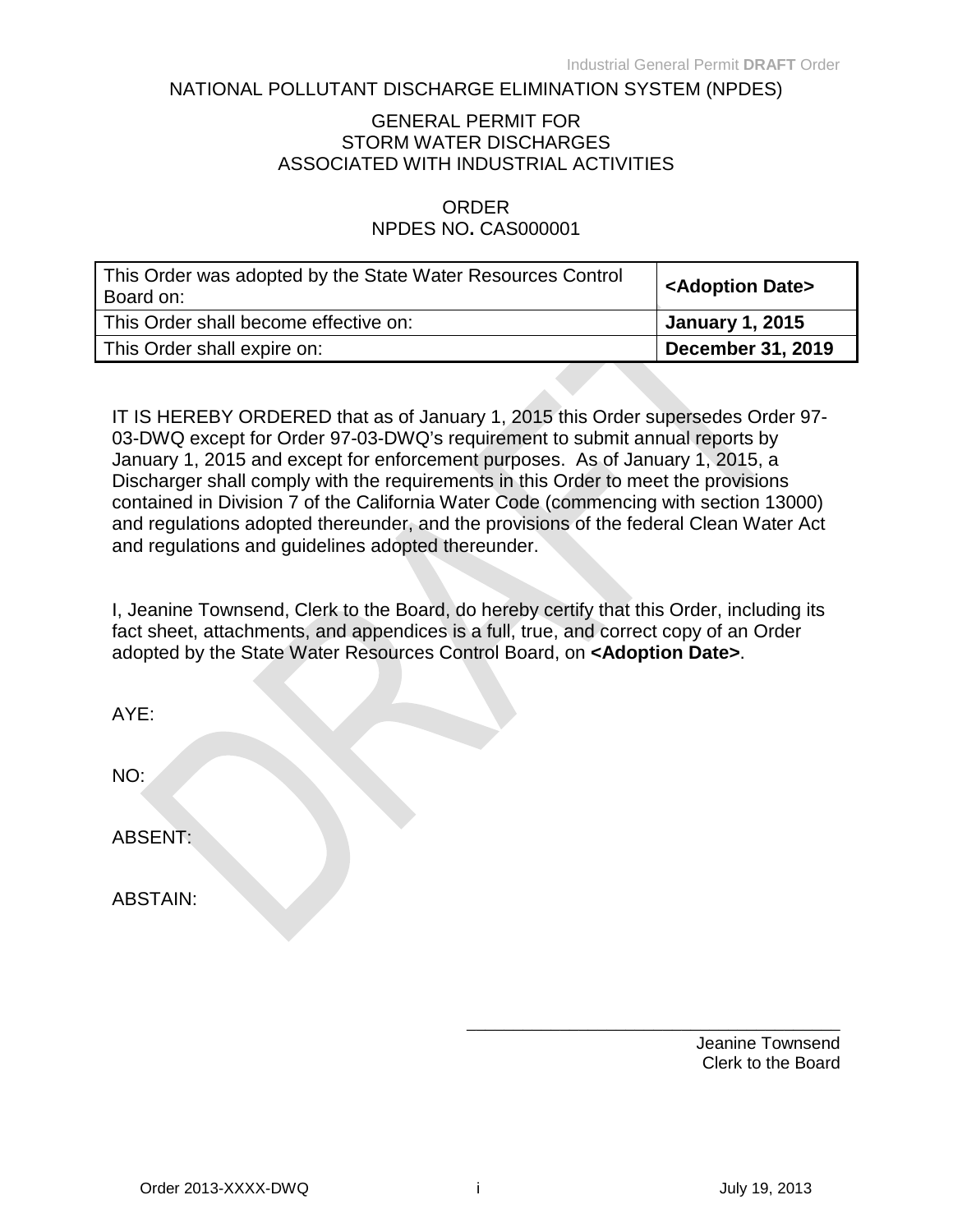## **TABLE OF CONTENTS**

| VIII. DISCHARGES SUBJECT TO THE CALIFORNIA OCEAN PLAN 22         |  |
|------------------------------------------------------------------|--|
|                                                                  |  |
|                                                                  |  |
|                                                                  |  |
|                                                                  |  |
|                                                                  |  |
| XIV. COMPLIANCE GROUPS AND COMPLIANCE GROUP LEADERS 54           |  |
| XV. ANNUAL COMPREHENSIVE FACILITY COMPLIANCE EVALUATION (ANNUAL  |  |
|                                                                  |  |
|                                                                  |  |
| XVII. CONDITIONAL EXCLUSION - NO EXPOSURE CERTIFICATION (NEC) 57 |  |
|                                                                  |  |
|                                                                  |  |
|                                                                  |  |
|                                                                  |  |

### **TABLES**

| TABLE 2: Parameter NAL Values, Test Methods, Detection Limits, and Reporting Units41 |  |
|--------------------------------------------------------------------------------------|--|

#### **ATTACHMENTS AND APPENDICES**

- Attachment A Facilities Covered
- Attachment B Acronyms
- Attachment C Glossary
- Attachment D Permit Registration Documents (PRDs)
- Attachment E TMDL Implementation
- Attachment F Effluent Limitation Guidelines (ELGs)
- Attachment G Requirements for Dischargers Who Have Been Granted An Ocean Plan Exception for Discharges to ASBS
- Attachment H Storm Water Sample Collection and Handling Instructions
- Appendix 1 SWPPP Checklist
- Appendix 2 No Exposure Certification (NEC) Conditional Exclusion Instructions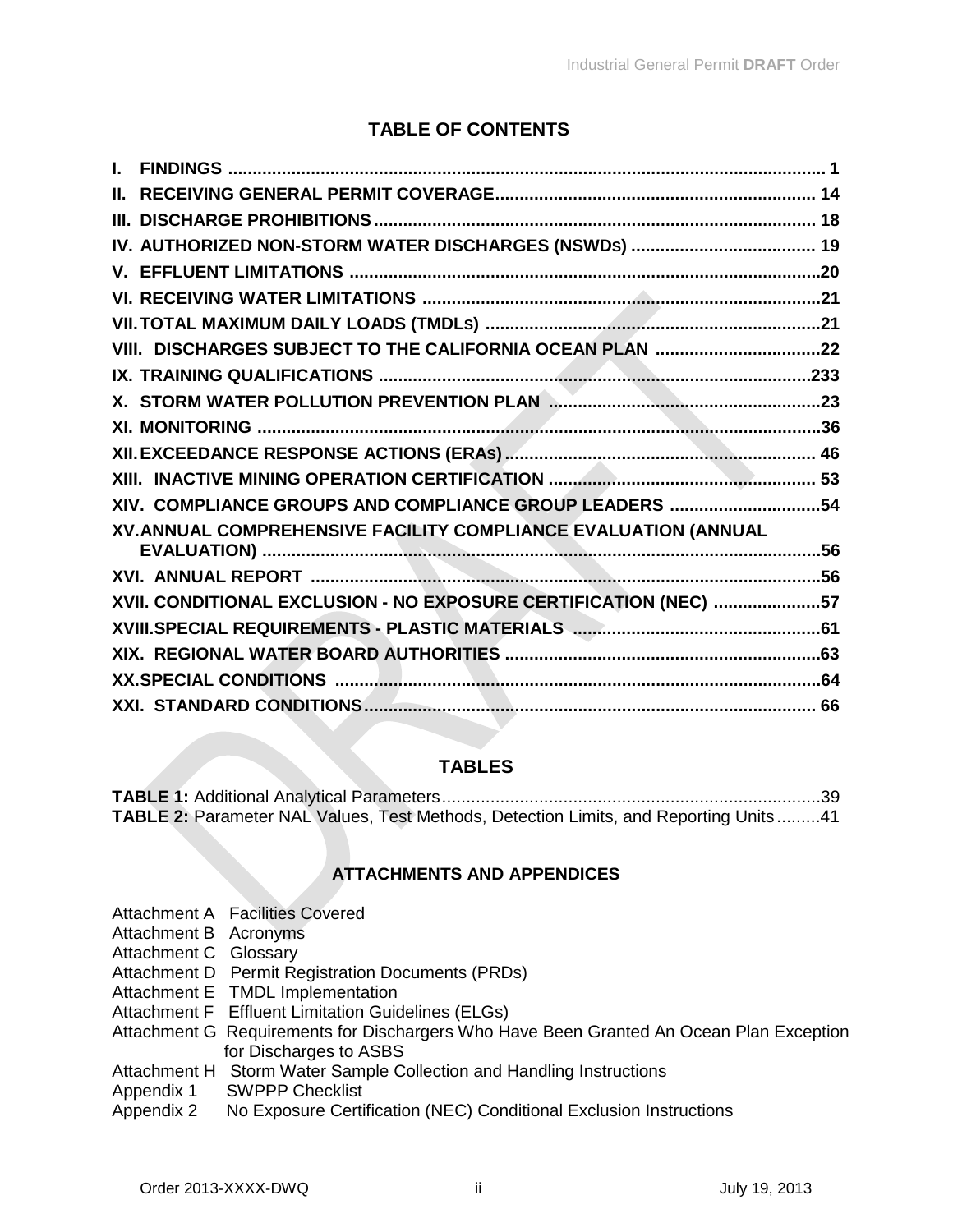## <span id="page-2-0"></span>**I. FINDINGS**

## **A. General Findings**

The State Water Resources Control Board (State Water Board) finds that:

- 1. The Federal Clean Water Act (Clean Water Act) prohibits certain discharges of storm water containing pollutants except in compliance with a National Pollutant Discharge Elimination System (NPDES) permit. (33 U.S.C. §§ 1311, 1342 (also referred to as Clean Water Act §§ 301, 402).) The United States Environmental Protection Agency (U.S. EPA) promulgates federal regulations to implement the Clean Water Act's mandate to control pollutants in storm water discharges. (40 C.F.R. § 122, et seq.) The NPDES permit must require implementation of Best Available Technology Economically Achievable (BAT) and Best Conventional Pollutant Control Technology (BCT) to reduce or eliminate pollutants in storm water discharges and authorized non-storm water discharges (NSWDs). The NPDES permit must also include additional requirements necessary to implement applicable water quality objectives or water quality standards (collectively, WQS).
- 2. On November 16, 1990, U.S. EPA promulgated Phase I storm water regulations in compliance with section 402(p) of the Clean Water Act. (55 Fed. Reg. 47990, codified at 40 C.F.R. § 122.26.) These regulations require operators of facilities subject to storm water permitting (Dischargers), that discharge storm water associated with industrial activity (industrial storm water discharges), to obtain an NPDES permit. Section 402(p)(3)(A) of the Clean Water Act also requires that permits for discharges associated with industrial activity include requirements necessary to meet WQS.
- 3. Phase II storm water regulations<sup>[1](#page-2-1)</sup> require permitting for storm water discharges from facilities owned and operated by a municipality with a population of less than 100,000. The previous exemption from the Phase I permitting requirements under section 1068 of the Intermodal Surface Transportation Efficiency Act of 1991 was eliminated.
- 4. This Order (General Permit) is an NPDES General Permit issued in compliance with section 402 of the Clean Water Act and shall take effect on January 1, 2015, provided that the Regional Administrator of U.S. EPA has no objection. If the U.S. EPA Regional Administrator has an objection, this General Permit will not become effective until the objection is withdrawn.
- 5. This action to adopt an NPDES General Permit is exempt from the provisions of the California Environmental Quality Act (Pub. Resources Code, § 21000, et seq.) in accordance with section 13389 of the Water Code. (See *County of Los Angeles v. California State Water Resources Control Bd.* (2006) 143 Cal.App.4th 985.)

<span id="page-2-1"></span><sup>&</sup>lt;sup>1</sup> U.S. EPA. Final NPDES Phase II Rule. [<http://cfpub.epa.gov/npdes/stormwater/swfinal.cfm>](http://cfpub.epa.gov/npdes/stormwater/swfinal.cfm). [as of July 3, 2013]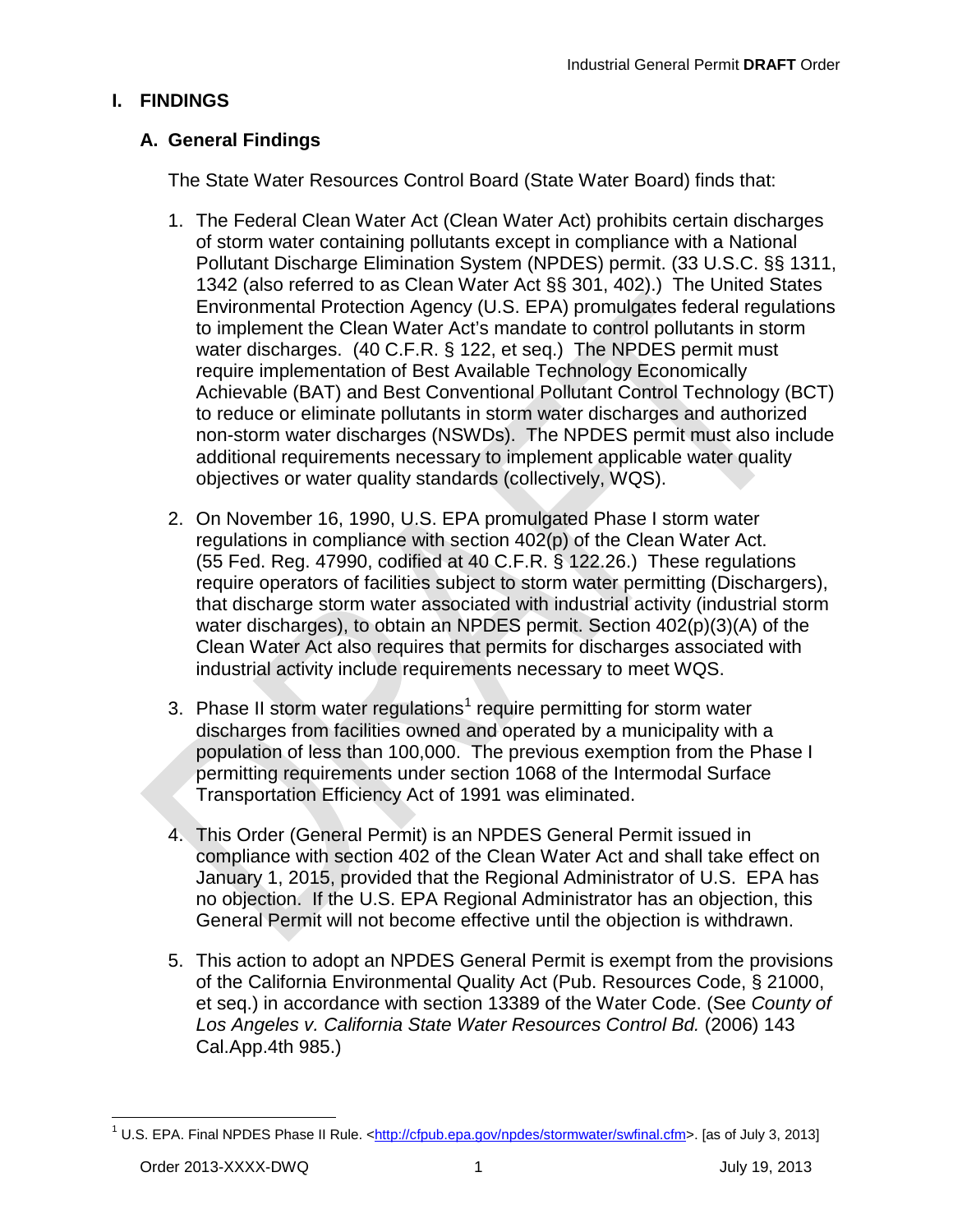- 6. State Water Board Order 97-03-DWQ is rescinded as of the Effective Date of this General Permit (January 1, 2015) except for Order 97-03-DWQ's requirement that annual reports be submitted by January 1, 2015 and except for enforcement purposes.
- 7. Effective January 1, 2015, the State Water Board and the Regional Water Quality Control Boards (Regional Water Boards) (collectively, Water Boards) will enforce the provisions herein.
- 8. This General Permit authorizes discharges of industrial storm water to waters of the United States, so long as those discharges comply with all requirements, provisions, limitations, and prohibitions in this General Permit.
- 9. Industrial activities covered under this General Permit are described in Attachment A.
- 10. The Fact Sheet for this Order is incorporated as findings of this General Permit.
- 11.Acronyms are defined in Attachment B and terms used in this General Permit are defined in Attachment C.
- 12.This General Permit regulates industrial storm water discharges and authorized NSWDs from specific categories of industrial facilities identified in Attachment A hereto, and industrial storm water discharges and authorized NSWDs from facilities designated by the Regional Water Boards to obtain coverage under this General Permit. This General Permit does not apply to industrial storm water discharges and NSWDs that are regulated by other individual or general NPDES permits
- 13.This General Permit does not preempt or supersede the authority of municipal agencies to prohibit, restrict, or control industrial storm water discharges and authorized NSWDs that may discharge to storm water conveyance systems or other watercourses within their jurisdictions as allowed by state and federal law.
- 14.All terms defined in the Clean Water Act, U.S. EPA regulations, and the Porter-Cologne Water Quality Control Act (Wat. Code, § 13000, et seq.) will have the same definition in this General Permit unless otherwise stated.
- 15.Pursuant to 40 Code of Federal Regulations section 131.12 and State Water Board Resolution 68-16, which incorporates the requirements of 40 Code of Federal Regulations section 131.12 where applicable, the State Water Board finds that discharges in compliance with this General Permit will not result in the lowering of water quality to a level that does not achieve water quality objectives and protect beneficial uses. Any degradation of water quality from existing high quality water to a level that achieves water quality objectives and protects beneficial uses is appropriate to support economic development. This General Permit's requirements constitute best practicable treatment or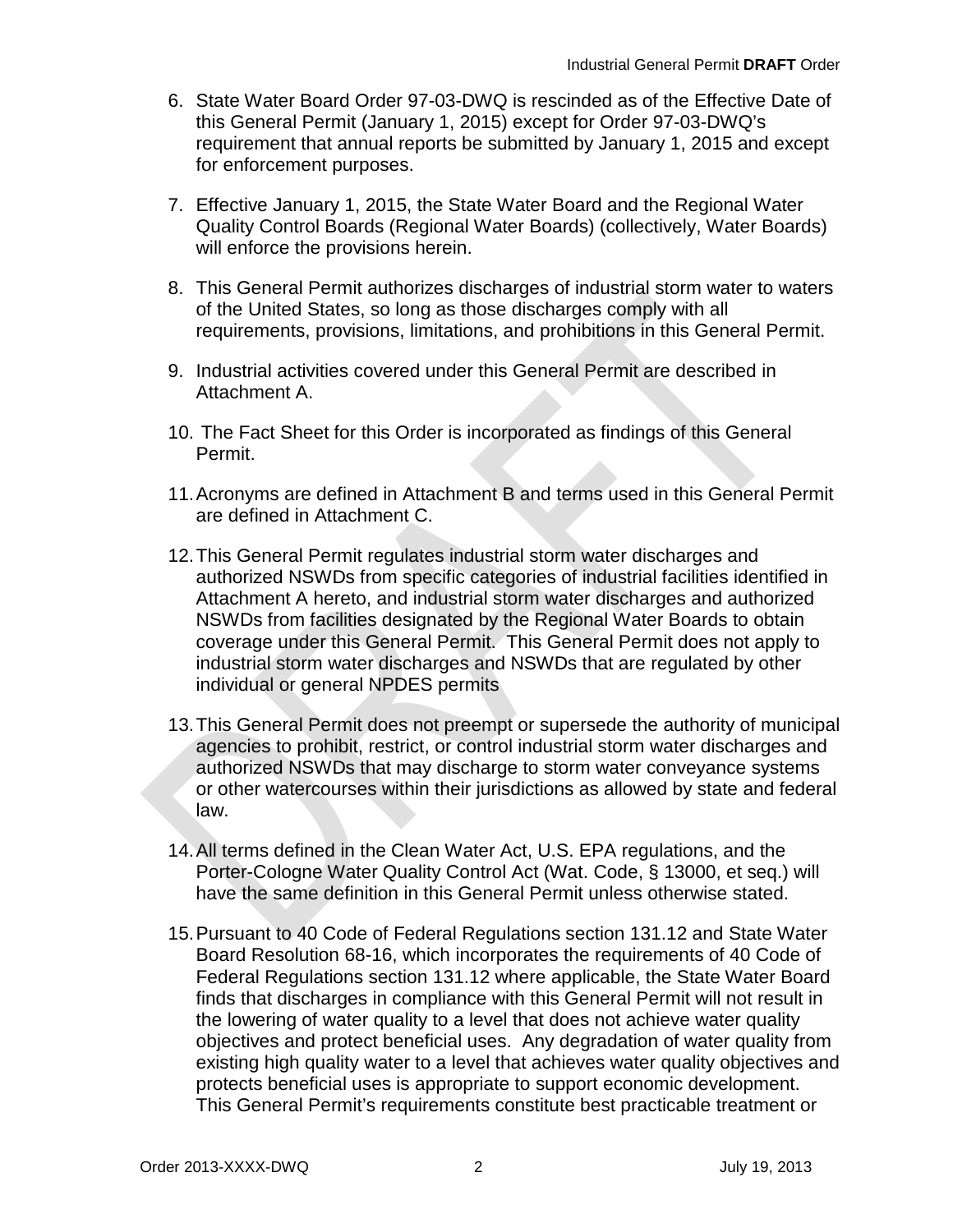control for discharges of industrial storm water and authorized non-storm water discharges, and are therefore consistent with those provisions.

- 16.Compliance with any specific limits or requirements contained in this General Permit does not constitute compliance with any other applicable permits.
- 17.This General Permit requires that the Discharger certify and submit all Permit Registration Documents (PRDs) for Notice of Intent (NOI) and No Exposure Certification (NEC) coverage via the State Water Board's Storm Water Multi-Application and Report Tracking System (SMARTS) website. An example of the information required to be submitted in the PRDs via SMARTS can be found in Attachment D. All other documents required by this General Permit to be electronically certified and submitted via SMARTS can be submitted by the Discharger or by a designated Duly Authorized Representative on behalf of the Discharger. Electronic reporting is required to reduce the state's reliance on paper, to improve efficiency, and to make such General Permit documents more easily accessible to the public and the Water Boards.
- 18.Any information provided to the Water Boards shall comply with the Homeland Security Act and any other federal law that concerns security in the United States, as applicable.

### **B. Industrial Activities Not Covered Under this General Permit**

- 19.Discharges of storm water from areas on tribal lands are not covered under this General Permit. Industrial facilities on tribal lands are regulated by an NPDES permit issued by U.S. EPA.
- 20.Discharges of storm water regulated under another individual or general NPDES permit adopted by the State Water Board or Regional Water Board are not covered under this General Permit, including the current NPDES General Permit for Storm Water Discharges Associated with Construction and Land Disturbance Activities.
- 21.Storm water discharges to combined sewer systems are not covered under this General Permit. These discharges must be covered by an individual permit. (40 C.F.R. § 122.26(a)(6)(i).)
- 22.Conveyances that discharge storm water runoff combined with municipal sewage are not covered under this General Permit.
- 23.Discharges of storm water identified in Clean Water Act section 402(l) (33 U.S.C. § 1342(l)) are not covered under this General Permit.
- 24.Facilities otherwise subject to this General Permit but for which a valid Notice of Non-Applicability (NONA) has been certified and submitted via SMARTS by the Entity are not covered under this General Permit. Entities (See Section XX.C.1 of this General Permit) who are claiming "No Discharge" through the NONA shall meet the eligibility requirements and provide a No Discharge Technical Report in accordance with Section XX.C.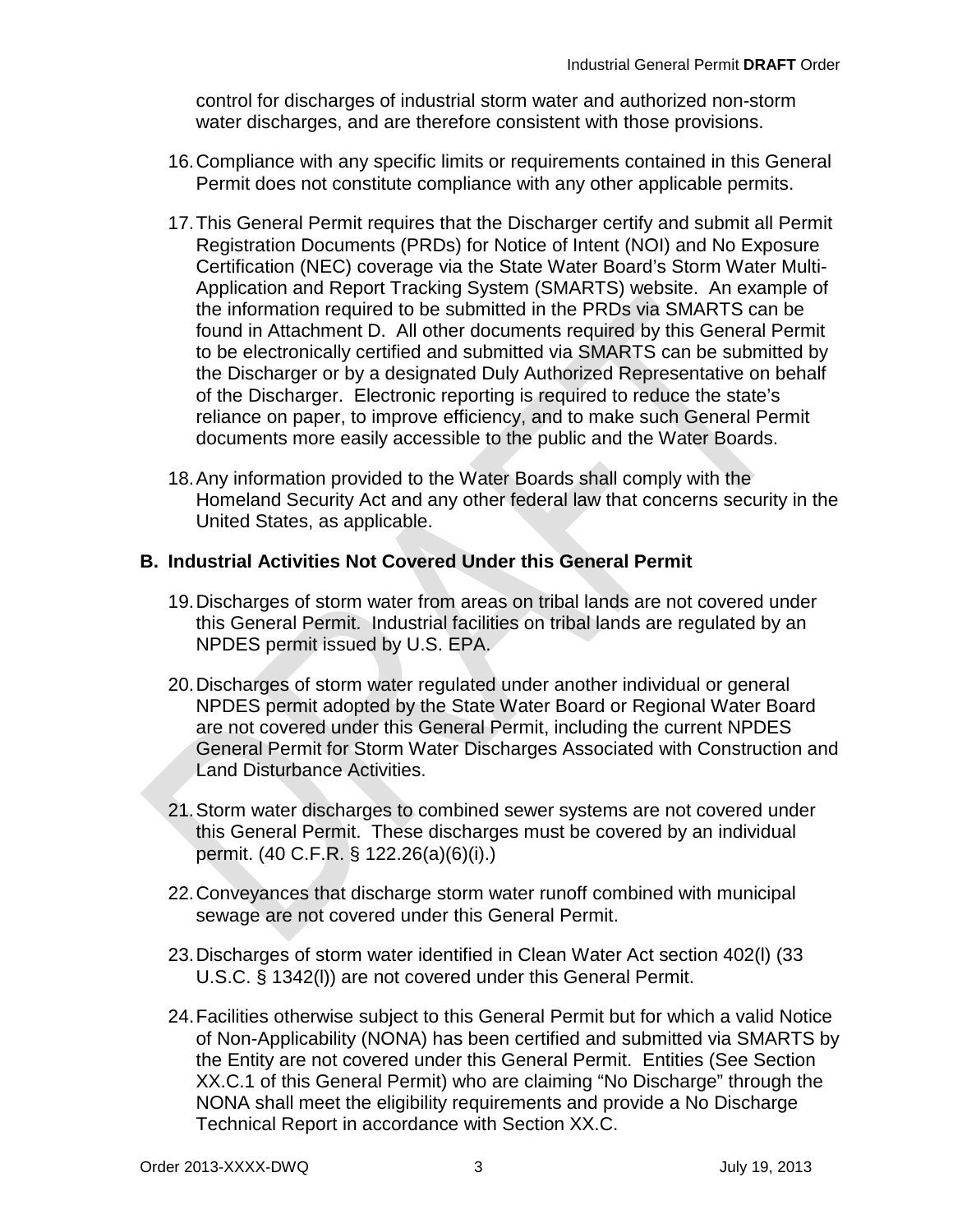25.This General Permit does not authorize discharges of dredged or fill material regulated by the US Army Corps of Engineers under section 404 of the Clean Water Act and does not constitute a water quality certification under section 401 of the Clean Water Act.

## **C. Discharge Prohibitions**

- 26.Pursuant to section 13243 of the Water Code, the State Water Board may specify certain conditions or areas where the discharge of waste, or certain types of waste, is prohibited.
- 27.With the exception of certain authorized NSWDs as defined in Section IV, this General Permit prohibits NSWDs. The State Water Board recognizes that certain NSWDs should be authorized because they are not generated by industrial activity, are not significant sources of pollutants when managed appropriately, and are generally unavoidable because they are related to safety or would occur regardless of industrial activity. Prohibited NSWDs may be authorized under other individual or general NPDES permits, or waste discharge requirements issued by the Water Boards.
- 28.Prohibited NSWDs are referred to as unauthorized NSWDs in this General Permit. Unauthorized NSWDs shall be either eliminated or permitted by a separate NPDES permit. Unauthorized NSWDs may contribute significant pollutant loads to receiving waters. Measures to control sources of unauthorized NSWDs such as spills, leakage, and dumping, must be addressed through the implementation of Best Management Practices (BMPs).
- 29.This General Permit incorporates discharge prohibitions contained in water quality control plans, as implemented by the Water Boards.
- 30.Direct discharges of waste, including industrial storm water discharges, to Areas of Special Biological Significance (ASBS) are prohibited unless the Discharger has applied for and the State Water Board has granted an exception to the State Water Board's 2009 Water Quality Control Plan for Ocean Waters of California as amended by State Water Board Resolution [2](#page-5-0)012-0056 (California Ocean Plan)<sup>2</sup> allowing the discharge.

# **D. Effluent Limitations**

31.Section 301(b) of the Clean Water Act and 40 Code of Federal Regulations section 122.44 require NPDES permits to include technology-based requirements at a minimum, and any more stringent effluent limitations

<span id="page-5-0"></span><sup>&</sup>lt;sup>2</sup> State Water Resources Control Board. Ocean Standards Web Page.

[<sup>&</sup>lt;http://www.waterboards.ca.gov/water\\_issues/programs/ocean/>](http://www.waterboards.ca.gov/water_issues/programs/ocean/%3e). [as of July 3, 2013]. State Water Resources Control Board. Water Quality Control Plan for Ocean Waters Of California 2009. [<http://www.waterboards.ca.gov/water\\_issues/programs/ocean/docs/2009\\_cop\\_adoptedeffective\\_usepa.pdf>](http://www.waterboards.ca.gov/water_issues/programs/ocean/docs/2009_cop_adoptedeffective_usepa.pdf). [as of July 3, 2013].

State Water Resources Control Board. Resolution 2012-0056.

[<sup>&</sup>lt;http://www.swrcb.ca.gov/board\\_decisions/adopted\\_orders/resolutions/2012/rs2012\\_0056.pdf>](http://www.swrcb.ca.gov/board_decisions/adopted_orders/resolutions/2012/rs2012_0056.pdf). [as of July 3, 2013].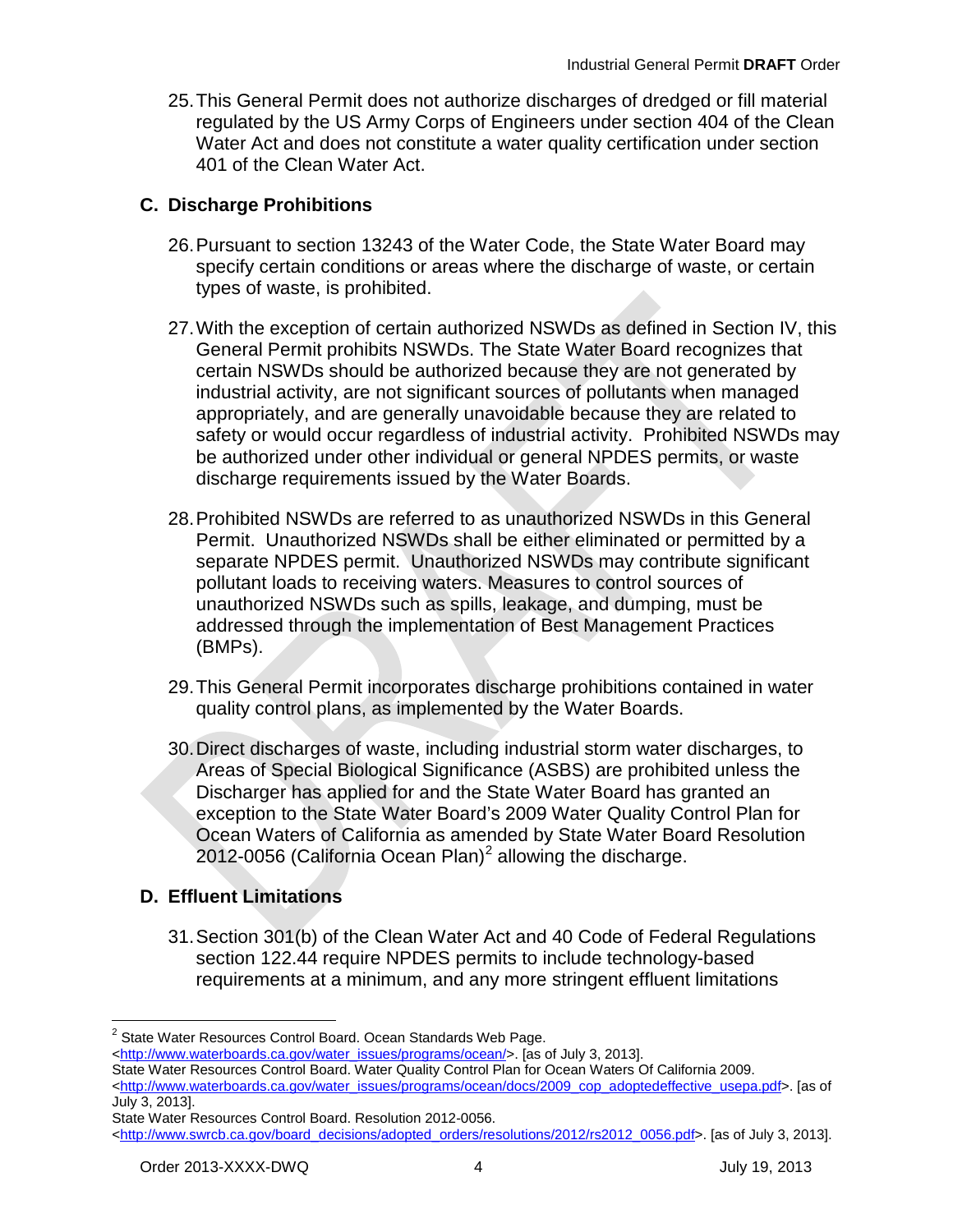necessary to meet applicable WQS. Clean Water Act section 402(p)(3)(A) requires that discharges of storm water runoff from industrial facilities comply with Clean Water Act section 301.

- 32.This General Permit requires control of pollutant discharges using BAT and BCT to prevent and reduce discharges of pollutants, and any more stringent effluent limitations necessary to meet applicable WQS.
- 33.It is not feasible for the State Water Board to establish numeric technology based effluent limitations for discharges covered by this General Permit at this time. The rationale for this determination is discussed in detail in the Fact Sheet of this General Permit. Therefore, this General Permit requires Dischargers to implement minimum BMPs and any applicable advanced BMPs as defined in Section X.H (collectively, BMPs) to comply with the requirements of this General Permit. This approach is consistent with U.S. EPA's 2008 Multi-Sector General Permit for Stormwater Discharges Associated with Industrial Activity (2008 MSGP).
- 34.40 Code of Federal Regulations section 122.44(d) also requires that NPDES permits include Water Quality Based Effluent Limitations (WQBELs) to attain and maintain applicable numeric and narrative WQS for receiving waters.
- 35.Where numeric water quality criteria have not been established, 40 Code of Federal Regulations section 122.44(d)(1)(vi) provides that WQBELs may be established using U.S. EPA criteria guidance under section 304(a) of the Clean Water Act, a proposed state criteria or policy interpreting narrative criteria supplemented with other relevant information, and/or an indicator parameter.
- 36.This General Permit requires Dischargers to implement BMPs where necessary, in order to support attainment of WQS. The use of BMPs to control or abate the discharge of pollutants is authorized by 40 Code of Federal Regulations section 122.44(k)(3) because numeric effluent limitations are infeasible and BMPs are reasonably necessary to achieve effluent limitations and standards or to carry out the purposes and intent of the Clean Water Act. (40 C.F.R. § 122.44(k)(4).)

### **E. Receiving Water Limitations**

37.This General Permit requires all Dischargers to comply with all applicable WQS for waters of the United States that may be affected by their industrial storm water discharges and authorized NSWDs. WQS apply to the quality of the receiving water, not the quality of the industrial storm water discharge. Therefore, compliance with the receiving water limitations can generally not be determined solely by the effluent water quality characteristics. Compliance with WQS may, in some cases, require Dischargers to implement controls that are more protective than the controls that are necessary to meet the technology-based requirements in this General Permit.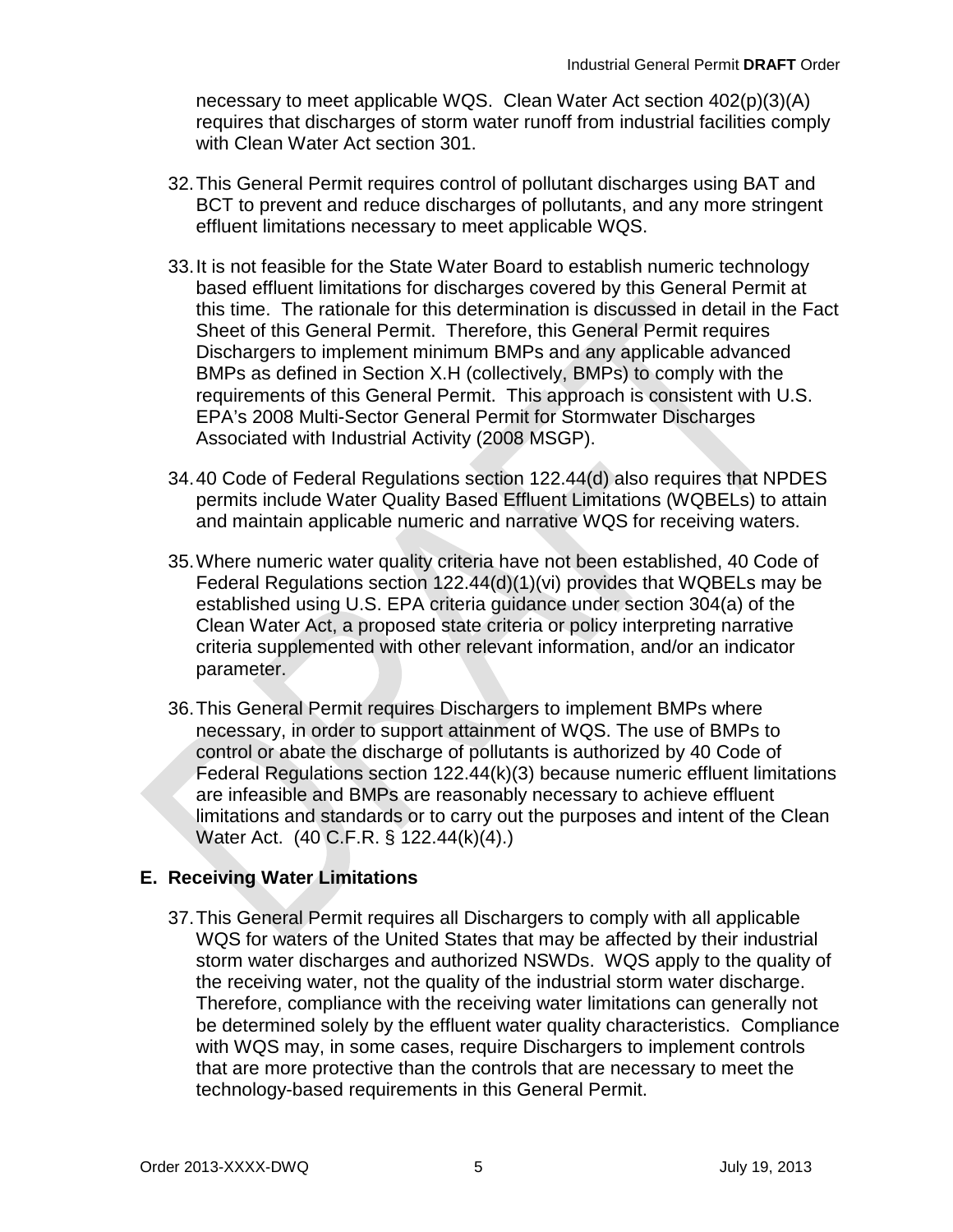## **F. Total Maximum Daily Loads (TMDLs)**

- 38.TMDLs relate to the maximum amount of a pollutant that a water body can receive and still attain WQS. A TMDL is defined as the sum of the allowable loads of a single pollutant from all contributing point sources (the waste load allocations, or WLAs) and non-point sources (load allocations, or LAs), plus the contribution from background sources. (40 C.F.R. § 130.2(i).) Discharges addressed by this General Permit are considered to be point source discharges, and therefore must comply with effluent limitations that are "consistent with the assumptions and requirements of any available waste load allocation for the discharge prepared by the state and approved by U.S. EPA pursuant to 40 Code of Federal Regulations section 130.7. (40 C.F.R. § 122.44 (d)(1)(vii).) In addition, Water Code section 13263, subdivision (a), requires that waste discharge requirements implement any relevant water quality control plans. Many TMDLs contained in water quality control plans include implementation requirements in addition to waste load allocations. Attachment E of this General Permit lists the watersheds with U.S. EPA-approved and U.S. EPA-established TMDLs that include requirements, including WLAs, for Dischargers covered by this General Permit.
- 39.The State Water Board recognizes that it is appropriate to develop TMDLspecific permit requirements derived from each TMDL's WLA and implementation requirements, in order to provide clarity to Dischargers regarding their responsibilities for compliance with applicable TMDLs. The development of TMDL-specific permit requirements is subject to public noticing requirements and a corresponding public comment period. Given the number and variety of Dischargers subject to a wide range of TMDLs, development of TMDL-specific permit requirements for each TMDL listed in Attachment E will severely delay the reissuance of this General Permit. Because most of the TMDLs were established by the Regional Water Boards, and because some of the WLAs and/or implementation requirements may be shared by multiple Dischargers, the development of TMDL-specific permit requirements is best coordinated at the Regional Water Board level.
- 40.Regional Water Board staff, with the assistance of State Water Board staff, will develop proposed TMDL-specific permit requirements for each of the TMDLs listed in Attachment E by July 1, 2015. After conducting a 30-day public comment period, the Regional Water Boards will submit to the State Water Board proposed TMDL-specific permit requirements for adoption by the State Water Board into this General Permit. The Regional Water Boards may also include proposed TMDL-specific monitoring requirements for inclusion in this General Permit, or may issue Regional Water Board orders pursuant to Water Code section 13383 requiring TMDL-specific monitoring. The proposed TMDL-specific permit requirements shall have no force or effect until adopted, with or without modification, by the State Water Board. Consistent with the 2008 MSGP, Dischargers are not required to take any additional actions to comply with the TMDLs listed in Attachment E until the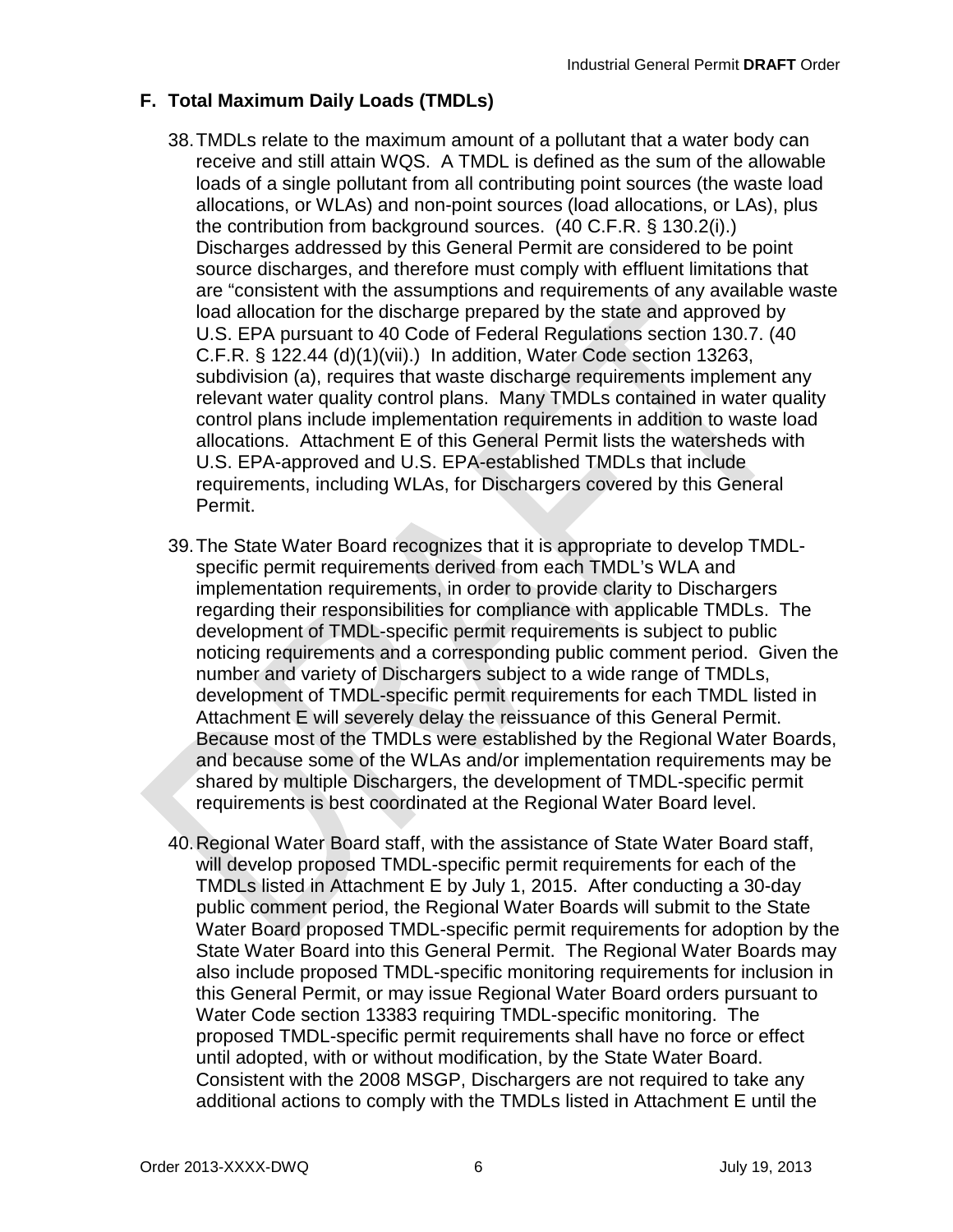State Water Board reopens this General Permit and includes TMDL-specific permit requirements, unless notified otherwise by a Regional Water Board.

- 41.The Regional Water Boards shall submit to the State Water Board the following information for each of the TMDLs listed in Attachment E:
	- a. Proposed TMDL-specific permit and monitoring requirements applicable to industrial storm water discharges and NSWDs authorized under this General Permit, including any timelines and deliverables consistent with the TMDLs. TMDL-specific permit requirements are not limited by the BAT/BCT technology-based standards;
	- b. An explanation of how the proposed TMDL-specific permit requirements, timelines, and deliverables are consistent with the assumptions and requirements of any applicable WLA and implement each TMDL; and,
	- c. Where a BMP-based approach is proposed, an explanation of how the proposed BMPs will be sufficient to implement applicable WLAs.
- 42.Upon receipt of the information described in Finding 40, the State Water Board will issue a public notice and conduct a public comment period for the reopening of this General Permit to amend Attachment E, the Fact Sheet, and other provisions as necessary for incorporation of TMDL-specific permit requirements into this General Permit. Attachment E may also be subsequently reopened during the term of this General Permit to incorporate additional TMDL-specific permit requirements.

### **G. Discharges Subject to the California Ocean Plan**

- 43.On October 16, 2012 the State Water Board amended the California Ocean Plan (California Ocean Plan). The amended California Ocean Plan requires industrial storm water dischargers with outfalls discharging to ocean waters to comply with the California Ocean Plan's model monitoring provisions. These provisions require Dischargers to: (a) monitor runoff for specific parameters at all outfalls from two storm events per year, and collect at least one representative receiving water sample per year, (b) conduct specified toxicity monitoring at certain types of outfalls at a minimum of once per year, and (c) conduct marine sediment monitoring for toxicity under specific circumstances. The California Ocean Plan provides conditions under which some of the above monitoring provisions may be waived by the Water Boards.
- 44.This General Permit requires Dischargers with outfalls discharging to ocean waters that are subject to the model monitoring provisions of the California Ocean Plan to develop and implement a monitoring plan in compliance with those provisions and any additional monitoring requirements established pursuant to Water Code section 13383. Dischargers that have not developed and implemented a monitoring program in compliance with the California Ocean Plan's model monitoring provisions by January 1, 2015 of this General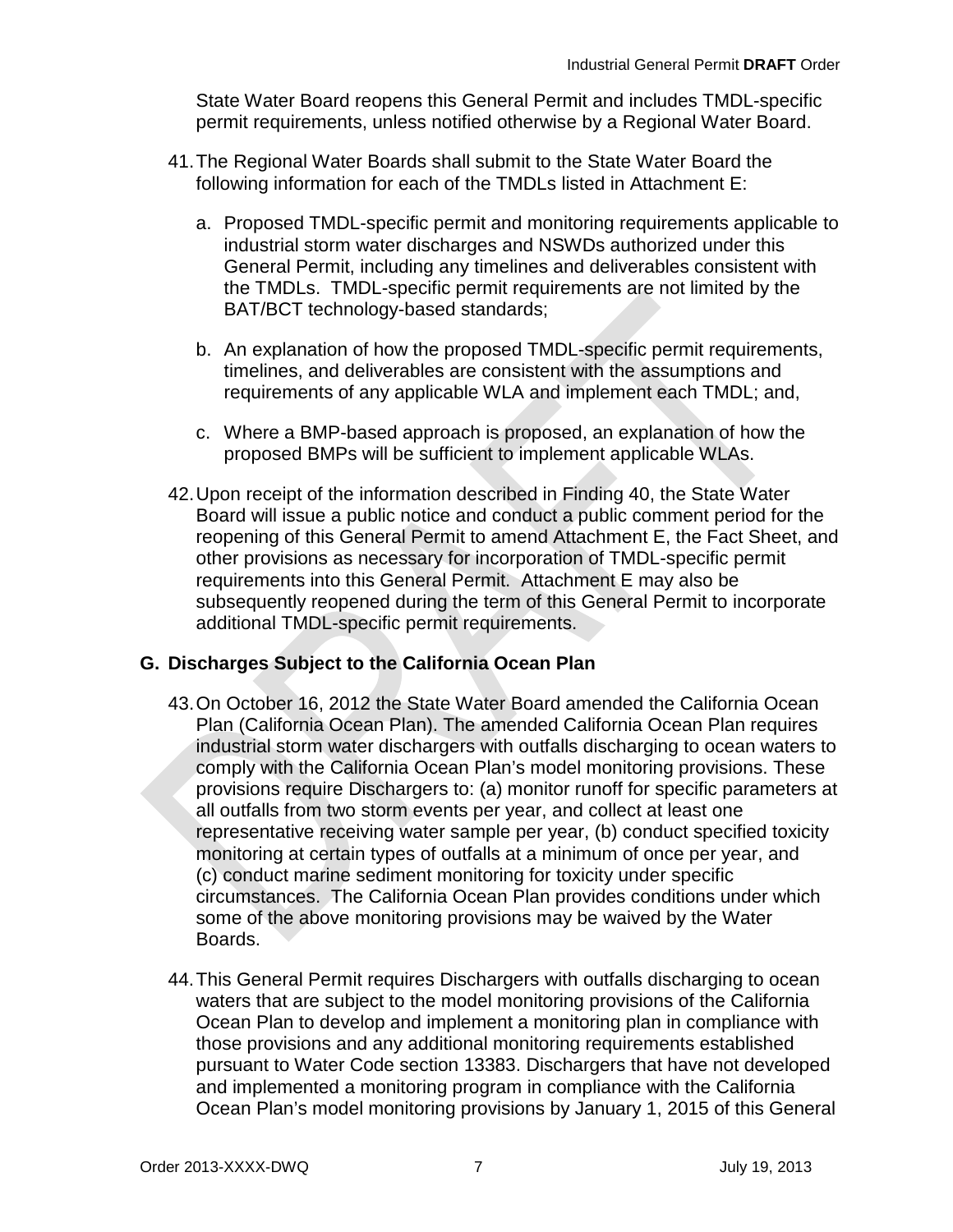Permit, or seven (7) days prior to commencing operations, whichever is later, are ineligible to obtain coverage under this General Permit.

- 45.The California Ocean Plan prohibits the direct discharge of waste to ASBS. ASBS are defined in California Ocean Plan as "those areas designated by the State Water Board as ocean areas requiring protection of species or biological communities to the extent that alteration of natural water quality is undesirable."
- 46.The California Ocean Plan authorizes the State Water Board to grant an exception to Ocean Plan provisions where the board determines that the exception will not compromise protection of ocean waters for beneficial uses and the public interest will be served.
- 47.On March 20, 2012, the State Water Board adopted Resolution 2012-0012 which contains exceptions to the California Ocean Plan for specific discharges of storm water and non-point sources. This resolution also contains the special protections that are to be implemented for those discharges to ASBS.
- 48.This General Permit requires Dischargers who have been granted an exception to the Ocean Plan authorizing the discharges to ASBS by the State Water Board to comply with the requirements contained in Section VIII.B of this General Permit.

## **H. Training**

- 49.To improve compliance and maintain consistent implementation of this General Permit, Dischargers are required to designate a Qualified Industrial Storm Water Practitioner (QISP) for each facility the Discharger operates that has entered Level 1 status in the Exceedance Response Action (ERA) process as described in Section XII of this General Permit. A QISP may be assigned to more than one facility. In order to qualify as a QISP, a State Water Board-sponsored or approved training course must be completed. A competency exam may be required by the State Water Board to demonstrate sufficient knowledge of the QISP course material.
- 50.A QISP is responsible for completing Level 1 status and Level 2 status ERA requirements as specified in Section XII of this General Permit.
- 51.A Compliance Group Leader, as defined in Section XIV of this General Order must be a QISP.
- 52.All engineering work required by this General Permit shall be performed by a California licensed professional engineer in accordance with the Professional Engineers Act (Bus. & Prof. Code § 6700, et seq.).
- 53.California licensed professional civil, industrial, chemical, and mechanical engineers and geologists have licenses that have professional overlap with the topics of this General Permit. The California Department of Consumer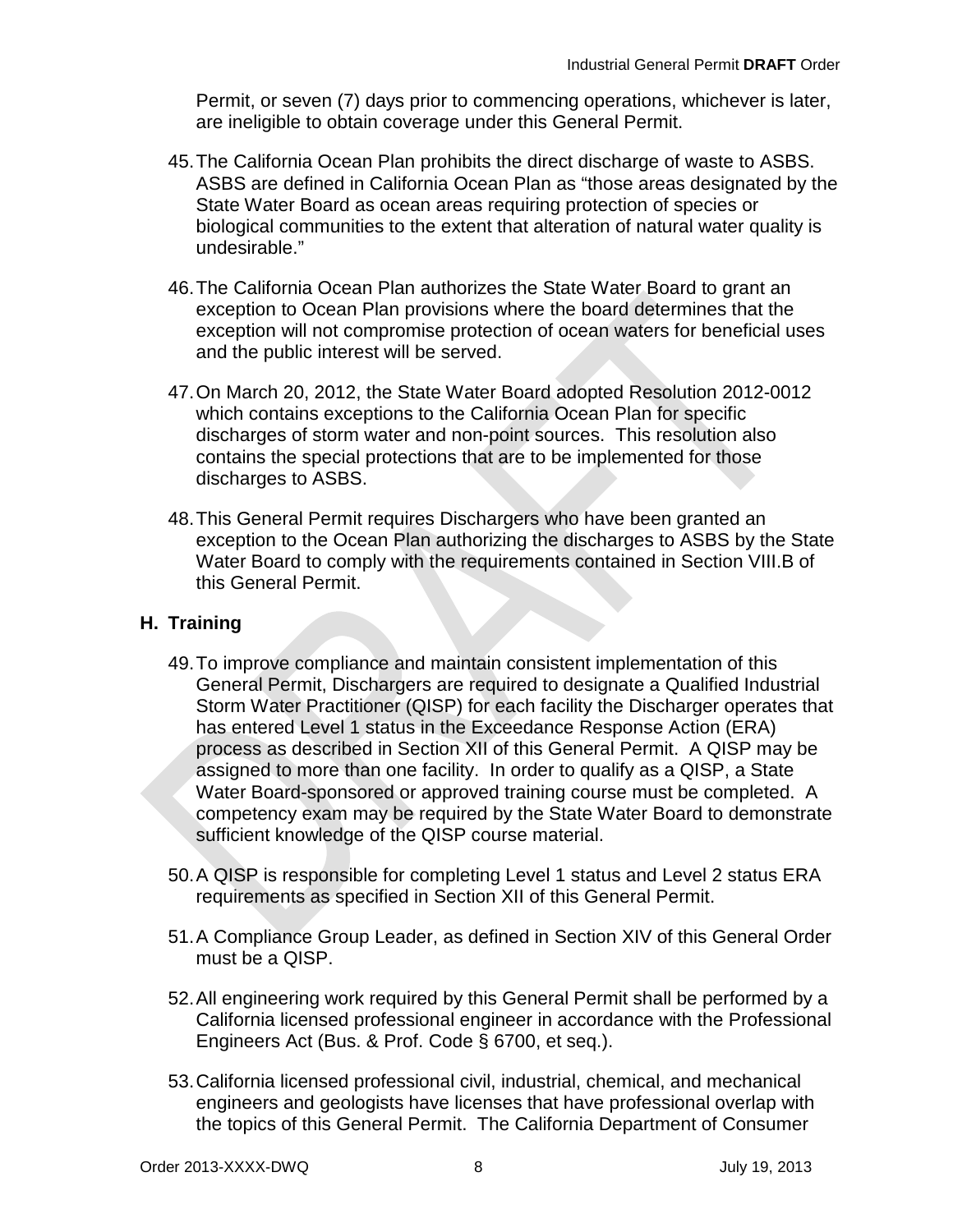Affairs, Board for Professional Engineers, Land Surveyors and Geologists (CBPELSG) provides the licensure and regulation of professional civil, industrial, chemical, and mechanical engineers and professional geologists in California. The State Water Board is developing a specialized self-guided State Water Board-sponsored registration and training program specifically for these CPBELSG licensed engineers and geologists in good standing with CBPELSG.

### **I. Storm Water Pollution Prevention Plan (SWPPP) Requirements**

54.This General Permit requires the development of a site-specific SWPPP in accordance with Section X of this General Permit. The SWPPP must include the information needed to demonstrate compliance with the requirements of this General Permit. The SWPPP must be submitted electronically via SMARTS, and a copy be kept at the facility. SWPPP revisions shall be completed in accordance with Section X.B of this General Permit

#### **J. Sampling, Visual Observations, Reporting and Record Keeping**

- 55.This General Permit complies with 40 Code of Federal Regulations section 122.44(i), which establishes monitoring requirements that must be included in storm water permits. Under this General Permit, Dischargers are required to: (a) conduct an Annual Comprehensive Facility Compliance Evaluation (Annual Evaluation) to identify areas of the facility contributing pollutants to industrial storm water discharges, (b) evaluate whether measures to prevent or reduce industrial pollutant loads identified in the Discharger's SWPPP are adequate and properly implemented in accordance with the terms of this General Permit, and (c) determine whether additional control measures are needed.
- 56.This General Permit contains monitoring requirements that are necessary to determine whether pollutants are being discharged, and whether response actions are necessary. Data and information resulting from the monitoring will assist in Dischargers' evaluations of BMP effectiveness and compliance with this General Permit. Visual observations are one form of monitoring. This General Permit requires Dischargers to perform a variety of visual observations designed to identify pollutants in industrial storm water discharges and their sources. To comply with this General Permit Dischargers shall: (1) electronically self-report any violations via SMARTS, (2) comply with the Level 1 status and Level 2 status ERA requirements, when applicable, and (3) adequately address and respond to any Regional Water Board comments on the Discharger's compliance reports.
- 57.Dischargers that meet the requirements of the No Exposure Certification (NEC) Conditional Exclusion set forth in Section XVII of this General Permit are exempt from the SWPPP, sampling requirements, and visual observation requirements in this General Permit.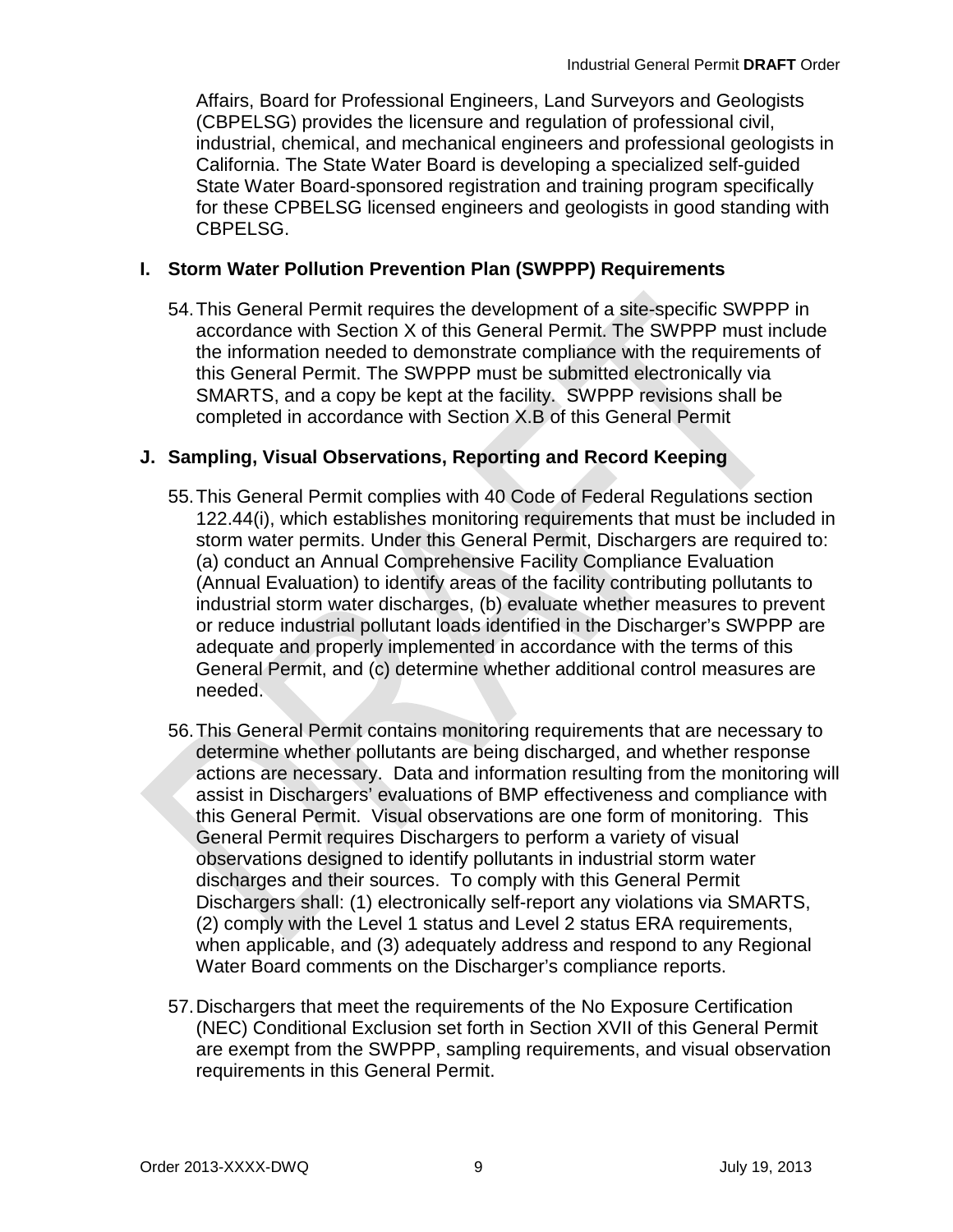#### **K. Facilities Subject to Federal Storm Water Effluent Limitation Guidelines (ELGs)**

- 58.U.S. EPA regulations at 40 Code of Federal Regulations Chapter I Subchapter N (Subchapter N) establish technology-based Effluent Limitation Guidelines and New Source Performance Standards (ELGs) for industrial storm water discharges from facilities in specific industrial categories. For these facilities, compliance with the BAT/BCT and ELG requirements constitutes compliance with technology-based requirements of this General Permit.
- 59.40 Code of Federal Regulations section 122.44(i)(3) and (4) require storm water permits to require at least one Annual Evaluation and any monitoring requirements for applicable ELGs in Subchapter N. This General Permit requires Dischargers to comply with all applicable ELG requirements found in Subchapter N.

# **L. Sampling and Analysis Reduction**

60.This General Permit reduces the number of qualifying sampling events required to be sampled each year when the Discharger demonstrates: (1) consistent compliance with this General Permit,(2) consistent effluent water quality sampling, and (3) analysis results that do not exceed numerical action levels.

#### **M. Role of Numeric Action Levels (NALs) and Exceedance Response Actions (ERAs)**

- 61.This General Permit incorporates a multiple objective performance measurement system that includes NALs, new comprehensive training requirements, Level 1 ERA Reports, Level 2 ERA Technical Reports, and Level 2 ERA Action Plans. Two objectives of the performance measurement system are to inform Dischargers, the public and the Water Boards on: (1) the overall pollutant control performance at any given facility, and (2) the overall performance of the industrial storm water program. Additionally, the State Water Board expects that this information and assessment process will provide information necessary to determine the feasibility of numeric effluent limitations for industrial dischargers in the next reissuance of this General Permit, consistent with the Storm Water Panel's June 2006 Recommendations.<sup>[3](#page-11-0)</sup>
- 62.This General Permit contains annual and instantaneous maximum NALs. The annual NALs are established as the 2008 MSGP benchmark values, and are applicable for all parameters listed in Table 2. The instantaneous maximum

<span id="page-11-0"></span><sup>&</sup>lt;sup>3</sup> State Water Board Storm Water Panel of Experts, The Feasibility of Numeric Effluent Limits Applicable to Discharges of Storm Water Associated with Municipal, Industrial and Construction Activities (June 19, 2006) [<http://www.swrcb.ca.gov/water\\_issues/programs/stormwater/docs/numeric/swpanel\\_final\\_report.pdf>](http://www.swrcb.ca.gov/water_issues/programs/stormwater/docs/numeric/swpanel_final_report.pdf) [as of July 3, 2013].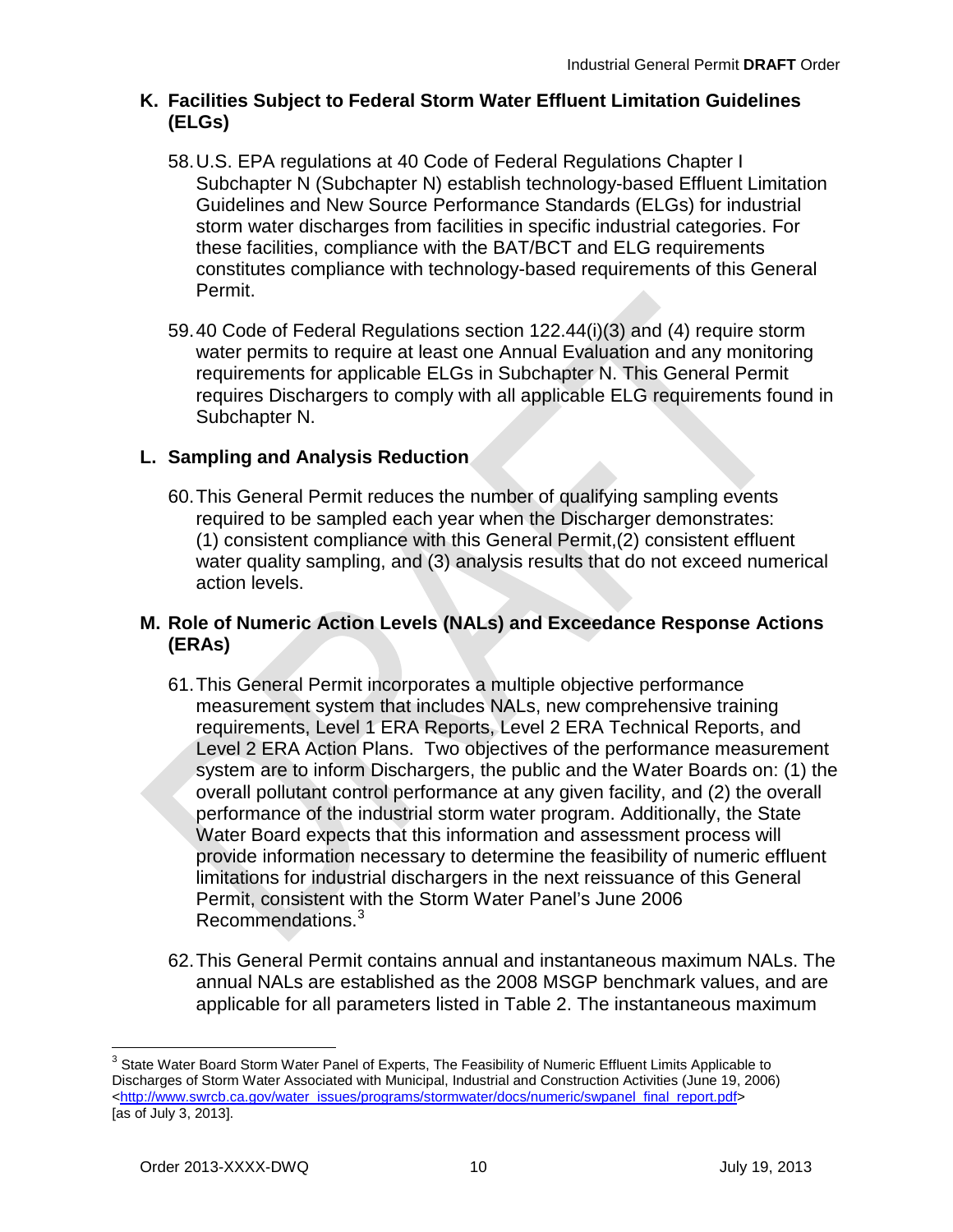NALs are calculated from a Water Board dataset, and are only applicable for Total Suspended Solids (TSS), Oil and Grease (O&G), and pH. An NAL exceedance is determined as follows:

- a. For annual NALs, an exceedance occurs when the average of all analytical results from all samples taken at a facility during a reporting year for a given parameter exceeds an annual NAL value listed in Table 2 of this General Permit; and,
- b. For the instantaneous maximum NALs, an exceedance occurs when two or more analytical results from samples taken from any parameter within a reporting year exceed the instantaneous maximum NAL value (for TSS and O&G), or are outside of the instantaneous maximum NAL range (for pH) listed in Table 2 of this General Permit. For the purposes of this General Permit, the reporting year is July 1 through June 30.
- 63.The NALs are not intended to serve as technology-based or water qualitybased numeric effluent limitations. The NALs are not derived directly from either BAT/BCT requirements or receiving water objectives. NAL exceedances defined in this General Permit are not, in and of themselves, violations of this General Permit. A Discharger that does not fully comply with the Level 1 status and/or Level 2 status ERA requirements, when required by the terms of this General Permit, is in violation of this General Permit.
- 64.ERAs are designed to assist Dischargers in complying with this General Permit. Dischargers subject to ERAs must evaluate the effectiveness of their BMPs being implemented to ensure they are adequate to achieve compliance with this General Permit.
- 65.U.S. EPA regulations at Subchapter N establish ELGs for storm water discharges from facilities in 11 industrial categories. Dischargers subject to these ELGs are required to comply with the applicable requirements.
- 66.Exceedances of the NALs that are attributable solely to pollutants originating from non-industrial pollutant sources (such as run-on from adjacent facilities, non-industrial portions of the Discharger's property, or aerial deposition) are not a violation of this General Permit because the NALs are designed to provide feedback on industrial sources of pollutants. Dischargers may submit a Non-Industrial Source Pollutant Demonstration as part of their Level 2 ERA Technical Report to demonstrate that the presence of a pollutant causing an NAL exceedance is attributable solely to pollutants originating from nonindustrial pollutant sources.
- 67.A Discharger who has designed, installed, and implemented BMPs to reduce or prevent pollutants in industrial storm water discharges in compliance with this General Permit may submit an Industrial Activity BMPs Demonstration, as part of their Level 2 ERA Technical Report.
- 68.This General Permit establishes design storm standards for all treatment control BMPs. These design standards are directly based on the standards in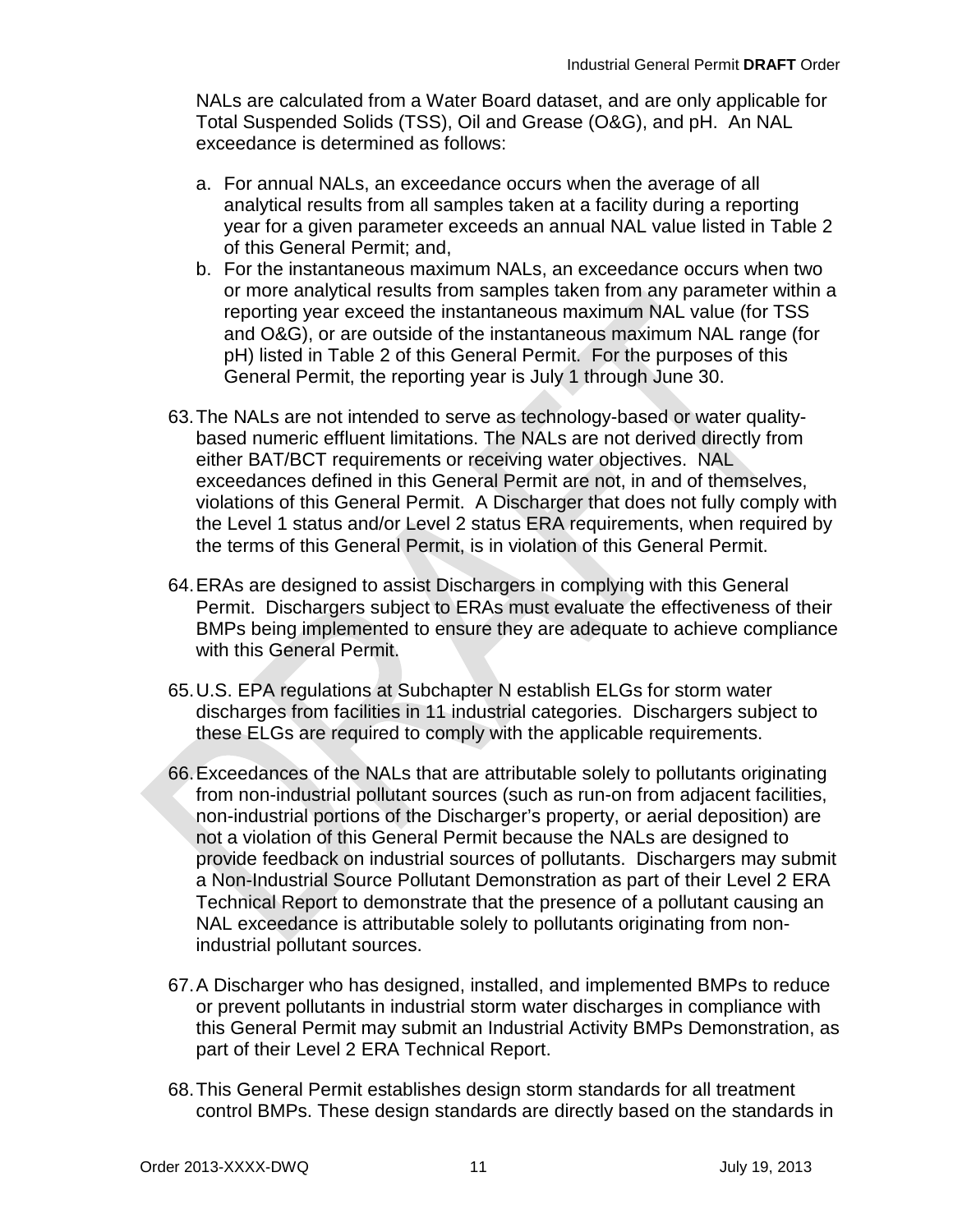State Water Board Order 2000-0011 regarding Standard Urban Storm Water Mitigation Plans (SUSMPs). These design standards are generally expected to be consistent with BAT/BCT, to be protective of water quality, and to be effective for most pollutants. The standards are intended to eliminate the need for most Dischargers to further treat/control industrial storm water discharges that are unlikely to contain pollutant loadings that exceed the NALs set forth in this General Permit

## **N. Compliance Groups**

69.Compliance Groups are groups of Dischargers (Compliance Group Participants) that share common types of pollutant sources and industrial activity characteristics. Compliance Groups provide an opportunity for the Compliance Group Participants to pool resources and develop Consolidated Level 1 ERA Reports for Level 1 NAL exceedances and appropriate BMPs for implementation in response to Level 2 status ERA requirements that are representative of the entire Compliance Group. Compliance Groups also provide the Water Boards and the public with valuable information as to how industrial storm water discharges are affected by non-industrial background pollutant sources (including natural background) and geographic locations. When developing the next reissuance of this General Permit, the State Water Board expects to have a better understanding of the feasibility and benefits of sector-specific and watershed-based permitting approaches, which may include technology- or water quality-based numeric effluent limitations (NELs). The State Water Board intends that the effluent data, BMP performance data and other information provided from Compliance Groups' consolidated reporting will further assist in addressing these issues.

# **O. Conditional Exclusion – No Exposure Certification (NEC)**

- 70.Pursuant to U.S. EPA Phase II regulations, all Dischargers subject to this General Permit may qualify for a conditional exclusion from specific requirements if they submit a NEC demonstrating that their facilities have no exposure of industrial activities and materials to storm water discharges.
- 71.This General Permit requires Dischargers who seek the NEC conditional exclusion to obtain coverage in accordance with Section XVII of this General Permit. Dischargers that meet the requirements of the NEC are exempt from the SWPPP, sampling requirements, and monitoring requirements in this General Permit.
- 72.Dischargers seeking NEC coverage are required to file the applicable permit registration documents. Annual inspections, re-certifications, and fees are required in subsequent years. Light industry facility Dischargers that were previously excluded from coverage must obtain the appropriate coverage under this General Permit. Failure to comply with the Conditional Exclusion conditions listed in this General Permit may lead to enforcement for discharging without a permit pursuant to sections 13385 or 13399.25, et seq., of the Water Code. A Discharger with NEC coverage that anticipates a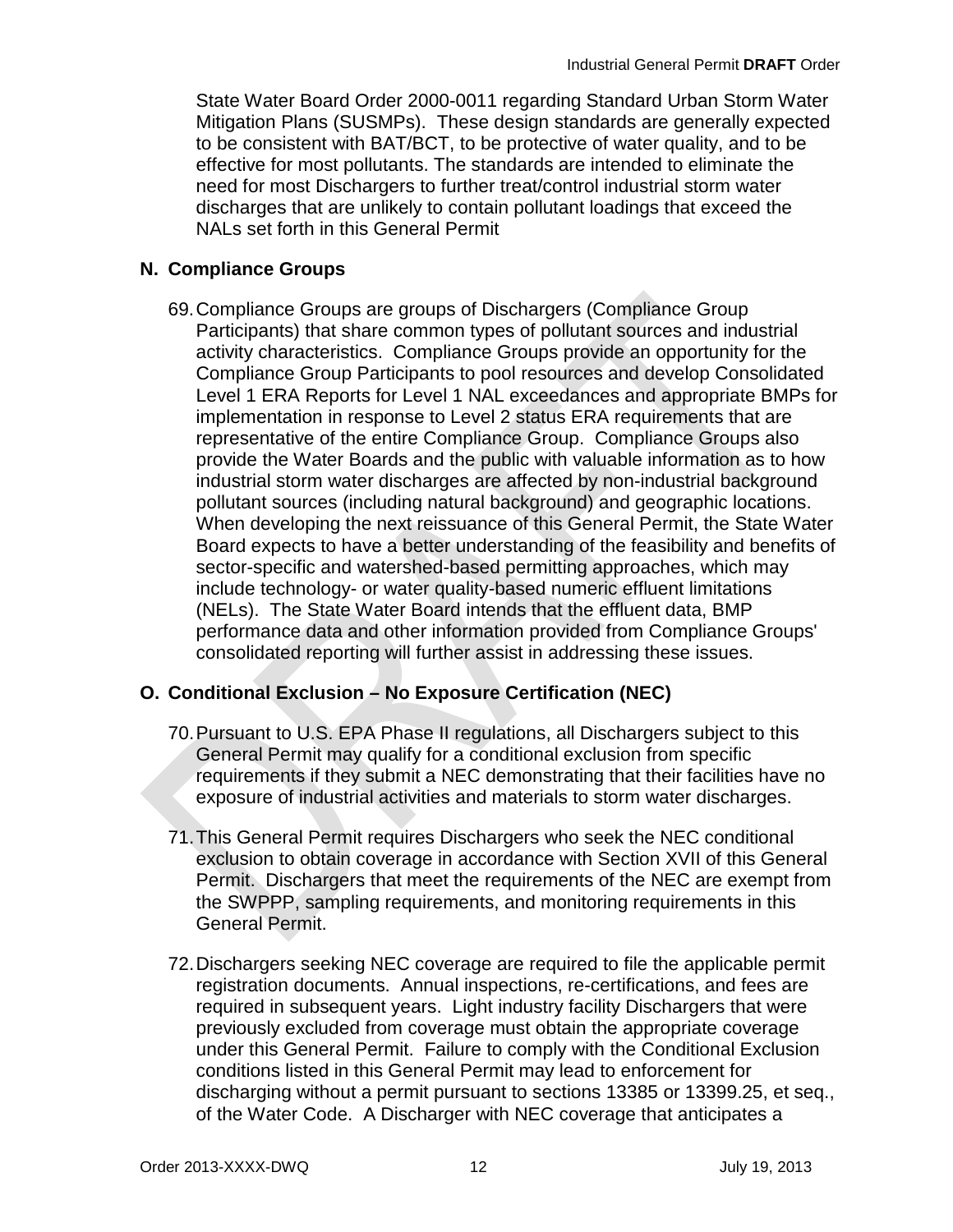change (or changes) in circumstances that would lead to exposure should register for permit coverage prior to the anticipated changes.

### **P. Special Requirements for Facilities Handling Plastic Materials**

73.Section 13367 of the Water Code requires facilities handling preproduction plastic to implement specific BMPs aimed at minimizing discharges of such materials. The definition of Plastic Materials for the purposes of this General Permit includes the following types of sources of Plastic Materials: plastic resin pellets, powders, flakes, additives, regrind, scrap, dust, and industrial process waste or recycling that has the potential to discharge or migrate and discharge off-site. Such Plastic Materials are considered storm water gross pollutants.

#### **Q. Regional Water Board Authorities**

74.Regional Water Boards are primarily responsible for enforcement of this General Permit. This General Permit recognizes that Regional Water Boards have the authority to protect the beneficial uses of receiving waters and prevent degradation of water quality in their region. As such, Regional Water Boards may modify monitoring requirements and review, comment, approve or disapprove certain Discharger submittals required under this General Permit.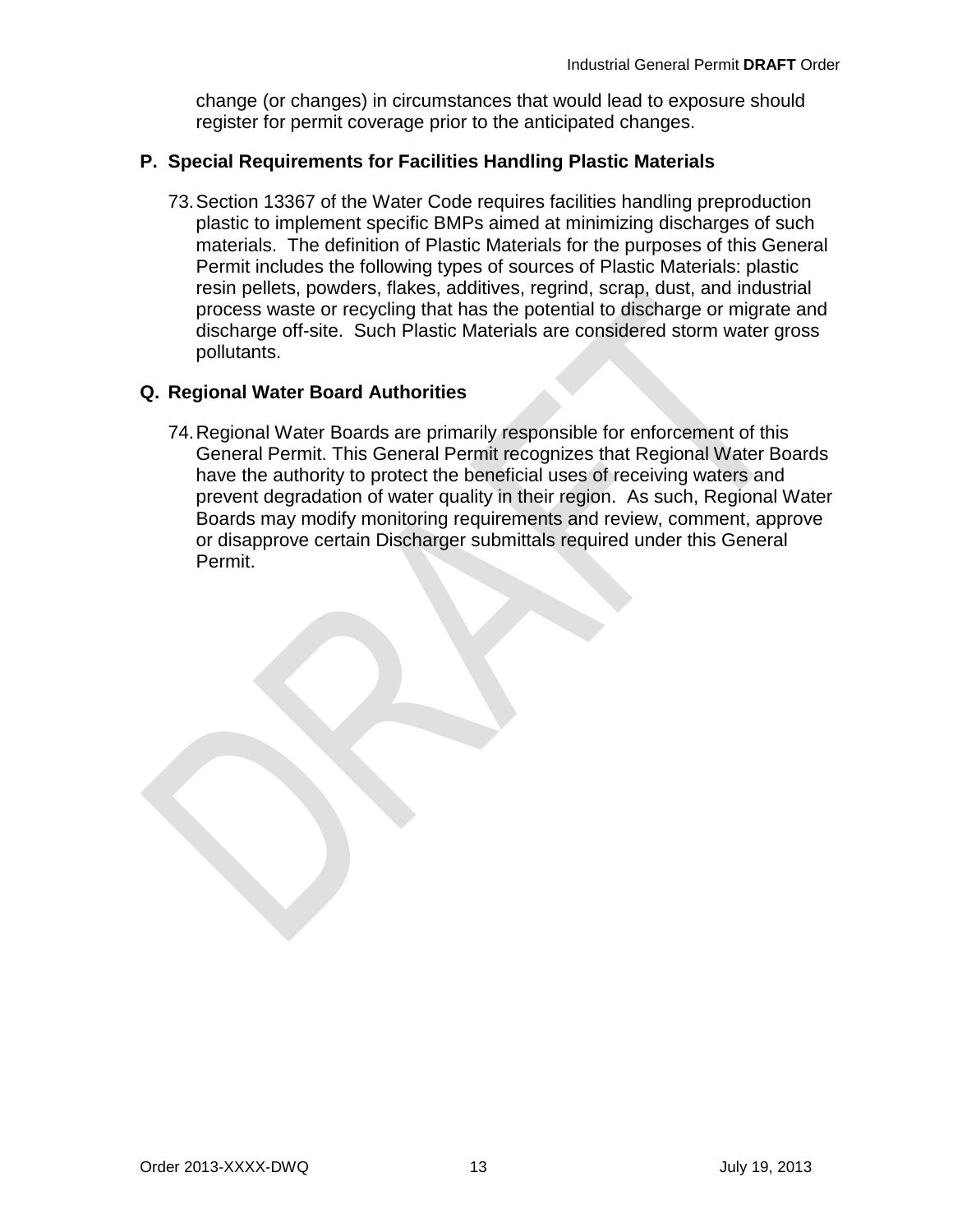**IT IS HEREBY ORDERED** that all Dischargers subject to this General Permit shall comply with the following conditions and requirements.

#### <span id="page-15-0"></span>**II. RECEIVING GENERAL PERMIT COVERAGE**

#### **A.** Certification

- 1. For Storm Water Multi-Application Reporting and Tracking System (SMARTS) electronic account management and security reasons, as well as enforceability of this General Permit, the Discharger's Legally Responsible Person (LRP) of an industrial facility seeking coverage under this General Permit shall certify and submit all Permit Registration Documents (PRDs) for Notice of Intent (NOI) or No Exposure Certification (NEC) coverage. All other documents shall be certified and submitted via SMARTS by the Discharger's (LRP) or by their Duly Authorized Representative in accordance with the Electronic Signature and Certification Requirements in Section XXI.K. All documents required by this General Permit that are certified and submitted via SMARTS shall be in accordance with Section XXI.K.
- 2. Hereinafter references to certifications and submittals by the Discharger refer to the Discharger's LRP and their Duly Authorized Representative.
- **B.** Coverages

This General Permit includes requirements for two (2) types of permit coverage, NOI coverage and NEC coverage. State Water Board Order 97-03-DWQ (previous permit) remains in effect until January 1, 2015. When PRDs are certified and submitted and the annual fee is received, the State Water Board will assign the Discharger a Waste Discharger Identification (WDID) number.

- 1. General Permit Coverage (NOI Coverage)
	- a. Dischargers that discharge storm water associated with industrial activity to waters of the United States are required to meet all applicable requirements of this General Permit.
	- b. The Discharger shall register for coverage under this General Permit by certifying and submitting PRDs via SMARTS [\(http://smarts.waterboards.ca.gov\)](http://smarts.waterboards.ca.gov/), which consist of:
		- i. A completed NOI and signed certification statement;
		- ii. A copy of a current Site Map from the Storm Water Pollution Prevention Plan (SWPPP) in Section X.E;
		- iii. A SWPPP (see Section X); and,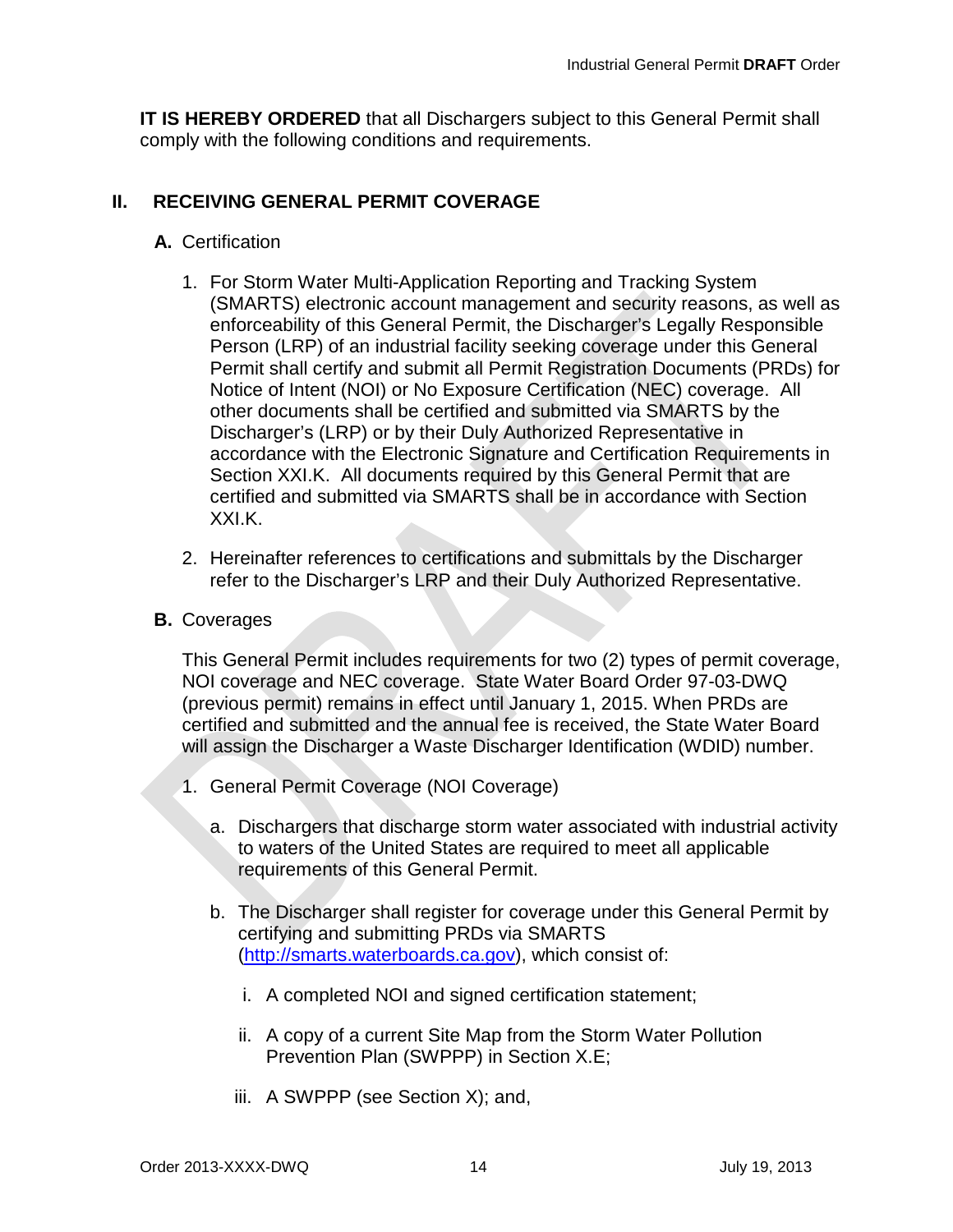- c. The Discharger shall pay appropriate Annual Fee in accordance with California Code of Regulations, title 23, section 2200 et seg.<sup>[4](#page-16-0)</sup>
- 2. General Permit Coverage (NEC Coverage)
	- a. Dischargers that certify their facility has no exposure of industrial activities or materials to storm water in accordance with Section XVII qualify for NEC coverage and are not required to comply with the SWPPP or monitoring requirements of this General Permit.
	- b. Dischargers who qualify for NEC coverage shall conduct one Annual Facility Comprehensive Compliance Evaluation (Annual Evaluation) as described in Section XV, pay an annual fee, and annually certify that their facilities continue to meet the NEC requirements.
	- c. The Discharger shall submit the following PRDs for NEC coverage via SMARTS:
		- i. A completed NEC Form (Section XVII.F.1) and signed certification statement (Section XVII.H);
		- ii. A completed NEC Checklist (Section XVII.F.2);
		- iii. A current Site Map consistent with requirements in Section X.E; and,
	- d. The Discharger shall pay the appropriate Annual Fee in accordance with California Code of Regulations, title 23, section 2200 et seq.<sup>[5](#page-16-1)</sup>
- 3. General PRD Requirements
	- a. Site Maps

Dischargers registering for NOI or NEC coverage shall prepare a site map(s) as part of their PRDs in accordance with Section X.E. A separate copy of the site map(s) is required to be in the SWPPP. If there is a significant change in the facility layout (e.g., new building, change in storage locations, boundary change, etc.) a revision to the site map is required and shall be certified and submitted via SMARTS.

- b. A Discharger shall submit a single set of PRDs for coverage under this General Permit for multiple industrial activities occurring at the same facility.
- c. Any information provided to the Water Boards by the Discharger shall comply with the Homeland Security Act and other federal law that addresses security in the United States; any information that does not comply should not be submitted in the PRDs. The Discharger must

<span id="page-16-1"></span><span id="page-16-0"></span> $^4$  Until the State Board adopts an electronic fee payment system, annual fees must be mailed.<br>  $^5$  See footnote 4.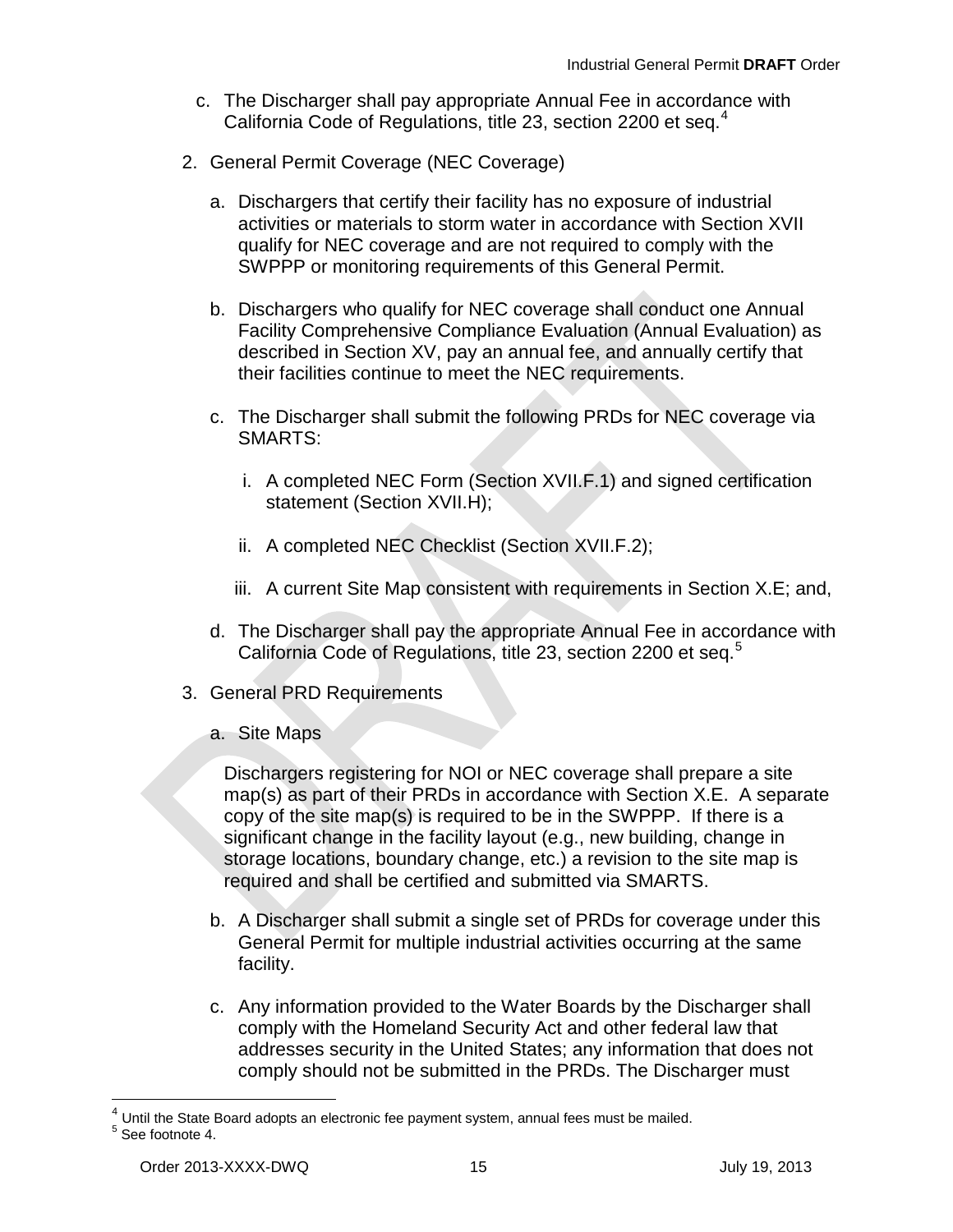provide justification to the Regional Water Board regarding redacted information within any submittal.

- d. Dischargers may redact trade secrets from required submittals. Dischargers who certify and submit redacted information via SMARTS must include a general description of any redacted information and the basis for the redaction in the submittal that includes the information. Dischargers must submit complete and un-redacted paper copies of the information to the Regional Water Board within 30 days of the of the redacted information submittal per this Section.
- 4. Schedule for Submitting PRDs Existing Dischargers Under the Previous Permit.
	- a. Existing Dischargers with coverage under the previous permit shall continue coverage under the previous permit until January 1, 2015. All waste discharge requirements and conditions of the previous permit are in effect until January 1, 2015.
	- b. Existing Dischargers with coverage under the previous permit shall have until January 1, 2015 to register for NOI or NEC coverage. Existing Dischargers that were previously listed in Category 10 (Light Industry) of the previous permit, and continue to have no exposure to industrial activities and materials, have until January 1, 2015 to register for NEC coverage.
	- c. Existing Dischargers with coverage under the previous permit, that do not register for NOI or NEC coverage by January 1, 2015, may have their permit coverage administratively terminated as soon as January 1, 2015.
	- d. Existing Dischargers shall continue to comply with the SWPPP requirements in State Water Board Order 97-03-DWQ up to, but no later than, December 31, 2014.
	- e. Existing Dischargers shall implement an updated SWPPP in accordance with Section X by January 1, 2015.
	- f. Existing Dischargers that submit a Notice of Termination (NOT) under the previous permit prior to January 1, 2015 and that receive NOT approval from the Regional Water Board are not subject to this General Permit unless they subsequently submitted new PRDs.
- 5. Schedule for Submitting PRDs New Dischargers Obtaining Coverage On or After January 1, 2015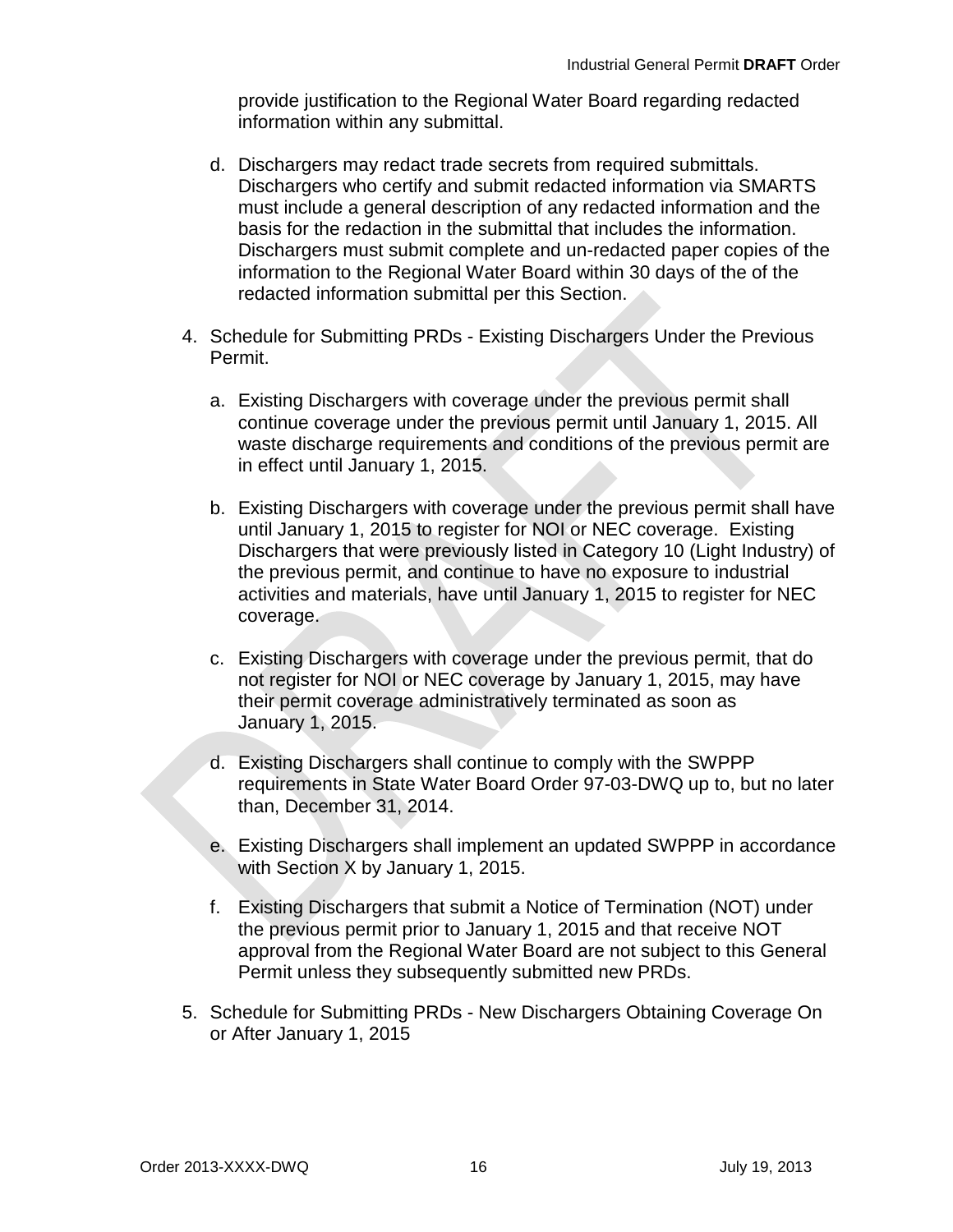- a. New Dischargers registering for NOI coverage on or after January 1, 2015 shall certify and submit PRDs via SMARTS at least seven (7) days prior to commencement of industrial activities or on January 1, 2015, whichever comes later.
- b. New Dischargers registering for NEC coverage shall certify and submit PRDs via SMARTS by January 1, 2015 or at least seven (7) days prior to commencement of industrial activities, whichever comes later.

### **C. Termination and Changes to General Permit Coverage**

- 1. Dischargers with NOI or NEC coverage shall request termination of coverage under this General Permit when either (a) operation of the facility has been transferred to another entity, (b) the facility has ceased operations, completed closure activities, and removed all industrial related pollutants, or (c) the facility's operations have changed and are no longer subject to the General Permit. Dischargers shall certify and submit a Notice of Termination (NOT) via SMARTS. Until a valid NOT is received, the Discharger remains responsible for compliance with this General Permit and payment of accrued annual fees.
- 2. Whenever there is a change to the facility location, the Discharger shall certify and submit new PRDs via SMARTS. When ownership changes, the prior Discharger (seller) must inform the new Discharger (buyer) of the General Permit applications and regulatory coverage requirements. The new Discharger must certify and submit new PRDs via SMARTS to obtain coverage under this General Permit.
- 3. Dischargers with NOI coverage where the facility qualifies for NEC coverage in accordance with Section XVII of this General Permit, may register for NEC coverage via SMARTS. Such Dischargers are not required to submit an NOT to cancel NOI coverage.
- 4. Dischargers with NEC coverage, where changes in the facility and/or facility operations occur, which result in NOI coverage instead of NEC coverage, shall register for NOI coverage via SMARTS. Such Dischargers are not required to submit an NOT to cancel NEC coverage.
- 5. Dischargers shall provide additional information supporting an NOT, or revise their PRDs via SMARTS upon request by the Regional Water Board.
- 6. Dischargers that are denied approval of a submitted NOT or registration for NEC coverage by the Regional Water Board, shall continue compliance with this General Permit under their existing NOI coverage.
- 7. New Dischargers (Dischargers with no previous NOI or NEC coverage) shall register for NOI coverage if the Regional Water Board denies NEC coverage.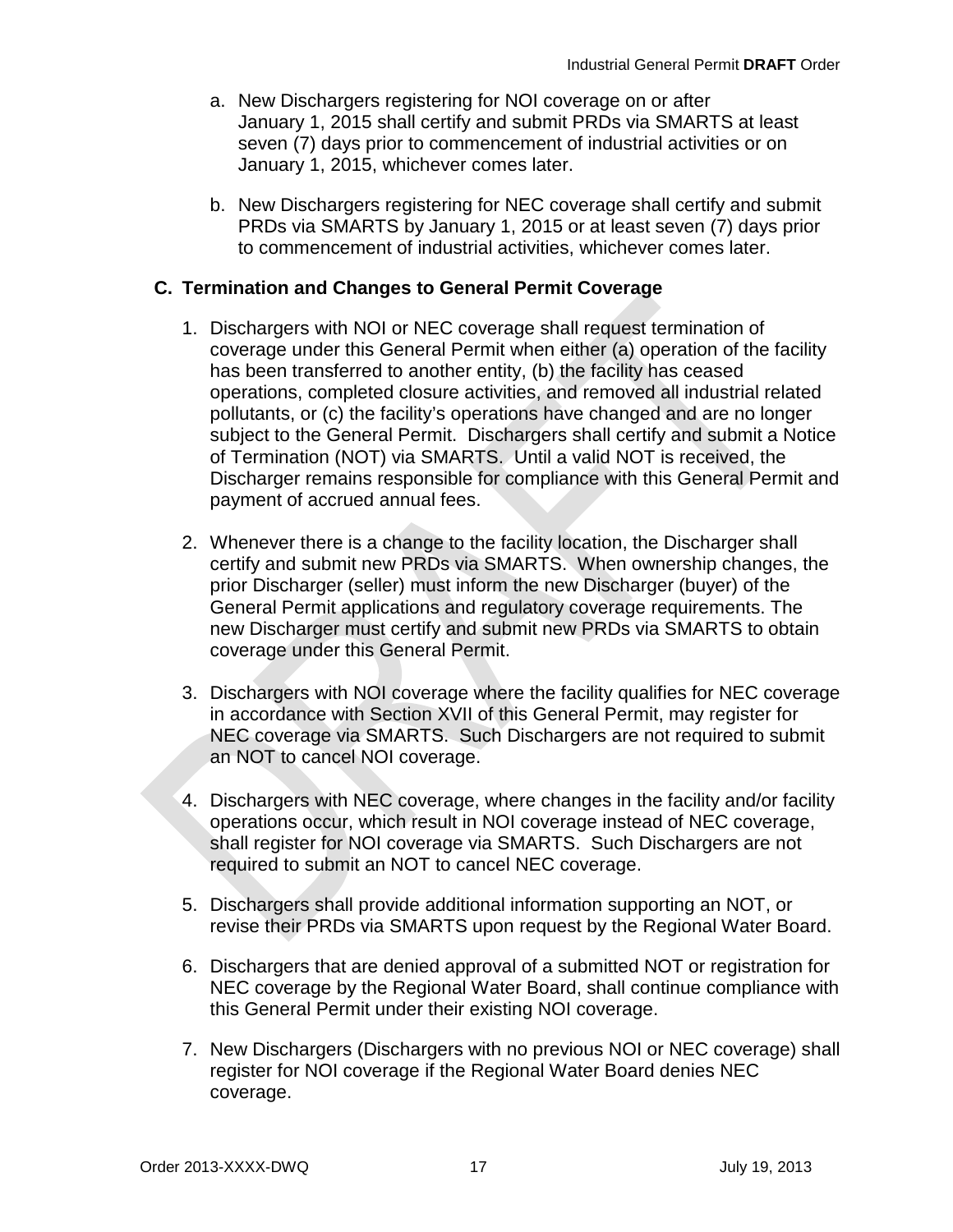8. Dischargers that change coverage from NOI coverage to NEC coverage are not required to pay the annual fees associated with NEC coverage until the following billing cycle. Dischargers changing coverage from NEC coverage to NOI coverage shall pay the full NOI coverage annual fee. The NOI coverage fee shall not be pro-rated.

### **D. Preparation Requirements**

- 1. The following documents shall be certified and submitted by the Discharger via SMARTS:
	- a. Annual Reports (Section XVI) and SWPPPs (Section X);
	- b. NOTs;
	- c. Sampling Frequency Reduction (SFR) Certification (Section XI.C.7);
	- d. Level 1 ERA Reports (Section XII.C) prepared by a QISP;
	- e. Level 2 ERA Technical Reports and Level 2 ERA Action Plans (Sections XII.D.1-2) prepared by a QISP; and,
	- f. SWPPPs for inactive mining operations as described in Section XIII, prepared by a California licensed professional engineer.
- 2. The following shall be prepared, stamped and signed by a California licensed professional engineer:
	- a. Calculations for Dischargers subject to Subchapter N in accordance with Section XI.D;
	- b. Notice of Non-Applicability (NONA) Technical Reports described in Section XX.C for facilities that are engineered and constructed to have contained the maximum historic precipitation event (or series of events) using the precipitation data collected from the National Oceanic and Atmospheric Agency's website;
	- c. NONA Technical Reports described in Section XX.C for facilities located in basins or other physical locations that are not tributaries or hydrologically connected to waters of the United States; and,
	- d. SWPPPs for inactive mines described in Section XIII.

### <span id="page-19-0"></span>**III. DISCHARGE PROHIBITIONS**

**A.** All discharges of storm water to waters of the United States are prohibited except as specifically authorized by this General Permit or another NPDES permit.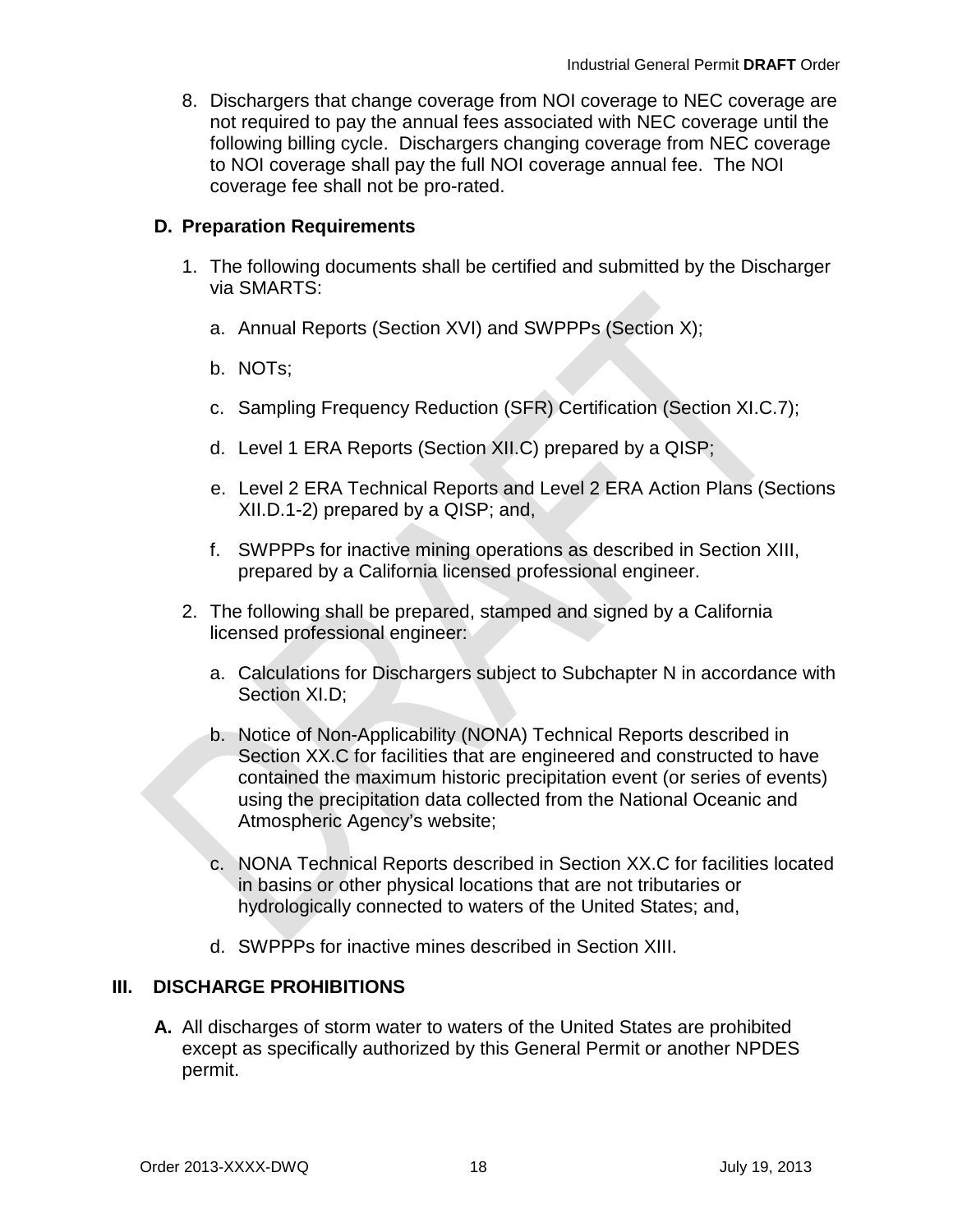- **B.** Except for non-storm water discharges (NSWDs) authorized in Section IV, discharges of liquids or materials other than storm water, either directly or indirectly to waters of the United States, are prohibited. These unauthorized NSWDs must be either eliminated or authorized by a separate NPDES permit.
- **C.** Industrial storm water discharges and authorized NSWDs shall not contain pollutants that cause or threaten to cause pollution, contamination, or nuisance as defined in section 13050 of the Water Code.
- **D.** Dischargers shall not violate any discharge prohibitions contained in applicable Regional Water Board Water Quality Control Plans (Basin Plans), or statewide water quality control plans and policies. Discharges to ASBS are prohibited in accordance with the California Ocean Plan, unless granted an exception by the State Water Board and in compliance with the Special Protections contained in Resolution 2012-0012.
- **E.** Industrial storm water discharges and authorized NSWDs regulated by this General Permit shall not contain hazardous substances equal to or in excess of a reportable quantity listed in 40 C.F.R. sections 110.6, 117.21, or 302.6.

## <span id="page-20-0"></span>**IV. AUTHORIZED NON-STORM WATER DISCHARGES (NSWDs)**

- **A.** The following NSWDs are authorized provided they meet the conditions of Section IV.B:
	- 1. Fire-hydrant, and fire prevention or response system flushing;
	- 2. Potable water sources including potable water related to the operation, maintenance, or testing of potable water systems;
	- 3. Drinking fountain water and atmospheric condensate including refrigeration, air conditioning, and compressor condensate;
	- 4. Irrigation drainage and landscape watering provided all pesticides, herbicides and fertilizers have been applied in accordance with the manufacturer's label;
	- 5. Uncontaminated natural springs, groundwater, foundation drainage, footing drainage;
	- 6. Seawater infiltration where the seawater is discharged back into the source: and,
	- 7. Incidental windblown mist from cooling towers that collects on rooftops or adjacent portions of your facility, but not intentional discharges from the cooling tower (e.g., "piped" cooling tower blowdown or drains).
- **B.** The NSWDs identified in Section IV.A are authorized by this General Permit if the Discharger satisfies the following conditions: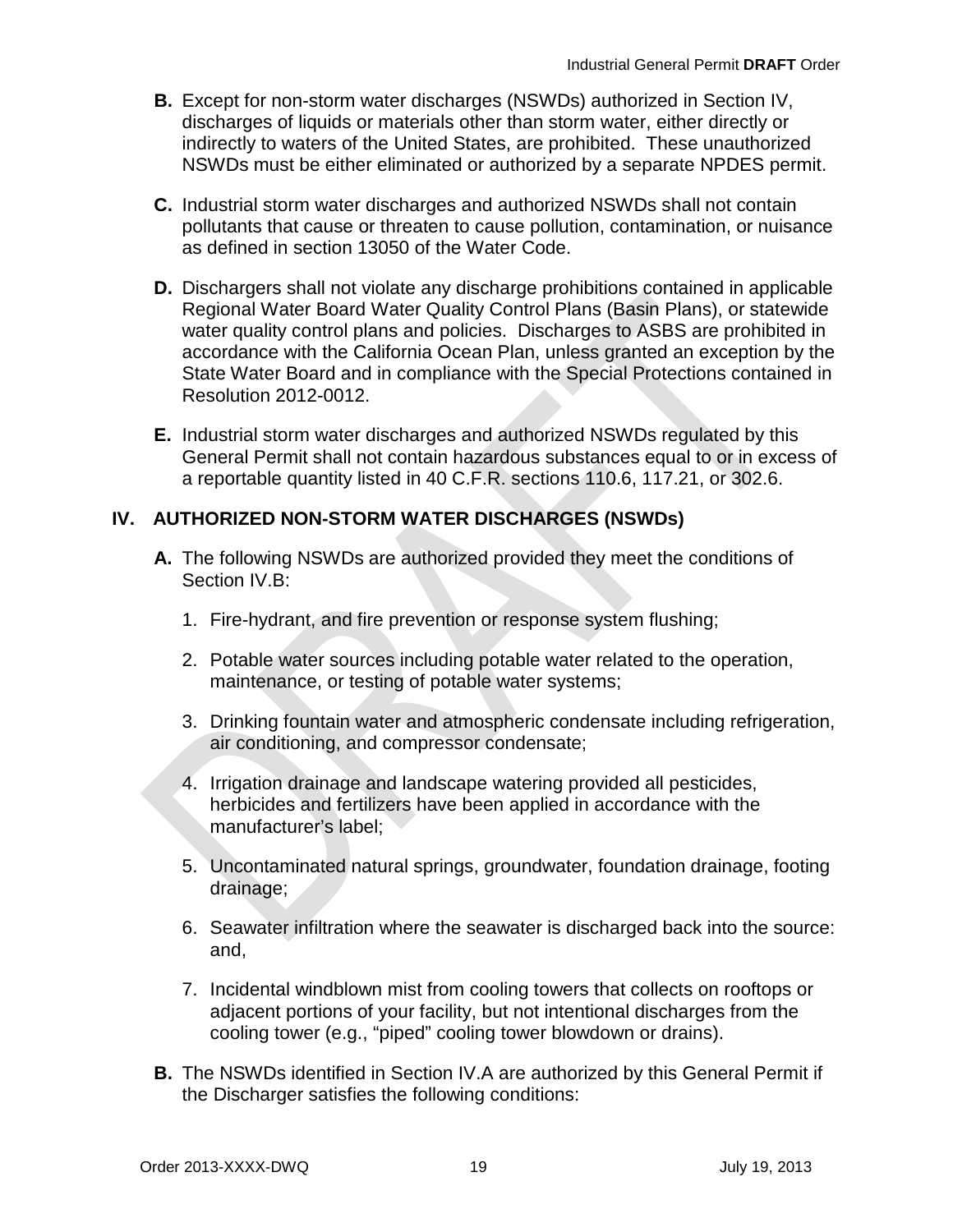- 1. The authorized NSWDs are not in violation of any Regional Water Board Water Quality Control Plans (Basin Plans) or other requirements, or statewide water quality control plans or policies requirement;
- 2. The authorized NSWDs are not in violation of any municipal agency ordinance or requirements;
- 3. BMPs have been included in the SWPPP and implemented to:
	- a. Prevent or reduce the contact of authorized NSWDs with materials or equipment that are potential sources of pollutants;
	- b. Minimize, to the extent practicable, the flow or volume of authorized NSWDs;
	- c. Ensure that authorized NSWDs do not contain quantities of pollutants that cause or contribute to an exceedance of a WQS; and,
	- d. Prevent or reduce discharges of pollutants in authorized NSWDs in a manner that reflects best industry practice considering technological availability and economic achievability.
- 4. Conduct monthly visual observations (Section XI.A.1) of NSWDs and sources to ensure adequate BMP implementation and effectiveness; and,
- 5. Report and describe all authorized NSWDs in the Annual Report.
- **C.** Firefighting related discharges are not subject to this General Permit and are not subject to the conditions of Section IV.B. These discharges, however, may be subject to Regional Water Board enforcement actions under other sections of the Water Code. Firefighting related discharges that are contained and are later discharged may be subject to municipal agency ordinances and/or Regional Water Board requirements.

# <span id="page-21-0"></span>**V. EFFLUENT LIMITATIONS**

- **A.** Dischargers shall implement BMPs to reduce or prevent discharges of pollutants in their storm water discharge in a manner that reflects best industry practice considering technological availability and economic achievability.
- **B.** Industrial storm water discharges from facilities subject to storm water ELGs in Subchapter N shall not exceed those effluent limitations. The ELGs for industrial storm water discharges subject to Subchapter N are found in Attachment F of this General Permit.
- **C.** Dischargers located within a watershed for which a Total Maximum Daily Load (TMDL) has been approved by U.S. EPA, shall comply with any applicable TMDL-specific permit requirements that have been incorporated into this General Permit in accordance with Section VII.A. Attachment E contains a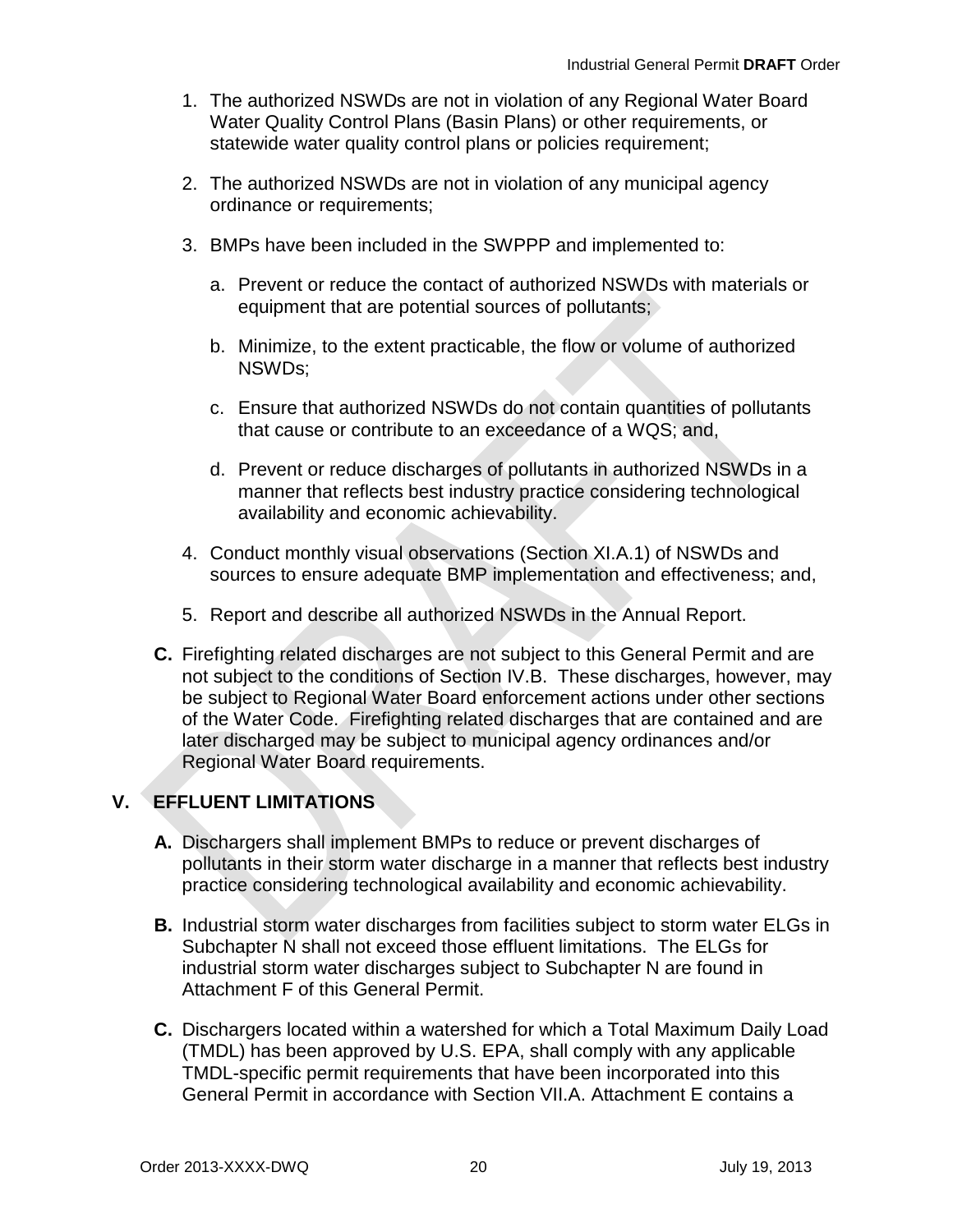reference list of potential TMDLs that may apply to Dischargers subject to this General Permit.

#### <span id="page-22-0"></span>**VI. RECEIVING WATER LIMITATIONS**

- **A.** Dischargers shall ensure that industrial storm water discharges and authorized NSWDs do not cause or contribute to an exceedance of any applicable WQS in any affected receiving water.
- **B.** Dischargers shall ensure that industrial storm water discharges and authorized NSWDs do not adversely affect human health or the environment.
- **C.** Dischargers shall ensure that industrial storm water discharges and authorized NSWDs do not contain pollutants in quantities that threaten to cause pollution or a public nuisance.

#### <span id="page-22-1"></span>**VII. TOTAL MAXIMUM DAILY LOADS (TMDLs)**

#### **A. Implementation**

- 1. The State Water Board shall reopen and amend this General Permit, including Attachment E, the Fact Sheet and other applicable Permit provisions as necessary, in order to incorporate TMDL-specific permit requirements, as described in Findings 37 through 41. Once this General Permit is amended, Dischargers shall comply with the incorporated TMDLspecific permit requirements in accordance with any specified compliance schedule(s). TMDL-specific compliance dates that exceed the term of this General Permit may be included for reference, and are enforceable in the event that this General Permit is administratively extended or reissued.
- 2. The State Water Board may, at its discretion, reopen this General Permit to add TMDL-specific permit requirements to Attachment E, or to incorporate new TMDLs adopted during the term of this General Permit that include requirements applicable to Dischargers covered by this General Permit.
- **B.** New Dischargers applying for NOI coverage under this General Permit that will be discharging to an impaired water body are ineligible for coverage unless the Discharger submits data and/or information that:
	- 1. Demonstrates that the discharger has eliminated all exposure to storm water of the pollutant(s) for which the water body is impaired, and documents the procedures taken to prevent exposure onsite, and retains such documentation with the SWPPP at the facility;
	- 2. Demonstrates the pollutant for which the water body is impaired is not present at the site, and retains documentation of this finding with the SWPPP at the facility; or,
	- 3. Demonstrates the pollutant discharge will not cause or contribute to an exceedance of a WQS. This is demonstrated if: (1) the discharge complies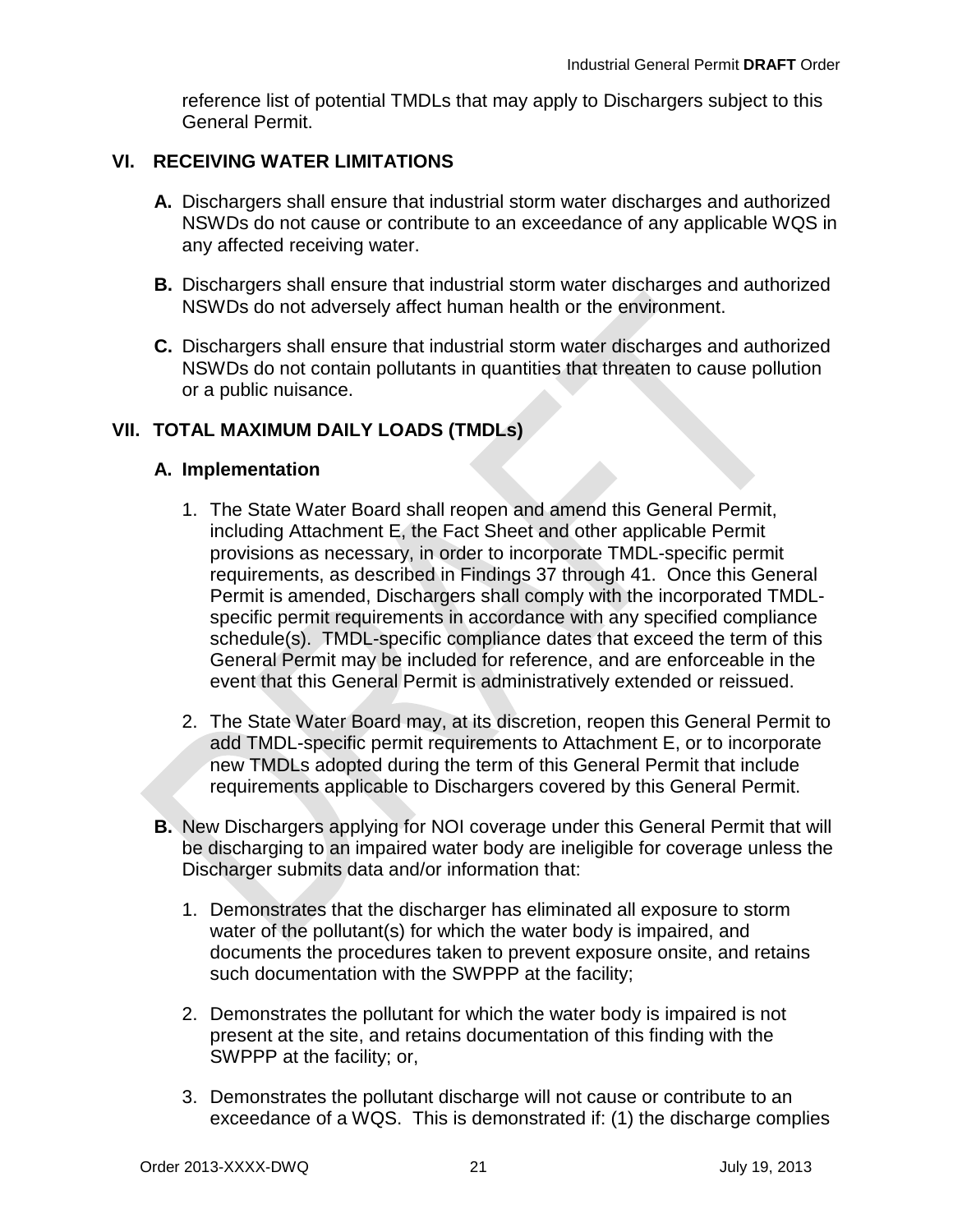with WQS at the point of discharge, or (2) if there are sufficient remaining WLAs in an approved TMDL and the discharge is controlled at least as stringently as similar discharges subject to that TMDL.

#### <span id="page-23-0"></span>**VIII. DISCHARGES SUBJECT TO THE CALIFORNIA OCEAN PLAN**

#### **A. Discharges to Ocean Waters**

- 1. Dischargers with outfalls discharging to ocean waters that are subject to the model monitoring provisions of the California Ocean Plan shall develop and implement a monitoring plan in compliance with those provisions and any additional monitoring requirements established pursuant to Water Code section 13383. Dischargers who have not developed and implemented a monitoring program in compliance with the California Ocean Plan's model monitoring provisions by January 1, 2015, or seven (7) days prior to commencing of operations, whichever is later, are ineligible to obtain coverage under this General Permit.
- 2. Dischargers are ineligible for the methods and exceptions provided in Section XI.C of this General permit for any of the outfalls discharging to ocean waters subject to the model monitoring provisions of the California Ocean Plan.

#### **B. Discharge Granted an Exceptions for Areas of Special Biological Significance (ASBS)**

Dischargers who were granted an exception to the California Ocean Plan prohibition against direct discharges of waste to an ASBS pursuant to Resolution 2012-0012 $^6$  $^6$  amended by Resolution 2012-0031 $^7$  $^7$  shall comply with the conditions and requirements set forth in Attachment G of this General Permit. Any Discharger that applies for and is granted an exception to the California Ocean Plan prohibition after July 1, 2013 shall comply with the conditions and requirements set forth in the granted exception.

<sup>&</sup>lt;sup>6</sup> State Water Resources Control Board. Resolution 2012-0012.

<span id="page-23-1"></span>[<sup>&</sup>lt;http://www.waterboards.ca.gov/board\\_decisions/adopted\\_orders/resolutions/2012/rs2012\\_0012.pdf>](http://www.waterboards.ca.gov/board_decisions/adopted_orders/resolutions/2012/rs2012_0012.pdf). [as of July 3, 2013].<br><sup>7</sup> State Water Resources Control Board. Resolution 2012-0031.

<span id="page-23-2"></span>[<sup>&</sup>lt;http://www.swrcb.ca.gov/board\\_decisions/adopted\\_orders/resolutions/2012/rs2012\\_0031.pdf>](http://www.swrcb.ca.gov/board_decisions/adopted_orders/resolutions/2012/rs2012_0031.pdf). [as of July 3, 2013].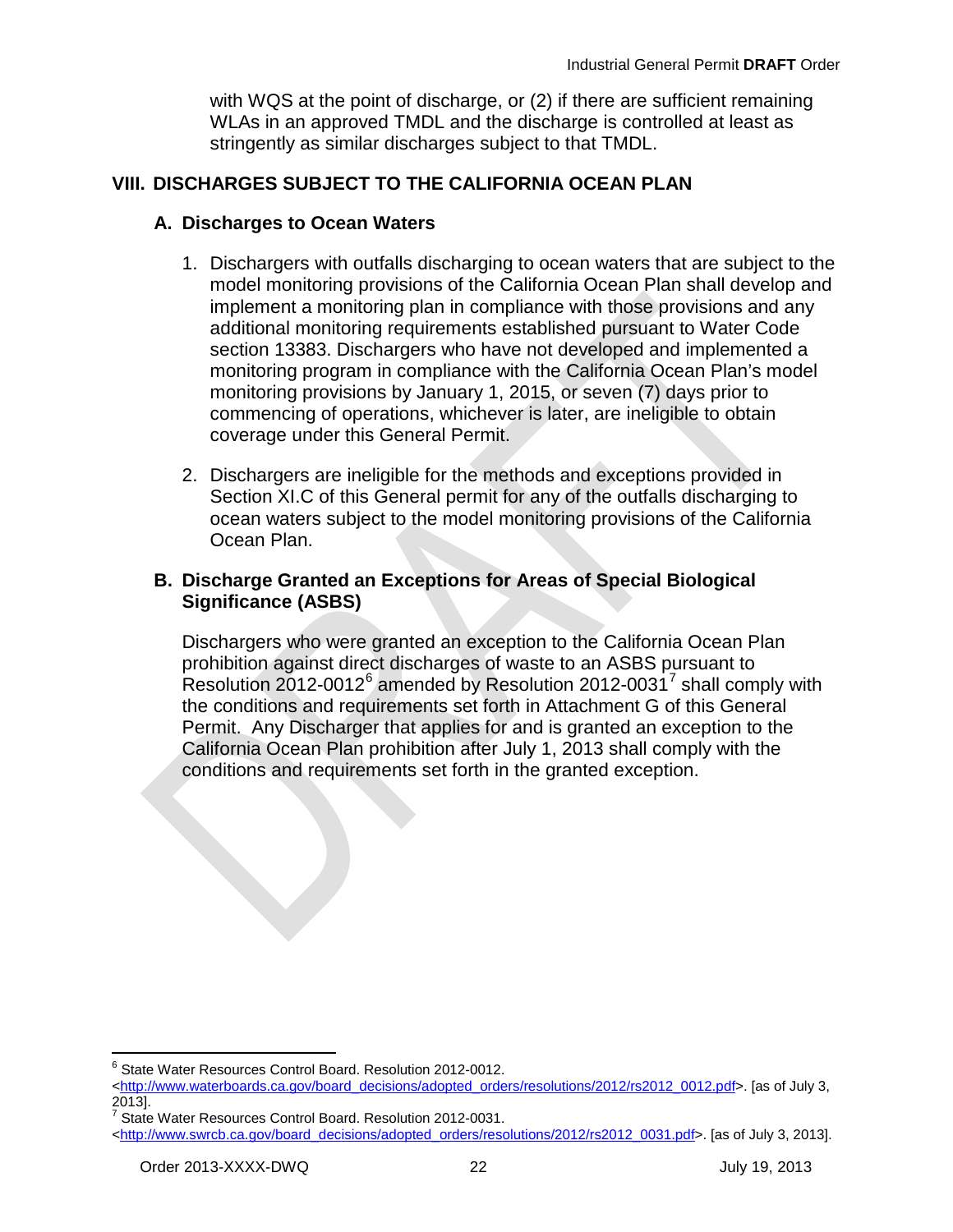## <span id="page-24-0"></span>**IX. TRAINING QUALIFICATIONS**

### **A. General**

- 1. A Qualified Industrial Storm Water Practitioner (QISP) is a person (either the Discharger or a person designated by the Discharger) who has completed a State Water Board- sponsored or approved QISP training course<sup>[8](#page-24-2)</sup>, and has registered as a QISP via SMARTS. Upon completed registration the Water Board will issue a QISP identification number.
- 2. The Executive Director of the State Water Board or an Executive Officer of a Regional Water Board may rescind any QISP's registration if it is found that the QISP has repeatedly demonstrated an inadequate level of performance in completing the QISP requirements in this General Permit. An individual whose QISP registration has been rescinded may file a written appeal to the State Water Board. Any appeal must be received by the State Water Board no later than 30 days of the date that the individual received written notice of the rescission.
- 3. Dischargers with Level 1 status shall:
	- a. Designate a person to be the facility's QISP and ensure that this person has attended and satisfactorily completed the State Water Boardsponsored or approved QISP training course.
	- b. Ensure that the facility's designated QISP provides sufficient training to all facility staff members assigned to perform activities required by this General Permit.

### <span id="page-24-1"></span>**X. Storm Water Pollution Prevention Plan**

### **A. SWPPP Elements**

Dischargers shall develop and implement a site-specific SWPPP for each industrial facility covered by this General Permit that shall contain the following elements, as described further in this Section<sup>[9](#page-24-3)</sup>:

- 1. Facility Name and Contact Information;
- 2. Site Map;
- 3. List of Significant Materials;
- 4. Description of Potential Pollution Sources;
- 5. Assessment of Potential Pollutant Sources;

<span id="page-24-2"></span> $8$  A specialized self-guided State Water Board-sponsored registration and training program will be available as an option for CPBELSG licensed professional civil, mechanical, industrial, and chemical engineers and professional geologists by the effective date of this General Permit.

<span id="page-24-3"></span>Appendix 1 (SWPPP Checklist) of this General Permit is included for reference by the Discharger on information required to be included in the SWPPP. This checklist is not required to be used.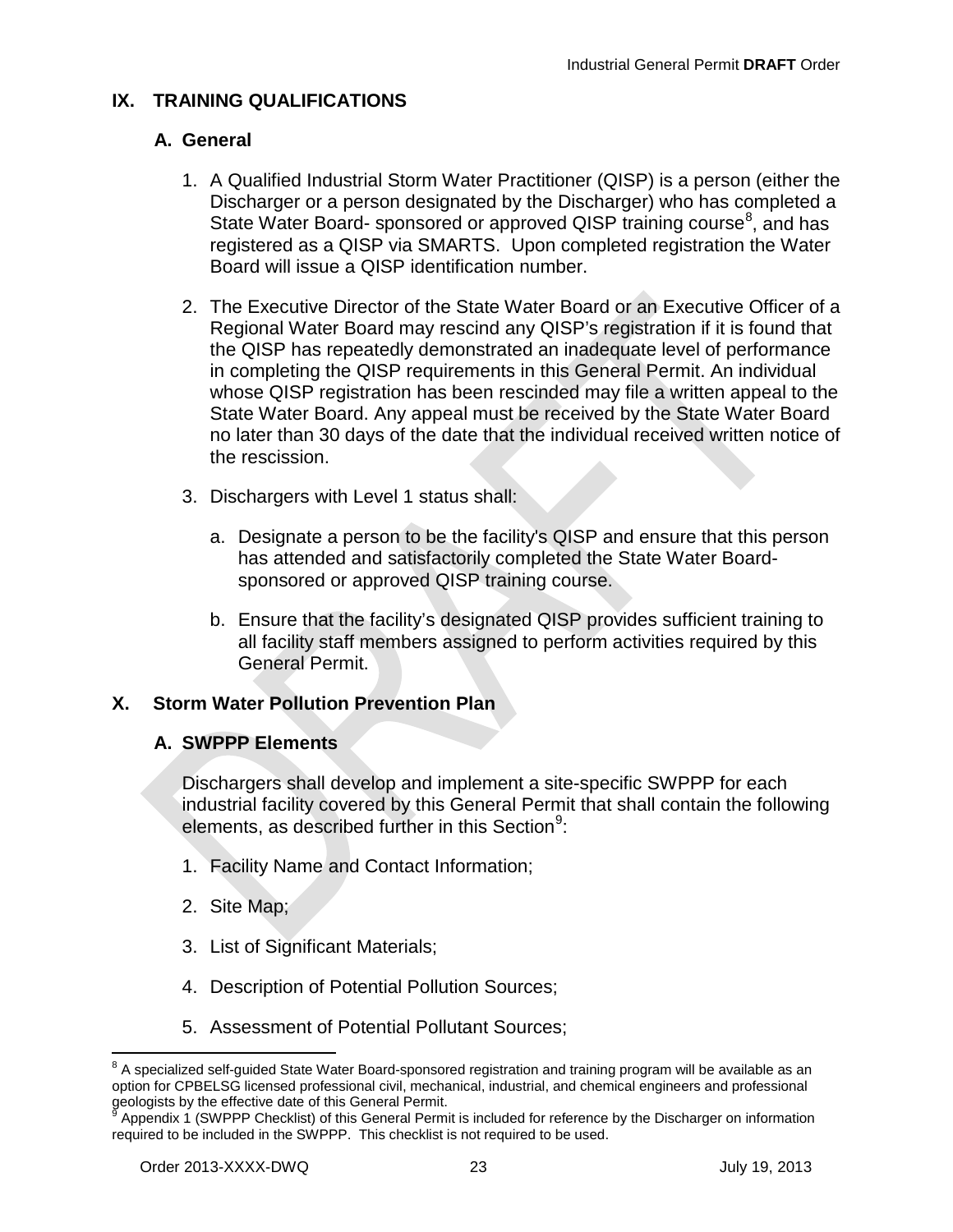- 6. Minimum BMPs;
- 7. Advanced BMPs, if applicable;
- 8. Monitoring Implementation Plan (MIP);
- 9. Annual Comprehensive Facility Compliance Evaluation (Annual Evaluation);and,
- 10.Date that SWPPP was Initially Prepared and the Date of Each SWPPP Amendment, if Applicable.

#### **B. SWPPP Implementation and Revisions**

All Dischargers are required to implement their SWPPP by January 1, 2015 or upon commencement of industrial activity. The Discharger shall:

- 1. Revise their SWPPP whenever necessary;
- 2. Certify and submit via SMARTS their SWPPP within 30 days whenever the SWPPP contains significant revision(s); and,
- 3. Not be required to submit SWPPP revisions more than once every three (3) months in the reporting year.

#### **C. SWPPP Performance Standards**

- 1. The Discharger shall ensure a SWPPP is prepared to:
	- a. Identify and evaluate all sources of pollutants that may affect the quality of industrial storm water discharges and authorized NSWDs;
	- b. Identify and describe the minimum BMPs (Section X.H.1) and any advanced BMPs (Section X.H.2) to reduce or prevent pollutants in industrial storm water discharges and authorized NSWDs. BMPs shall be selected to achieve compliance with this General Permit; and,
	- c. Identify and describe conditions or circumstances which may require future revisions to be made to the SWPPP.
- 2. The Discharger shall prepare a SWPPP in accordance with all applicable SWPPP requirements of this Section. A copy of the SWPPP shall be maintained at the facility.

#### **D. Planning and Organization**

1. Pollution Prevention Team

Each facility must have a Pollution Prevention Team established and responsible for assisting with the implementation of the requirements in this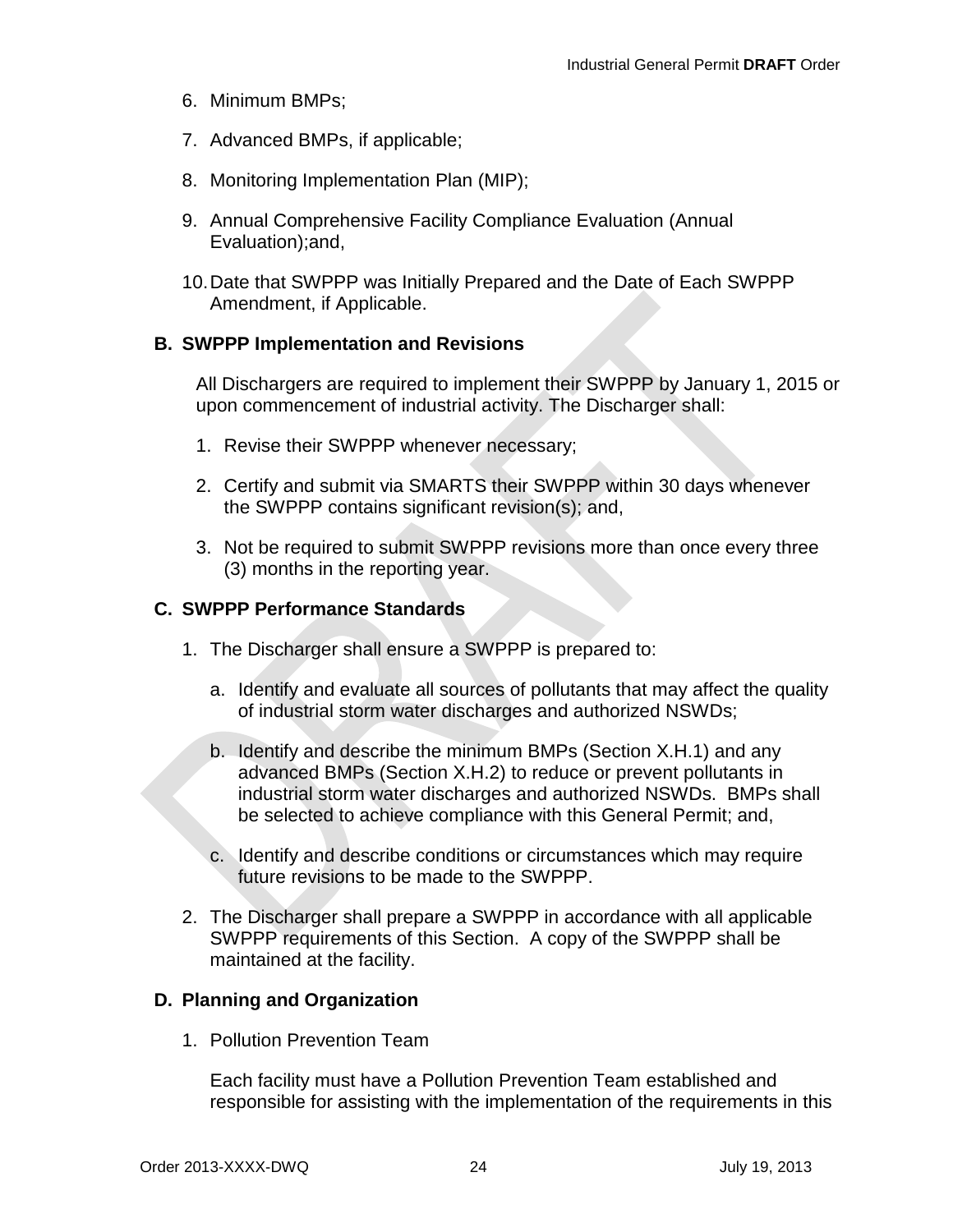General Permit. The Discharger shall include in the SWPPP detailed information about its Pollution Prevention Team including:

- a. The positions within the facility organization (collectively, team members) who assist in implementing the SWPPP and conducting all monitoring requirements in this General Permit;
- b. The responsibilities, duties, and activities of each of the team members; and,
- c. The procedures that shall be implemented to identify alternate team members to implement the SWPPP and monitoring requirements when the regularly assigned team members are temporarily unavailable (due to vacation, illness, out of town business, etc.).
- 2. Other Requirements and Existing Facility Plans
	- a. The Discharger shall ensure its SWPPP is developed, implemented, and revised as necessary to be consistent with any applicable municipal, state, and federal requirements that pertain to the requirements in this General Permit.
	- b. The Discharger may include in their SWPPP the specific elements of existing plans, procedures, or regulatory compliance documents that contain storm water-related BMPs or otherwise relate to the requirements of this General Permit.
	- c. The Discharger shall properly reference the original sources for any elements of existing plans, procedures, or regulatory compliance documents included as part of their SWPPP and shall maintain a copy of the documents at the facility as part of the SWPPP.
	- d. The Discharger shall document in their SWPPP the facility's scheduled facility operating hours as defined in Attachment C. Scheduled facility operating hours that would be considered irregular (temporary, intermittent, seasonal, weather dependent, etc.) shall also be documented in the SWPPP.

### **E. Site Map**

- 1. The Discharger shall prepare a site map that includes notes, legends, a north arrow, and other data as appropriate to ensure the map is clear, legible and understandable.
- 2. The Discharger may provide the required information on multiple site maps.
- 3. The Discharger shall include the following information on the site map:
	- a. The facility boundary, storm water drainage areas within the facility boundary, and portions of any drainage area impacted by discharges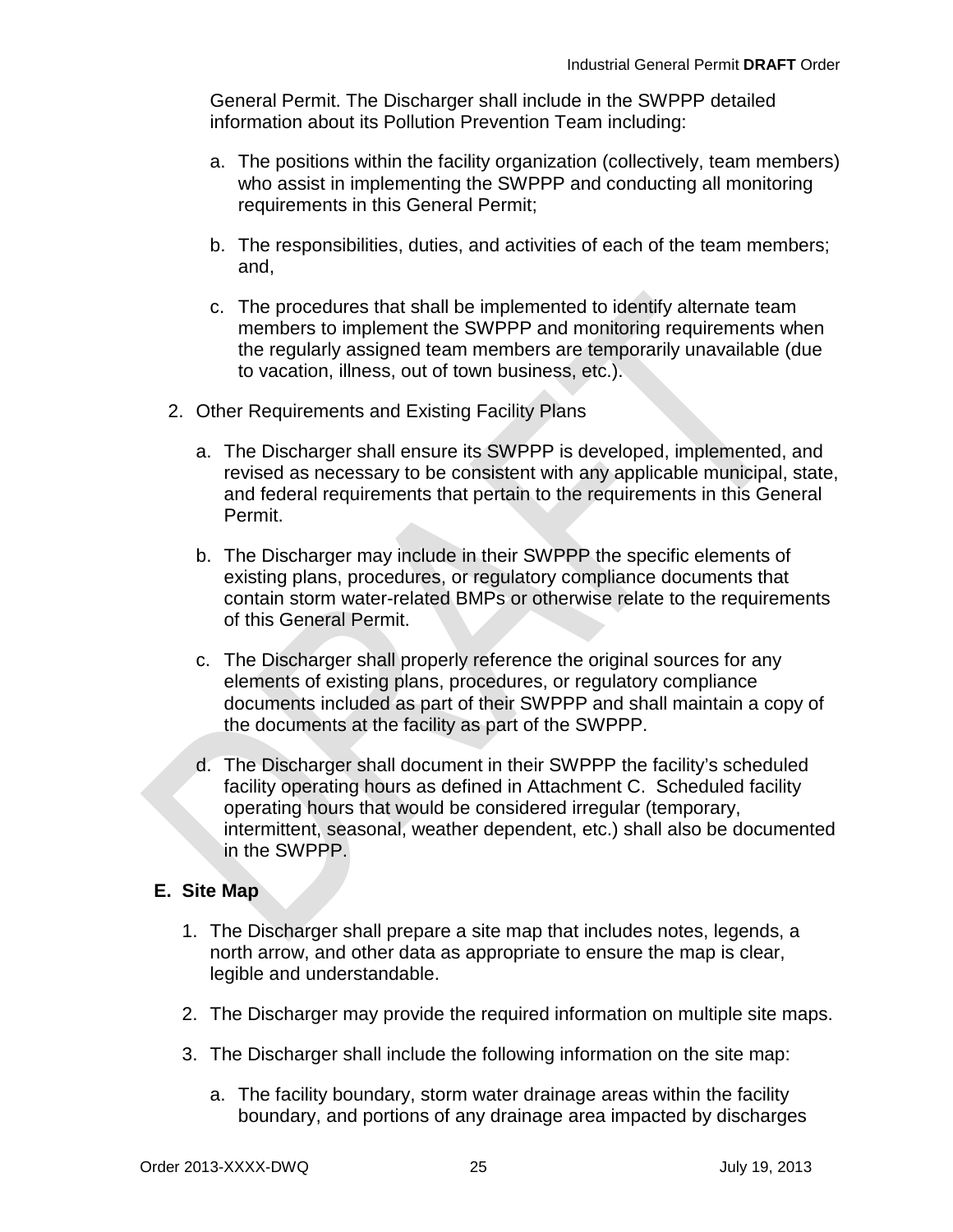from surrounding areas. Include the flow direction of each drainage area, on-facility surface water bodies, areas of soil erosion, and location(s) of nearby water bodies (such as rivers, lakes, wetlands, etc.) or municipal storm drain inlets that may receive the facility's industrial storm water discharges and authorized NSWDs;

- b. Locations of storm water collection and conveyance systems, associated points of discharge, and direction of flow. Include any structural control  $m$ easures<sup>[10](#page-27-0)</sup> that affect industrial storm water discharges, authorized NSWDs, and run-on;
- c. Identification of all impervious areas of the facility, including paved areas, buildings, covered storage areas, or other roofed structures;
- d. Locations where materials are directly exposed to precipitation and the locations where identified significant spills or leaks (Section X.G.1.d) have occurred; and,
- e. Areas of industrial activity subject to this General Permit. Identify all storage areas and storage tanks, shipping and receiving areas, fueling areas, vehicle and equipment storage/maintenance areas, material handling and processing areas, waste treatment and disposal areas, dust or particulate generating areas, cleaning and material reuse areas, and other areas of industrial activity that may have potential pollutant sources.

### **F. List of Significant Materials**

The Discharger shall ensure the SWPPP includes a list of significant materials handled at the facility, and the locations where each material is stored, received, shipped, and handled, as well as the typical quantities and handling frequency. Dischargers shall list materials that include raw materials, intermediate products, final or finished products, recycled materials, and waste or disposed materials in the SWPPP.

### **G. Potential Pollutant Sources**

- 1. Description of Potential Pollutant Sources
	- a. Industrial Processes

The Discharger shall ensure the SWPPP describes each industrial process including: manufacturing, cleaning, maintenance, recycling, disposal, and any other activities related to the process. The type,

 $\overline{a}$ 

<span id="page-27-0"></span> $10$  Examples of structural control measures are catch basins, berms, detention ponds, secondary containment, oil/water separators, diversion barriers, etc.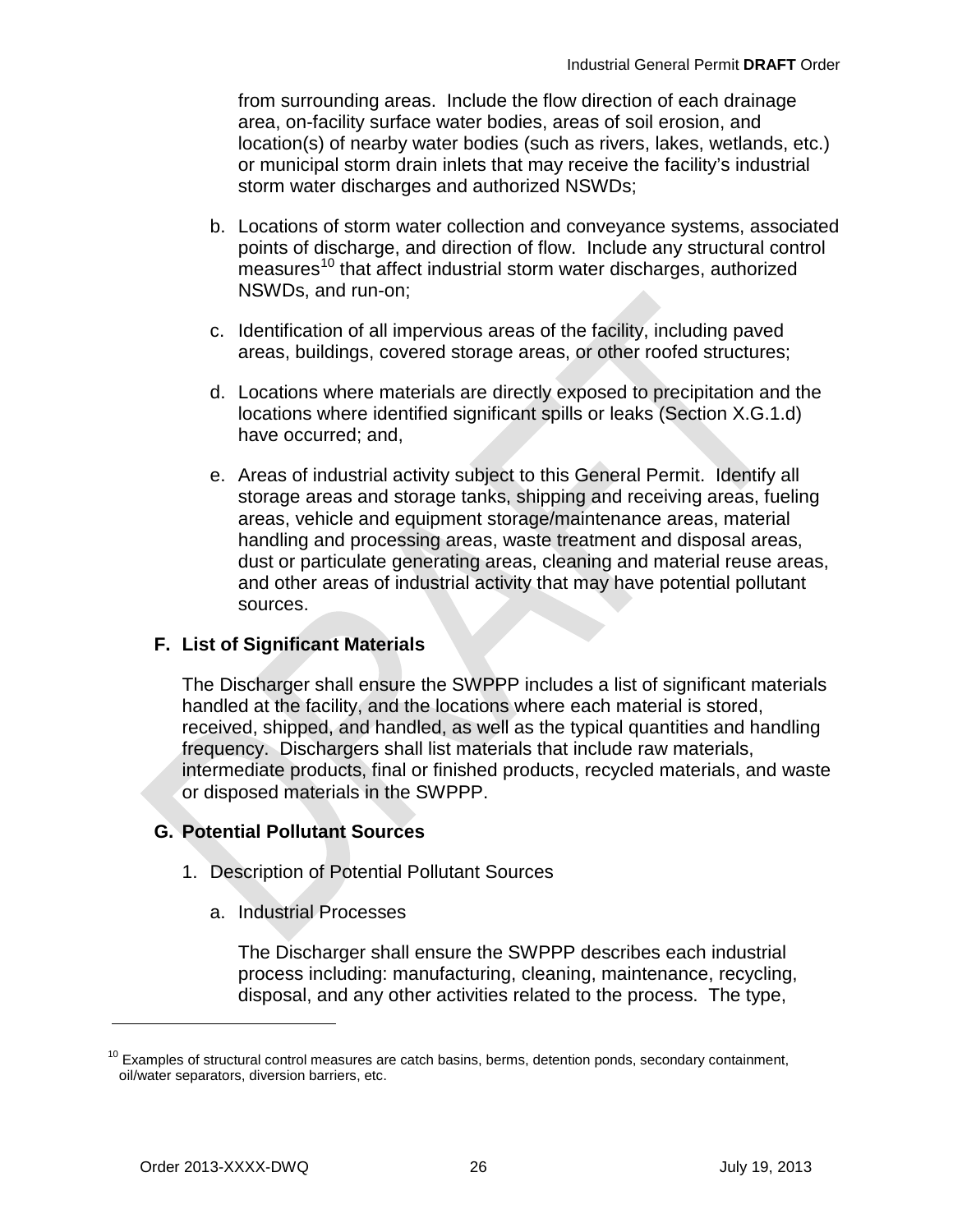characteristics, and approximate quantity of significant materials used in or resulting from the process shall be included. Areas protected by containment structures and the corresponding containment capacity shall be identified and described.

b. Material Handling and Storage Areas

The Discharger shall ensure the SWPPP describes each material handling and storage area, including: the type, characteristics, and quantity of significant materials handled or stored; the shipping, receiving, and loading procedures; the spill or leak prevention and response procedures; and the areas protected by containment structures and the corresponding containment capacity.

c. Dust and Particulate Generating Activities

The Discharger shall ensure the SWPPP describes all industrial activities that generate a significant amount of dust or particulate that may be deposited within the facility boundaries. The SWPPP shall describe such industrial activities, including the discharge locations, the source type, and the characteristics of the dust or particulate pollutant.

d. Significant Spills and Leaks

The Discharger shall:

- i. Evaluate the facility for areas where spills and leaks can likely occur;
- ii. Ensure the SWPPP includes a list of any industrial materials, including unauthorized NSWDs discharged from the facility's storm water conveyance system within the previous five-year period;
- iii. Ensure the SWPPP includes a list of any toxic chemicals identified in 40 Code of Federal Regulations section 302 that have been discharged from the facilities' storm water conveyance system as reported on U.S. EPA Form R, as well as oil and hazardous substances in excess of reportable quantities (40 C.F.R. §§ 110, 117, and 302) that have discharged from the facility's storm water conveyance system within the previous five-year period;
- iv. Ensure the SWPPP includes a list of any industrial materials that have spilled or leaked in significant quantities and had the potential to be discharged from the facility's storm water conveyance system within the previous five-year period; and,
- v. Ensure that for each discharge or potential discharge listed above the SWPPP includes the location, characteristics, and approximate quantity of the materials spilled or leaked; approximate quantity of the materials discharged from the facility's storm water conveyance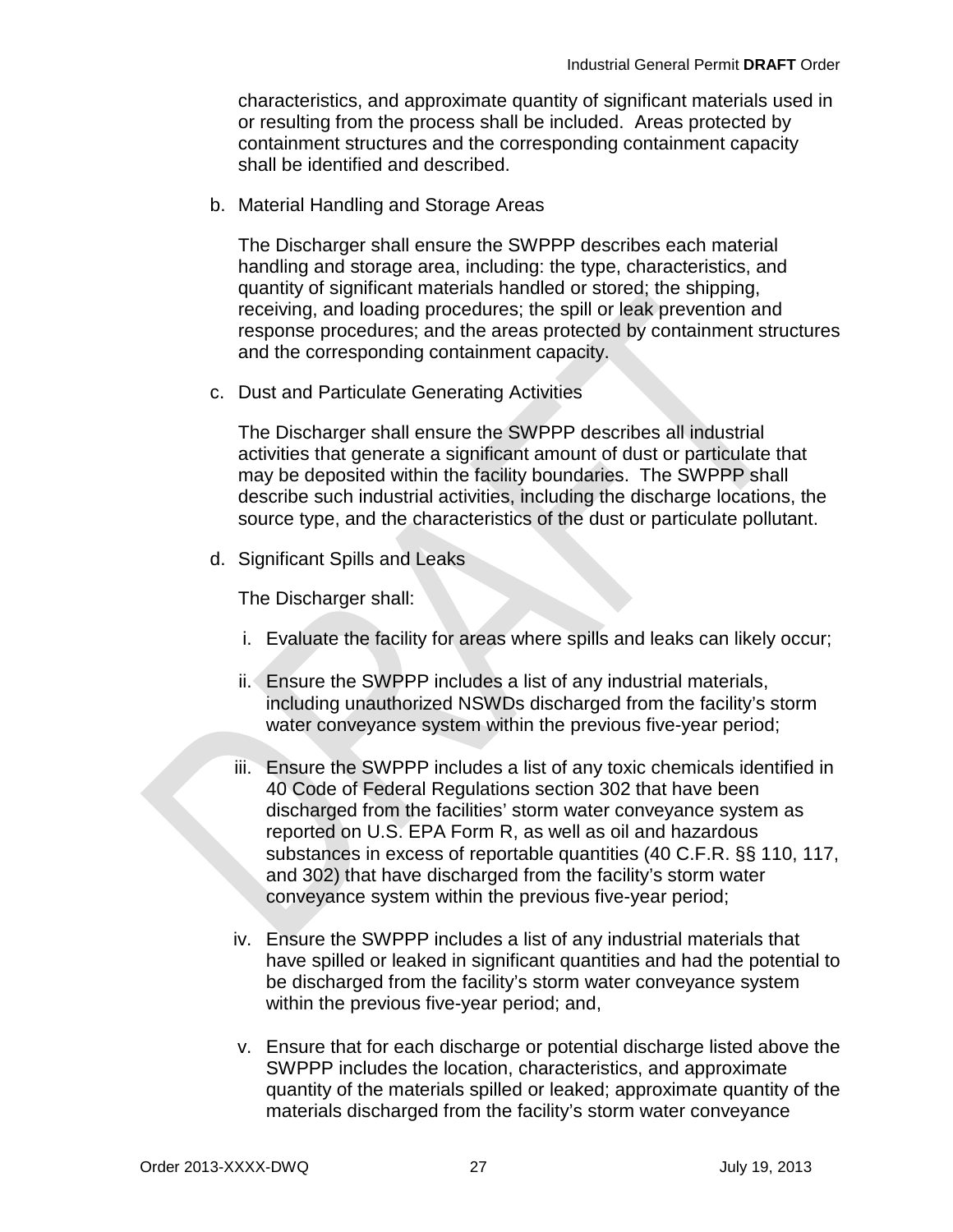system; the cleanup or remedial actions that have occurred or are planned; the approximate remaining quantity of materials that have the potential to be discharged; and the preventive measures taken to ensure spills or leaks of the material do not reoccur.

#### e. NSWDs

The Discharger shall:

- i. Ensure the SWPPP includes an evaluation of the facility that identifies all NSWDs, sources, and drainage areas;
- ii. Ensure the SWPPP includes an evaluation of all drains (inlets and outlets) that identifies connections to the storm water conveyance system;
- iii. Ensure the SWPPP includes a description of how all unauthorized NSWDs have been eliminated; and,
- iv. Ensure all NSWDs are described in the SWPPP. This description shall include the source, quantity, frequency, and characteristics of the NSWDs, associated drainage area, and whether it is an authorized or unauthorized NSWD in accordance with Section IV.
- f. Erodible Surfaces

The Discharger shall ensure the SWPPP includes a description of the facility locations where soil erosion may be caused by industrial activity, contact with storm water, authorized and unauthorized NSWDs, or run-on from areas surrounding the facility.

- 2. Assessment of Potential Pollutant Sources
	- a. The Discharger shall ensure that the SWPPP includes a narrative assessment of all areas of industrial activity with potential industrial pollutant sources. At a minimum, the assessment shall include:
		- i. The areas of the facility with likely sources of pollutants in industrial storm water discharges and authorized NSWDs;
		- ii. The pollutants likely to be present in industrial storm water discharges and authorized NSWDs;
		- iii. The approximate quantity, physical characteristics (e.g., liquid, powder, solid, etc.), and locations of each significant material handled, produced, stored, recycled, or disposed;
		- iv. The degree to which the pollutants associated with those materials may be exposed to and mobilized by contact with storm water;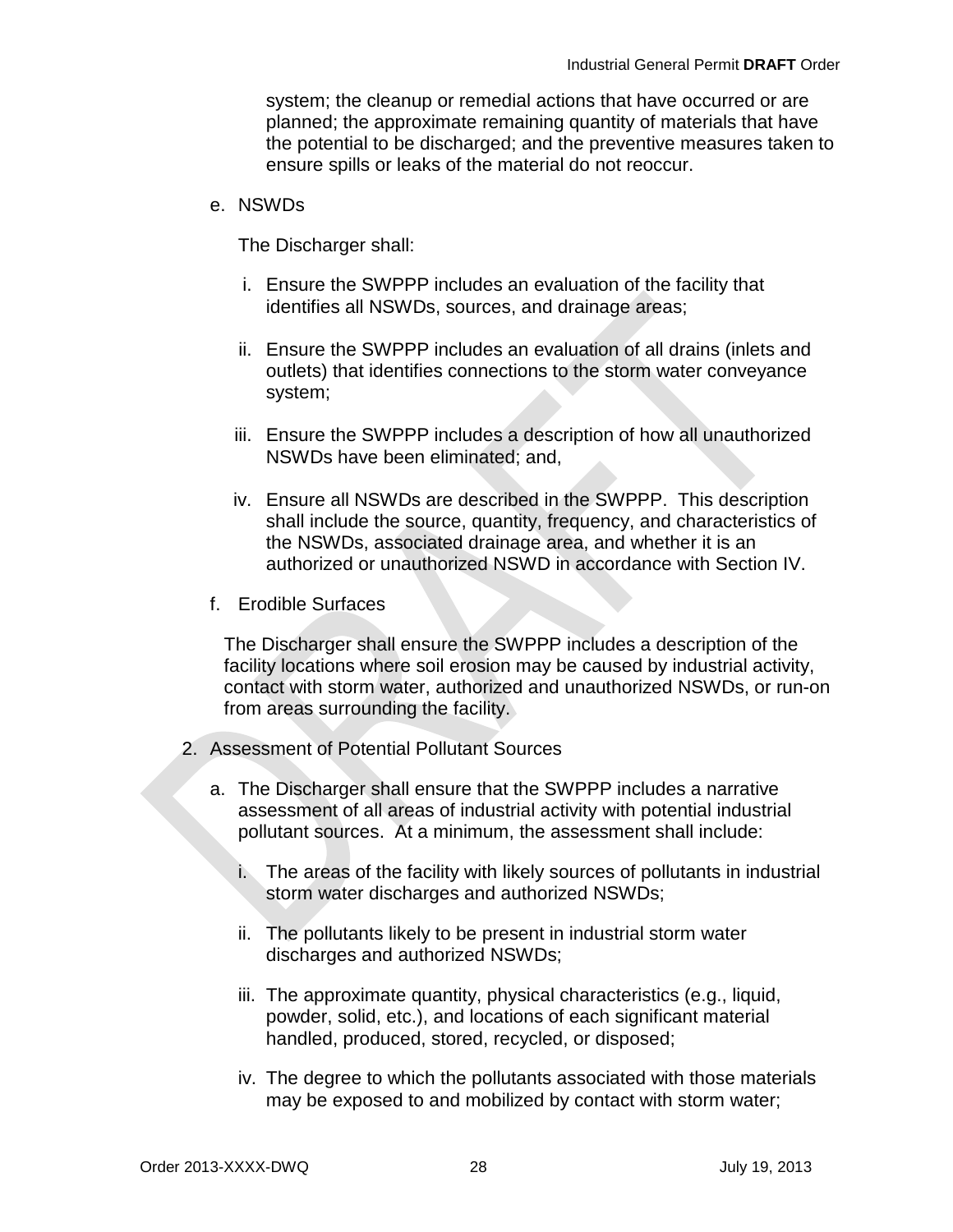- v. The direct and indirect pathways by which pollutants may be exposed to storm water or authorized NSWDs;
- vi. All sampling, visual monitoring, and inspection records;
- vii. The effectiveness of existing BMPs to reduce or prevent pollutants in industrial storm water discharges and authorized NSWDs; and,
- viii.The predicted effectiveness of implementing, to the extent feasible, minimum BMPs to reduce or prevent pollutants in industrial storm water discharges and authorized NSWDs.
- ix. The identification of the industrial pollutants related to the receiving waters with 303(d) listed impairments or approved TMDLs that may be causing or contributing to an exceedance of a WQS in the receiving waters.
- b. Based upon the assessment above, Dischargers shall identify in the SWPPP any areas of the facility where the minimum BMPs described in subsection H.1 below will not adequately prevent or reduce pollutants in storm water discharges in compliance with Section V.A. Dischargers shall identify any advanced BMPs, as described in subsection H.2 below, for those areas.
- c. Based upon the assessment above, Dischargers shall identify any drainage areas with no exposure to industrial activities and materials in accordance with the definitions in Section XVII.
- d. Based upon the assessment above, Dischargers shall identify any additional parameters, beyond the required parameters in Section XI.6 that indicate the presence of pollutants in industrial storm water discharges.

#### **H. Best Management Practices (BMPs)**

- 1. Minimum BMPs
	- a. The Discharger shall, to the extent feasible, implement and maintain all of the following minimum BMPs to reduce or prevent pollutants in industrial storm water discharges.<sup>[11](#page-30-0)</sup>
	- b. Good Housekeeping
		- i. The Discharger shall:

<span id="page-30-0"></span>**<sup>11</sup>** For the purposes of this General Permit, the requirement to implement BMPs "to the extent feasible" requires Dischargers to select, design, install and implement BMPs that reduce or prevent discharges of pollutants in their storm water discharge in a manner that reflects best industry practice considering technological availability and economic achievability.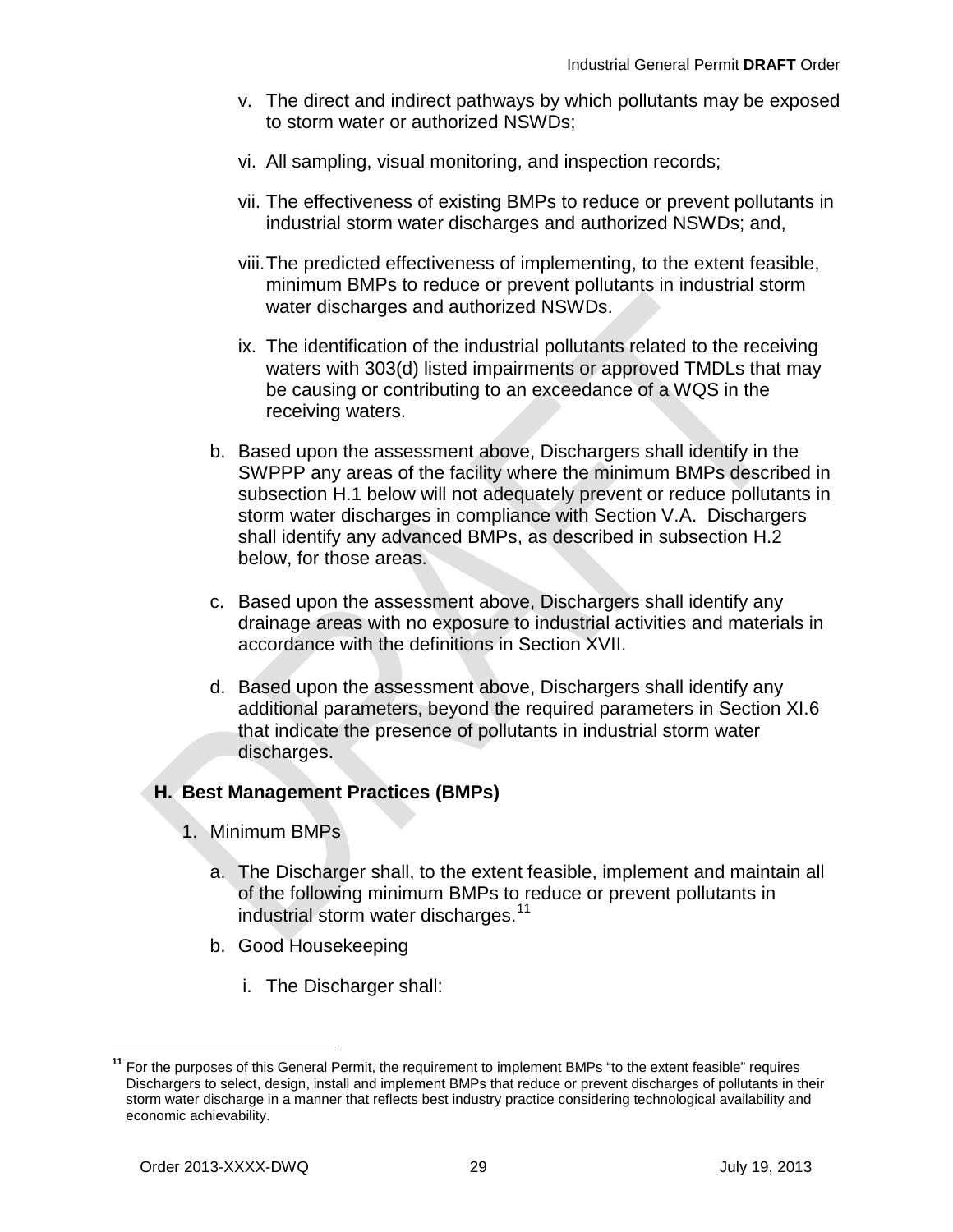- ii. Observe all outdoor areas associated with industrial activity; including storm water discharge locations, drainage areas, conveyance systems, waste handling/disposal areas, and perimeter areas impacted by off-facility materials or storm water run-on to determine housekeeping needs. Any identified debris, waste, spills, tracked materials, or leaked materials shall be cleaned and disposed of properly;
- iii. Minimize or prevent material tracking;
- iv. Minimize dust generated from industrial materials or activities;
- v. Ensure that all facility areas impacted by rinse/wash waters are cleaned as soon as possible;
- vi. Cover all stored industrial materials that can be readily mobilized by contact with storm water;
- vii. Contain all stored non-solid industrial materials (e.g., liquid, powder, etc.) that can be transported or dispersed via wind or contact with storm water;
- viii. Prevent disposal of any rinse/wash waters or industrial materials into the storm water conveyance system;
- ix. Minimize storm water discharges from non-industrial areas (e.g., storm water flows from employee parking area) that contact industrial areas of the facility; and,
- x. Minimize authorized NSWDs from non-industrial areas (e.g., potable water, fire hydrant testing, etc.) that contact industrial areas of the facility.
- c. Preventive Maintenance

The Discharger shall:

- i. Identify all equipment and systems used outdoors that may spill or leak pollutants;
- ii. Observe the identified equipment and systems to detect leaks, or identify conditions that may result in the development of leaks;
- iii. Establish an appropriate schedule for maintenance of identified equipment and systems; and,
- iv. Establish procedures for prompt maintenance and repair of equipment, and maintenance of systems when conditions exist that may result in the development of spills or leaks.
- d. Spill and Leak Prevention and Response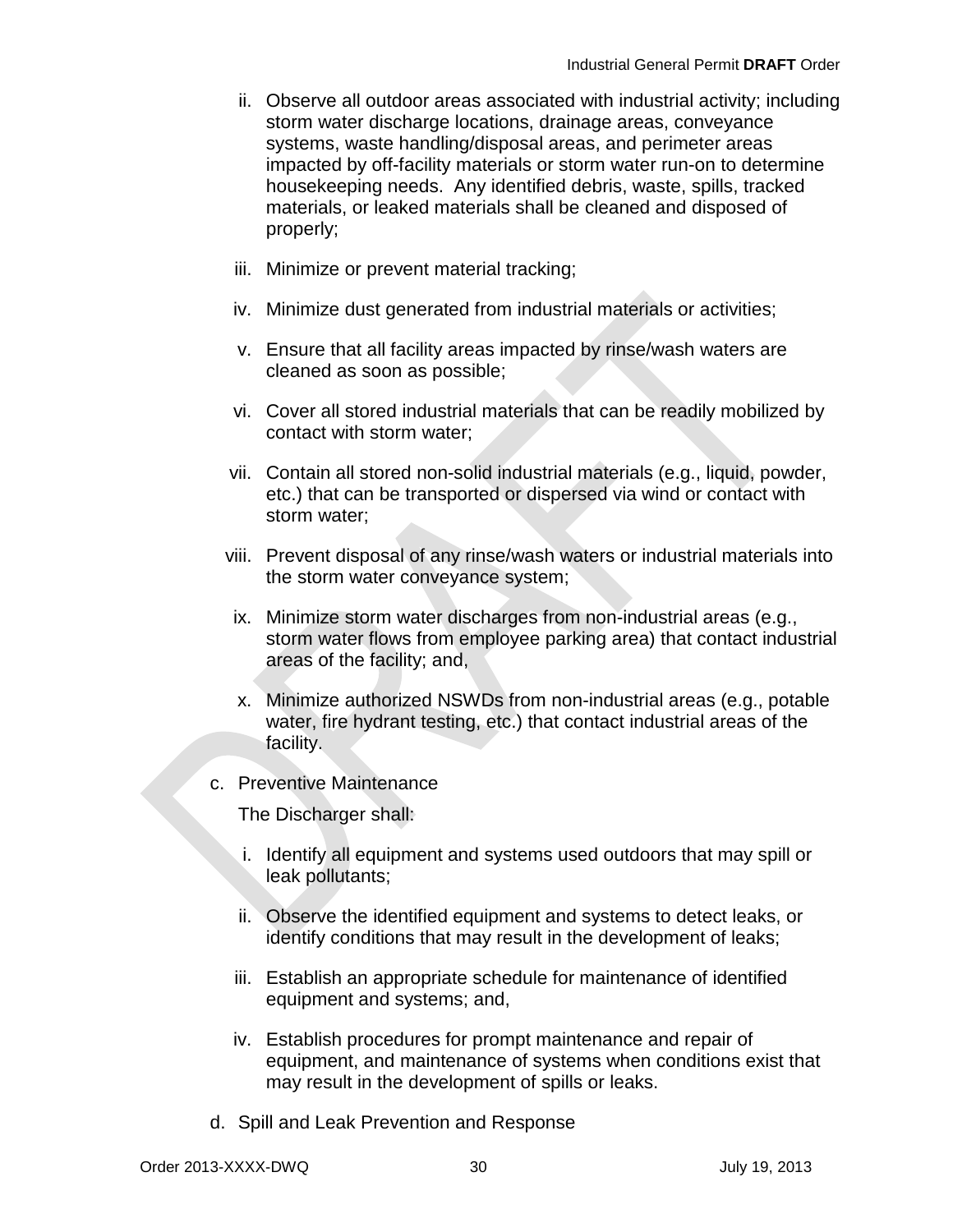The Discharger shall:

- i. Establish procedures and/or controls to minimize spills and leaks;
- ii. Develop and implement spill and leak response procedures to prevent industrial materials from discharging through the storm water conveyance system. Spilled or leaked materials shall be cleaned promptly and disposed of properly;
- iii. Identify and describe all necessary and appropriate spill and leak response equipment, location(s) of spill and leak response equipment, and spill or leak response equipment maintenance procedures; and,
- iv. Identify and train appropriate spill and leak response personnel.
- e. Material Handling and Waste Management

The Discharger shall:

- i. Prevent or minimize handling of industrial materials or wastes that can be readily mobilized by contact with storm water during a storm event;
- ii. Contain non-solid industrial materials or wastes that can be dispersed via wind erosion or contact with storm water during handling;
- iii. Cover waste disposal containers and material storage containers when not in use;
- iv. Divert run-on and storm water generated from within the facility away from all stockpiled materials;
- v. Clean all spills of industrial materials/wastes that occur during handling in accordance with the spill response procedures (Section X.H.1.e); and,
- vi. Observe and clean as appropriate, any outdoor material/waste handling equipment or containers that can be contaminated by contact with industrial materials or wastes.
- f. Erosion and Sediment Controls

For each erodible surface facility location identified in the SWPPP (Section X.G.1.f), the Discharger shall:

- i. Implement effective wind erosion controls;
- ii. Provide effective stabilization for inactive areas, finished slopes, and other erodible areas prior to a forecasted storm event;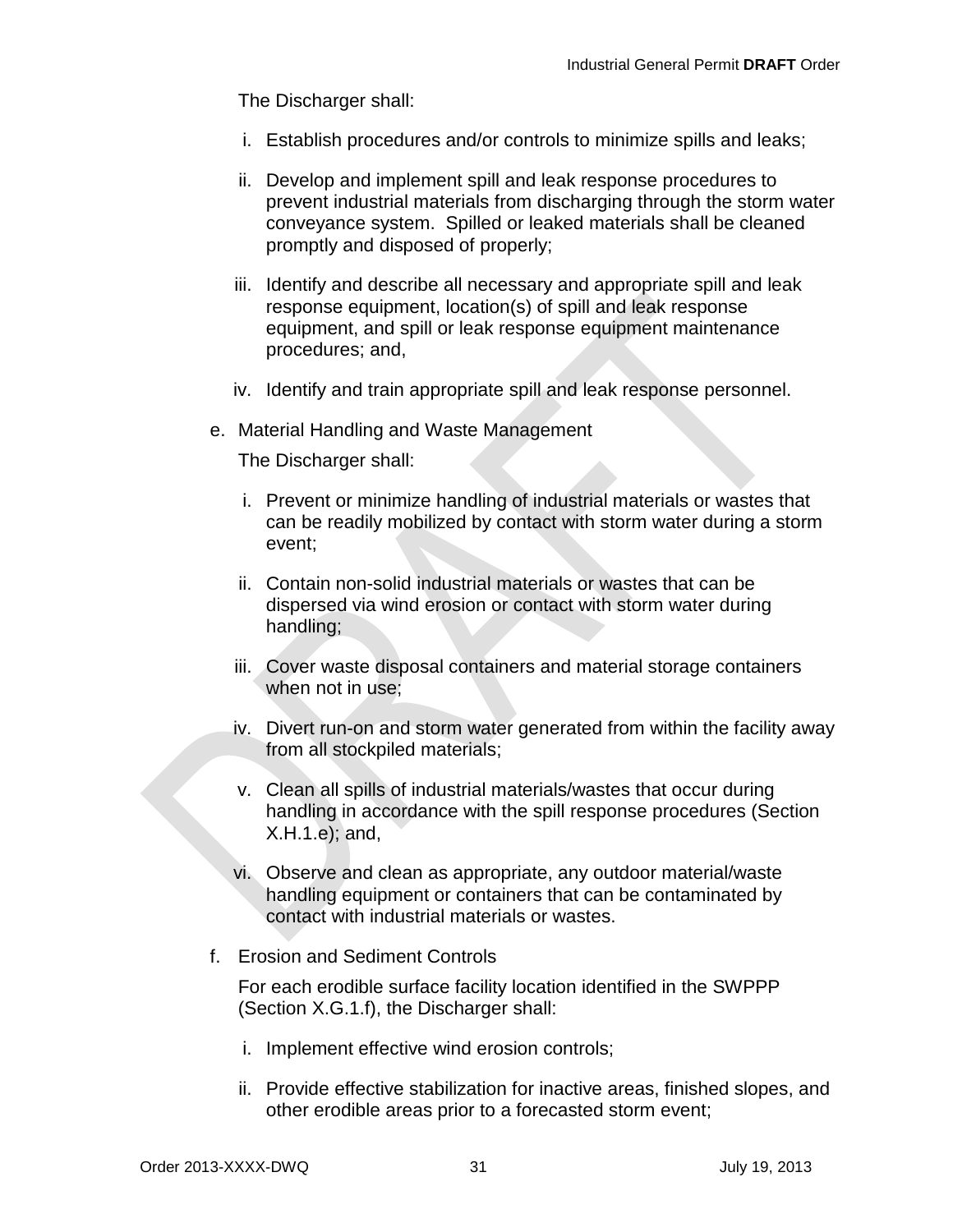- iii. Maintain effective perimeter controls and stabilize all site entrances and exits to sufficiently control discharges of erodible materials from discharging or being tracked off the site;
- iv. Divert run-on and storm water generated from within the facility away from all erodible materials; and,
- v. If sediment basins are implemented, ensure compliance with the design storm standards in Section X.H.6.
- g. Employee Training Program

The Discharger shall:

- i. Ensure that all team members implementing the various compliance activities of this General Permit are adequately trained to implement the requirements of this General Permit, including but not limited to: BMP implementation, BMP effectiveness evaluations, Visual observations, and Monitoring activities. If a Discharger enters Level 1 status, all personnel shall be trained by a QISP;
- ii. Prepare or acquire appropriate training manuals or training materials;
- iii. Identify which personnel need to be trained, their responsibilities, and the type of training they shall receive;
- iv. Provide a training schedule; and,
- v. Maintain documentation of all completed training classes and the personnel that received training in the SWPPP.
- h. Quality Assurance and Record Keeping

The Discharger shall:

- i. Develop and implement management procedures to ensure that appropriate staff implements all elements of the SWPPP, including the MIP;
- ii. Develop a method of tracking and recording the implementation of BMPs identified in the SWPPP; and,
- iii. Maintain the BMP implementation records, training records, and records related to any spills and clean-up related response activities for a minimum of five (5) years (Section XXI.J.4).
- 2. Advanced BMPs
	- a. In addition to the minimum BMPs described in Section X.H.1, the Discharger shall, to the extent feasible, implement and maintain any advanced BMPs necessary to reduce or prevent discharges of pollutants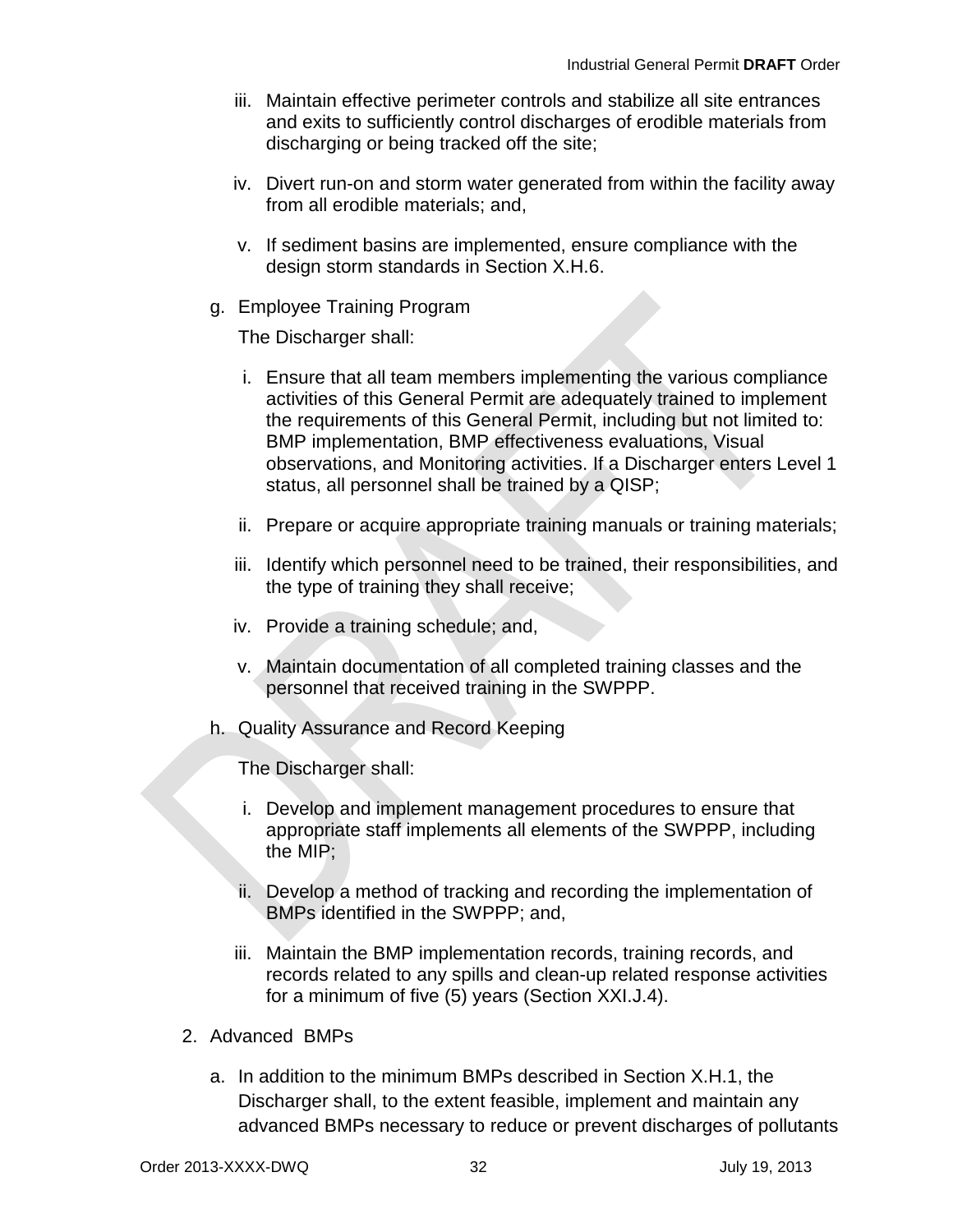in its storm water discharge in a manner that reflects best industry practice considering technological availability and economic achievability.

- b. Advanced BMPs may include one or more of the following BMPs:
	- i. Exposure Minimization BMPs

These include storm resistant shelters (either permanent or temporary) that prevent the contact of storm water with the identified industrial materials or area(s) of industrial activity.

ii. Storm Water Containment and Discharge Reduction BMPs

These include BMPs that divert, infiltrate, reuse, contain, retain, or reduce the volume of storm water runoff.

iii. Treatment Control BMPs

This is the implementation of one or more mechanical, chemical, biologic, or any other treatment technology that will meet the treatment design standard.

iv. Other Advanced BMPs

Any additional BMPs not described in subsections b.i through iii above that are necessary to meet the effluent limitations of this General Permit.

3. Temporary Suspension of Industrial Activities

For facilities that plan to temporarily suspend industrial activities for ten (10) or more consecutive calendar days during a reporting year, the Discharger shall include in the SWPPP the BMPs necessary to achieve compliance with this General Permit during the temporary suspension of the industrial activity.

- 4. BMP Descriptions
	- a. The Discharger shall ensure that the SWPPP identifies each BMP being implemented at the facility, including:
		- i. The pollutant(s) that the BMP is designed to reduce or prevent in industrial storm water discharges;
		- ii. The frequency, time(s) of day, or conditions when the BMP is scheduled for implementation;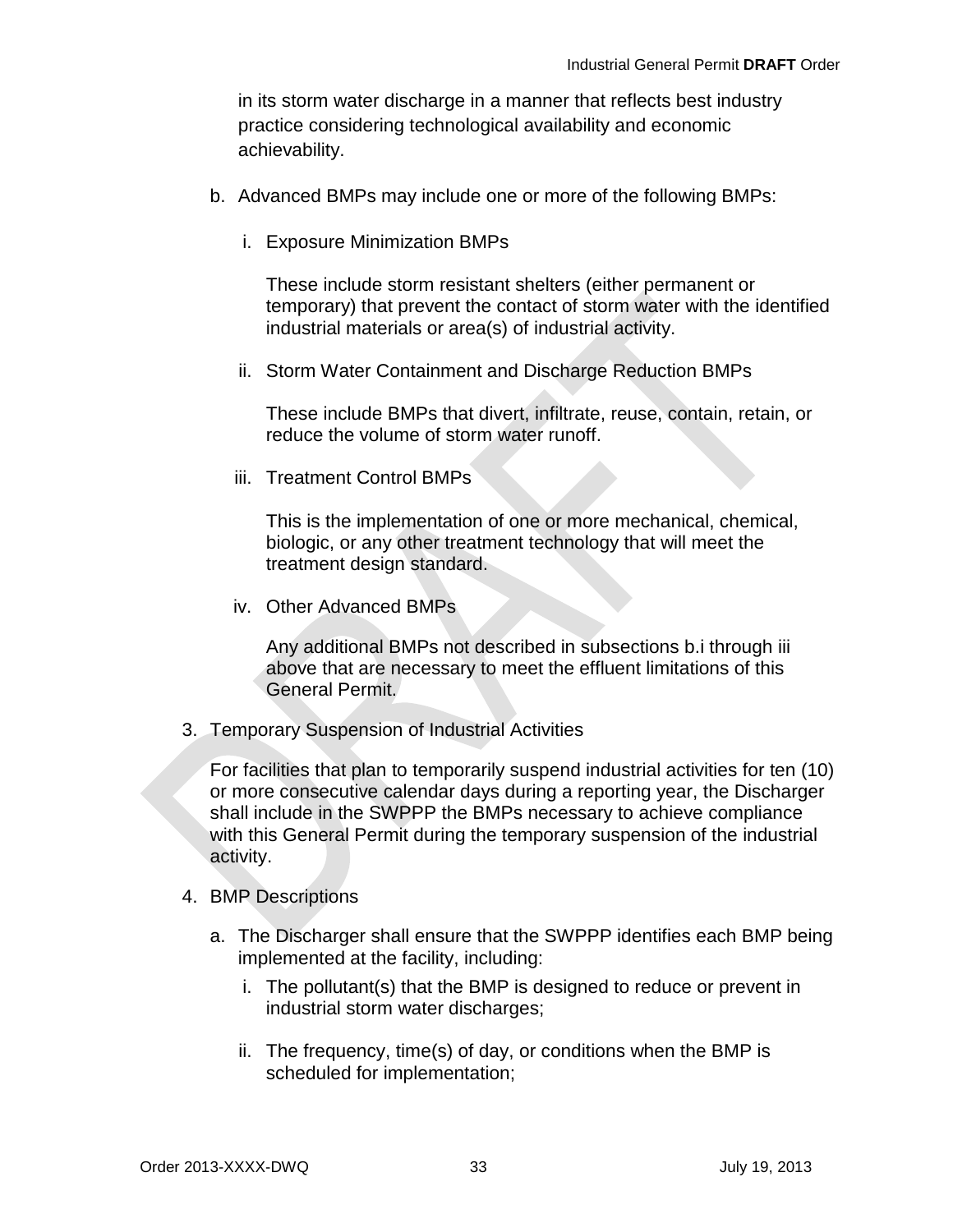- iii. The locations within each area of industrial activity or industrial pollutant source where the BMP shall be implemented;
- iv. The individual and/or position responsible for implementing the BMP;
- v. The procedures, including maintenance procedures, and/or instructions to implement the BMP effectively;
- vi. The equipment and tools necessary to implement the BMP effectively; and,
- vii. The BMPs that may require more frequent visual observations beyond the monthly visual observations as described in Section XI.A.1.
- b. The Discharger shall ensure that the SWPPP identifies and justifies each minimum BMP or applicable advanced BMP not being implemented at the facility because they do not reflect best industry practice considering technological availability and economic achievability.
- c. The Discharger shall identify any BMPs described in subsection a above that are implemented in lieu of any of the minimum or applicable advanced BMPs.
- 5. BMP Summary Table

The Discharger shall prepare a table summarizing each identified area of industrial activity, the associated industrial pollutant sources, the industrial pollutants, and the BMPs being implemented.

6. Design Storm Standards for Treatment Control BMPs

All new treatment control BMPs employed by the Discharger shall be designed to comply with design storm standards in this Section. A Factor of Safety shall be incorporated into the design of all treatment control BMPs to ensure that storm water is sufficiently treated throughout the life of the treatment control BMPs. The design storm standards for treatment control BMPs are as follows:

- a. Volume-based BMPs: The Discharger, at a minimum, shall calculate<sup>[12](#page-35-0)</sup> the volume to be treated using one of the following methods:
	- i. The volume of runoff produced from an  $85<sup>th</sup>$  percentile 24-hour storm event;

<span id="page-35-0"></span> $12$  All hydrologic calculations shall be certified by a California licensed professional engineer in accordance with the Professional Engineers Act (Bus. & Prof. Code § 6700, et seq).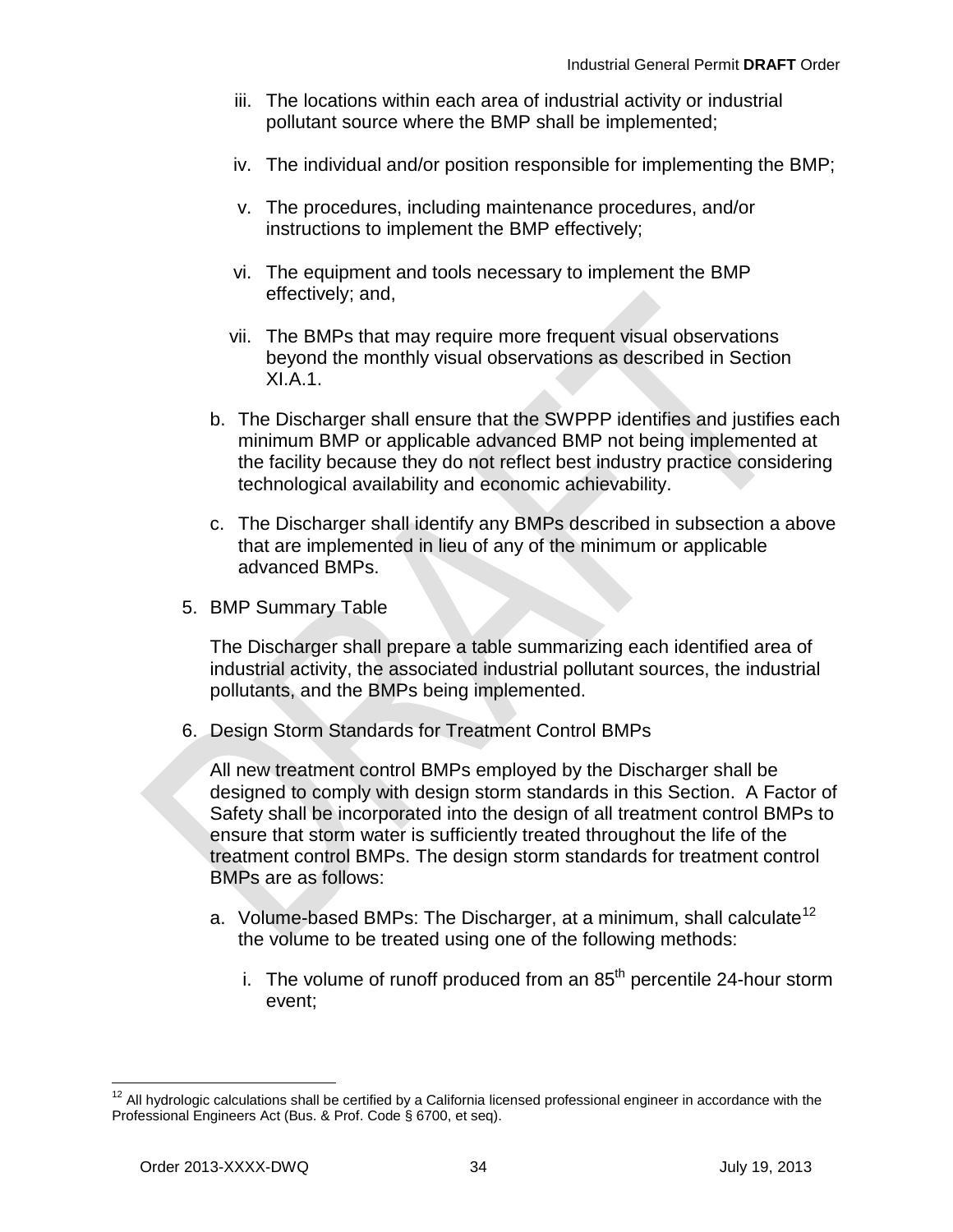- ii. The volume of runoff produced by the  $85<sup>th</sup>$  percentile 24-hour storm event, determined as the maximized capture runoff volume for the facility, from the formula recommended in the Water Environment Federation's Manual of Practice;<sup>[13](#page-36-0)</sup> or,
- iii. The volume of annual runoff based on unit basin storage volume, to achieve 90% or more volume treatment by the method recommended in the latest edition of California Stormwater Best Management Practices Handbook.[14](#page-36-1)
- b. Flow-based BMPs: The Discharger shall calculate the flow needed to be treated using one of the following methods:
	- i. The maximum flow rate of runoff produced from a rainfall intensity of 0.2 inch/hr for each hour of a storm event;
	- ii. The maximum flow rate of runoff produced by the 85th percentile hourly rainfall intensity, as determined from local historical rainfall records, multiplied by a factor of two; or,
	- iii. The maximum flow rate of runoff, as determined using local historical rainfall records, that achieves approximately the same reduction in pollutant loads and flows as achieved by mitigation of the 85th percentile hourly rainfall intensity multiplied by a factor of two.

## **I. MONITORING IMPLEMENTATION PLAN (MIP)**

The Discharger shall prepare a MIP in accordance with the requirements of this General Permit. The MIP shall be included in the SWPPP. The MIP shall include the following items:

- 1. An identification of team members assigned to conduct the monitoring requirements;
- 2. A description of the following in accordance with Attachment H, to include:
	- a. Discharge locations;
	- b. Visual observation procedures;
	- c. Visual observation response procedures related to monthly visual observations and sampling event visual observations; and,
	- d. Justifications for any of the following that are applicable to the facility:

<span id="page-36-0"></span><sup>&</sup>lt;sup>13</sup> Water Environment Federation (WEF). Manual of Practice No. 23/ ASCE Manual of Practice No. 87, cited in chapter 5 (1998 Edition) and Cited in Chapter 3 (2012 Edition) .

<span id="page-36-1"></span><sup>&</sup>lt;sup>14</sup> California Stormwater Quality Association. Stormwater Best Management Practice New Development and Redevelopment Handbook. < http://www.casqa.org/ >. [as of July 3, 2013].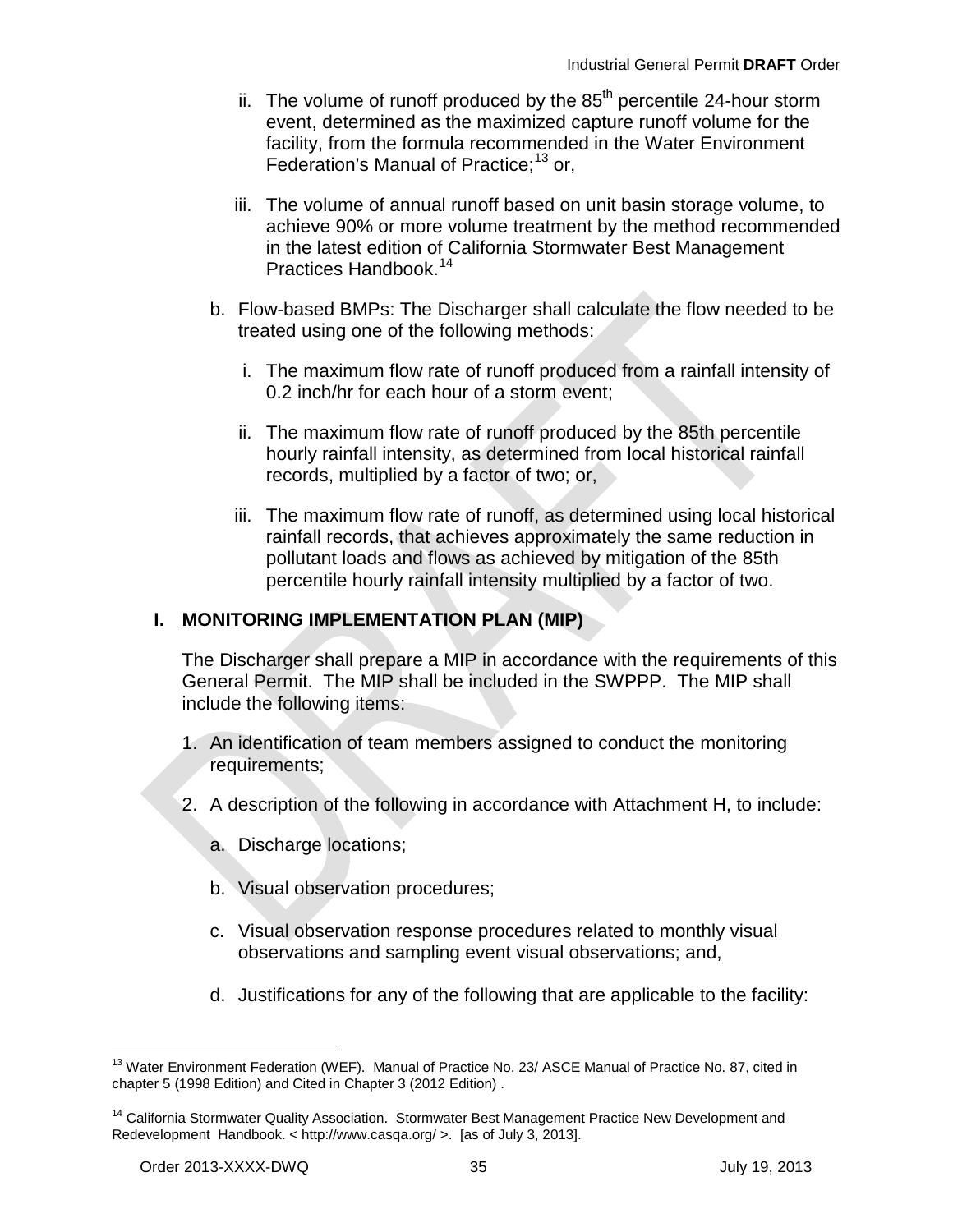- i. Alternative discharge locations in accordance with Section XI.C.3;
- ii. Representative Sampling Reduction (RSR) in accordance with Section XI.C.4; or,
- iii. Qualified Combined Samples (QCS) in accordance with Section XI.C.5.
- 3. Procedures for field instrument calibration instructions, including calibration intervals specified by the manufacturer.
- 4. An example Chain of Custody form used when handling and shipping water quality samples to the lab.

### **XI. MONITORING**

### **A. Visual Observations**

- 1. Monthly Visual Observations
	- a. At least once per calendar month, the Discharger shall visually observe each drainage area for the following:
		- i. The presence or indications of prior, current, or potential unauthorized NSWDs and their sources;
		- ii.Authorized NSWDs, sources, and associated BMPs to ensure compliance with Section IV.B.3; and,
		- iii. Outdoor industrial equipment and storage areas, outdoor industrial activities areas, BMPs, and any other potential source of industrial pollutants.
	- b. The monthly visual observations shall be conducted during daylight hours of scheduled facility operating hours and on days without precipitation.
	- c. The Discharger shall provide an explanation in the Annual Report for uncompleted monthly visual observations.
- 2. Sampling Event Visual Observations

Sampling event visual observations shall be conducted at the same time sampling occurs at a discharge location. At each discharge location where a sample is obtained, the Discharger shall observe the discharge of storm water associated with industrial activity.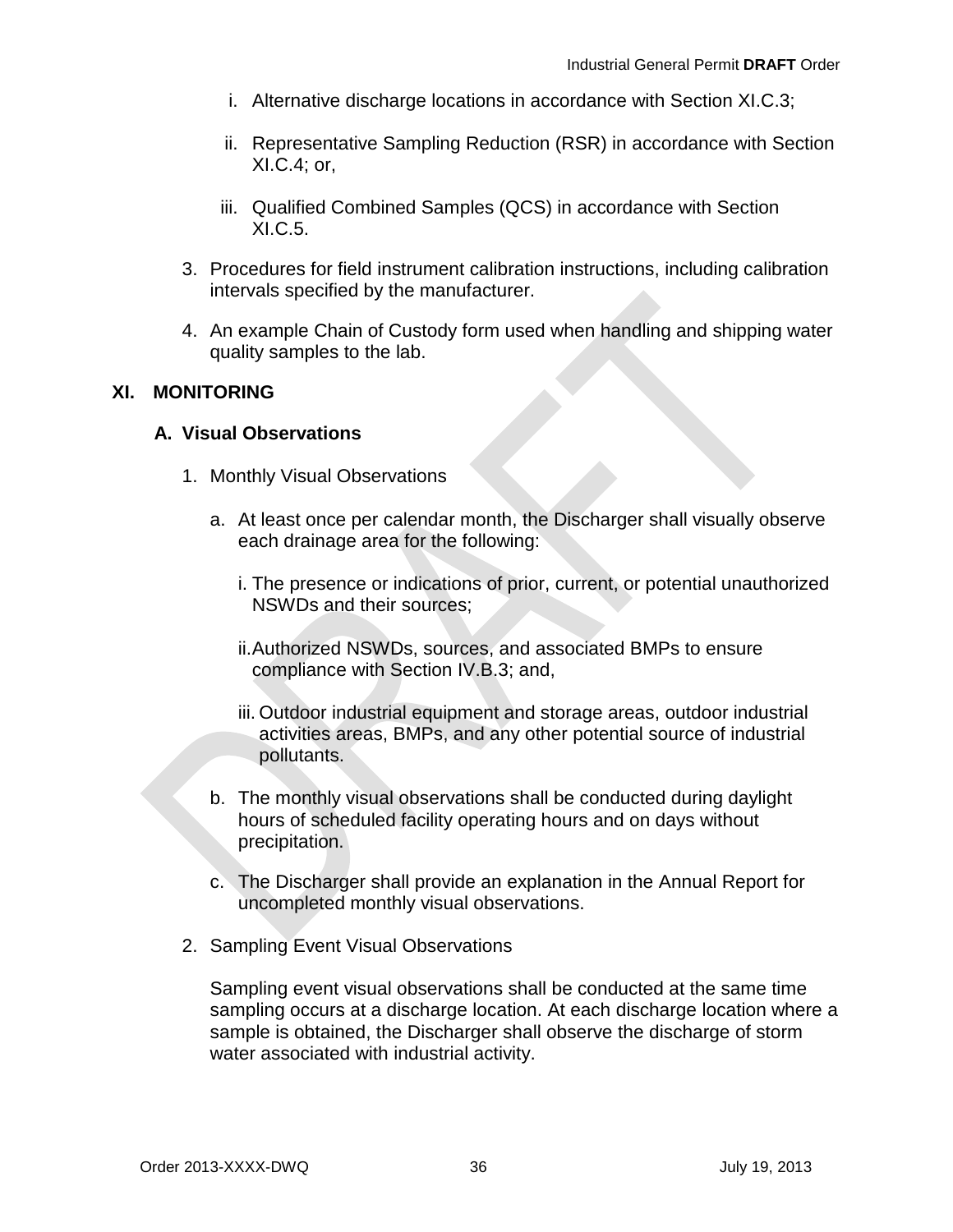- a. The Discharger shall ensure that visual observations of discharge from contained storm water, and corresponding documentation, are conducted at the time that the discharge is sampled.
- b. The Discharger shall visually observe and record the presence or absence of floating and suspended materials, oil and grease, discolorations, turbidity, odors, trash/debris, and source(s) of any discharged pollutants.
- c. In the event that a discharge location is not visually observed during the sampling event, the Discharger shall record which discharge locations were not observed during sampling or that there was no discharge from the discharge location.
- d. The Discharger shall provide an explanation in the Annual Report for uncompleted sampling event visual observations.
- 3. Visual Observation Records

The Discharger shall maintain records of all visual observations. Records shall include the date, approximate time, locations observed, presence and probable source of any observed pollutants, name of person(s) that conducted the observations, and any response actions and/or additional SWPPP revisions necessary in response to the visual observations.

4. Dischargers shall revise BMPs as necessary when the visual observations indicate pollutant sources have not been adequately addressed in the SWPPP.

## **B. Sampling and Analysis**

- 1. A Qualifying Storm Event (QSE) is a precipitation event that:
	- a. Produces a discharge for at least one drainage area; and
	- b. Preceded by 48 hours with no discharge from any drainage area.
- 2. The Discharger shall collect and analyze storm water samples from two (2) QSEs within the first half of each reporting year (July 1 to December 31), and two (2) QSEs within the second half of each reporting year (January 1 to June 30).
- 3. Compliance Group Participants are only required to collect and analyze storm water samples from one (1) QSE within the first half of each reporting year (July 1 to December 31), and one (1) QSE within the second half of the reporting year (January 1 to June 30).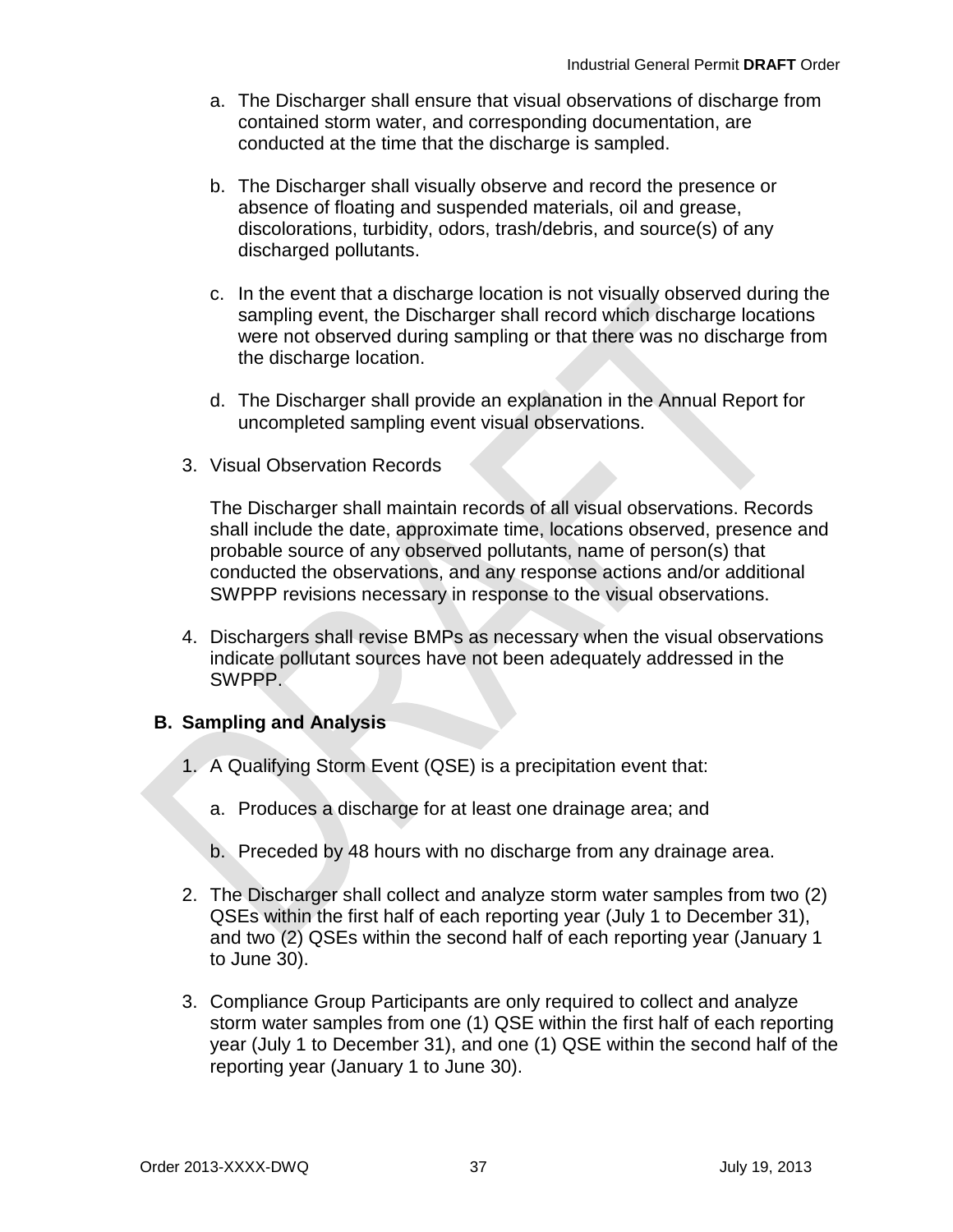- 4. Except as provided in Section XI.C.4 (Representative Sampling Reduction), samples shall be collected from each drainage area at all discharge locations. The samples must be:
	- a. Representative of storm water associated with industrial activities and any commingled authorized NSWDs; or
	- b. Associated with the discharge of contained stormwater.
- 5. Samples from each discharge location shall be collected within four (4) hours of:
	- a. The start of the discharge; or
	- b. The start of facility operations if the QSE occurs within the previous 12 hour period (e.g., for storms with discharges that begin during the night for facilities with day-time operating hours). Sample collection is required during scheduled facility operating hours and when sampling conditions are safe in accordance with Section XI.C.6.a.ii.
- 6. The Discharger shall analyze all collected samples for the following parameters:
	- a. Total suspended solids (TSS) and oil & grease (O&G);
	- b. pH (see Section XI.C.2);
	- c. Additional parameters identified by the Discharger on a facility-specific basis that serve as indicators of the presence of all industrial pollutants identified in the pollutant source assessment (Section X.G.2). These additional parameters may be modified (added or removed) in accordance with any updated SWPPP pollutant source assessment;
	- d. Additional applicable parameters listed in Table 1 below. These parameters are dependent on the facility Standard Industrial Classification (SIC) code(s);
	- e. Additional applicable parameters related to receiving waters with 303(d) listed impairments or approved TMDLs based on the assessment in Section X.G.2.xi. Test methods with lower detection limits may be necessary when discharging to receiving waters with 303(d) listed impairments or TMDLs;
	- f. Additional parameters required by the Regional Water Board. The Discharger shall contact its Regional Water Board to determine appropriate analytical methods for parameters not listed in Table 2 below; and,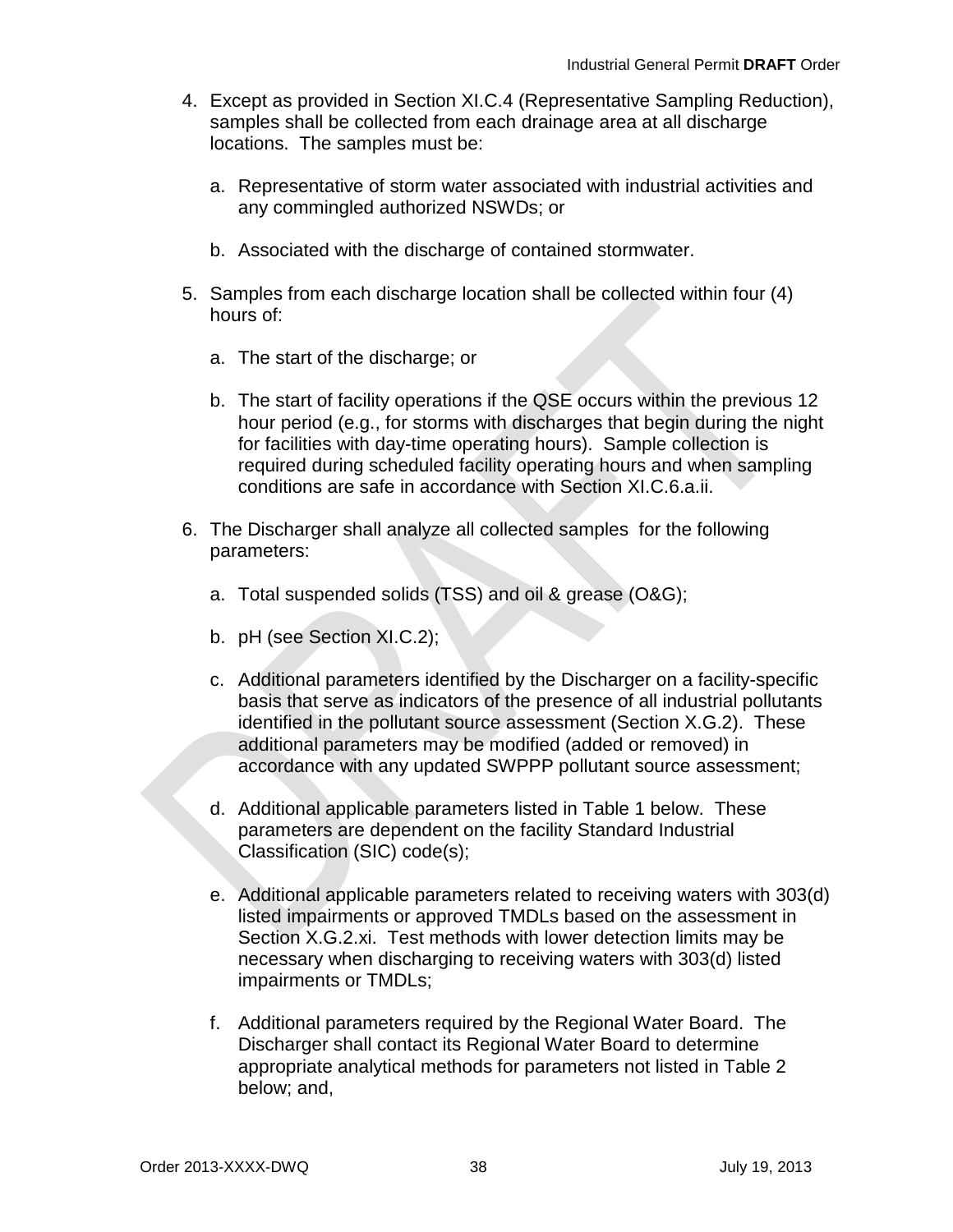- g. For discharges subject to Subchapter N, any additional parameters specifically required by Subchapter N. If the discharge is subject to ELGs, the Dischargers shall contact the Regional Water Board to determine appropriate analytical methods for parameters not listed in Table 2 below.
- 7. The Discharger shall select corresponding NALs, analytical test methods, detection limits, and reporting units from the list provided in Table 2 below.
- 8. The Discharger shall ensure that the collection, preservation and handling of all storm water samples are in accordance with Attachment H, Storm Water Sample Collection and Handling Instructions.
- 9. Samples from different discharge locations shall not be combined or composited prior to field measurements or laboratory analysis.
- 10.The Discharger shall ensure that all laboratory analyses are conducted according to test procedures under 40 Code of Federal Regulations part 136, including the observation of holding times, unless other test procedures have been specified in this General Permit or by the Regional Water Board.
- 11.Sampling Analysis Reporting

The Discharger shall submit all analytical results for all individual or qualified combined samples (QCS) via SMARTS within 30 days of obtaining all results for each sampling event. Reported analytical results will be averaged automatically by SMARTS. For any calculations required by this General Permit, all effluent sampling analytical results that are reported by the laboratory as "non-detect" or less than the Method Detection Limit (MDL), a value of zero shall be used. Any results reported by the laboratory as "Detected Not Quantifiable" or less than the Minimum Level (ML) but above the MDL, a value of the MDL plus ½ the difference between the MDL and the ML shall be used.

| <b>SIC</b> | <b>SIC code Description</b>     | Parameters*   |  |  |
|------------|---------------------------------|---------------|--|--|
| code       |                                 |               |  |  |
| 102X       | <b>Copper Ores</b>              | COD; N+N      |  |  |
| 12XX       | <b>Coal Mines</b>               | AI; Fe        |  |  |
| 144X       | Sand & Gravel                   | $N+N$         |  |  |
| 207X       | Fats & Oils                     | BOD; COD; N+N |  |  |
| 2421       | Sawmills & Planning Mills       | COD; Zn       |  |  |
| 2426       | <b>Hardwood Dimension</b>       | COD           |  |  |
| 2429       | <b>Special Product Sawmills</b> | <b>COD</b>    |  |  |
| 243X       | Millwork, Veneer, Plywood       | <b>COD</b>    |  |  |
| 244X       | <b>Wood Containers</b>          | <b>COD</b>    |  |  |
| 245X       | Wood Buildings & Mobile         | COD           |  |  |
|            | Homes                           |               |  |  |

#### **TABLE 1:** Additional Analytical Parameters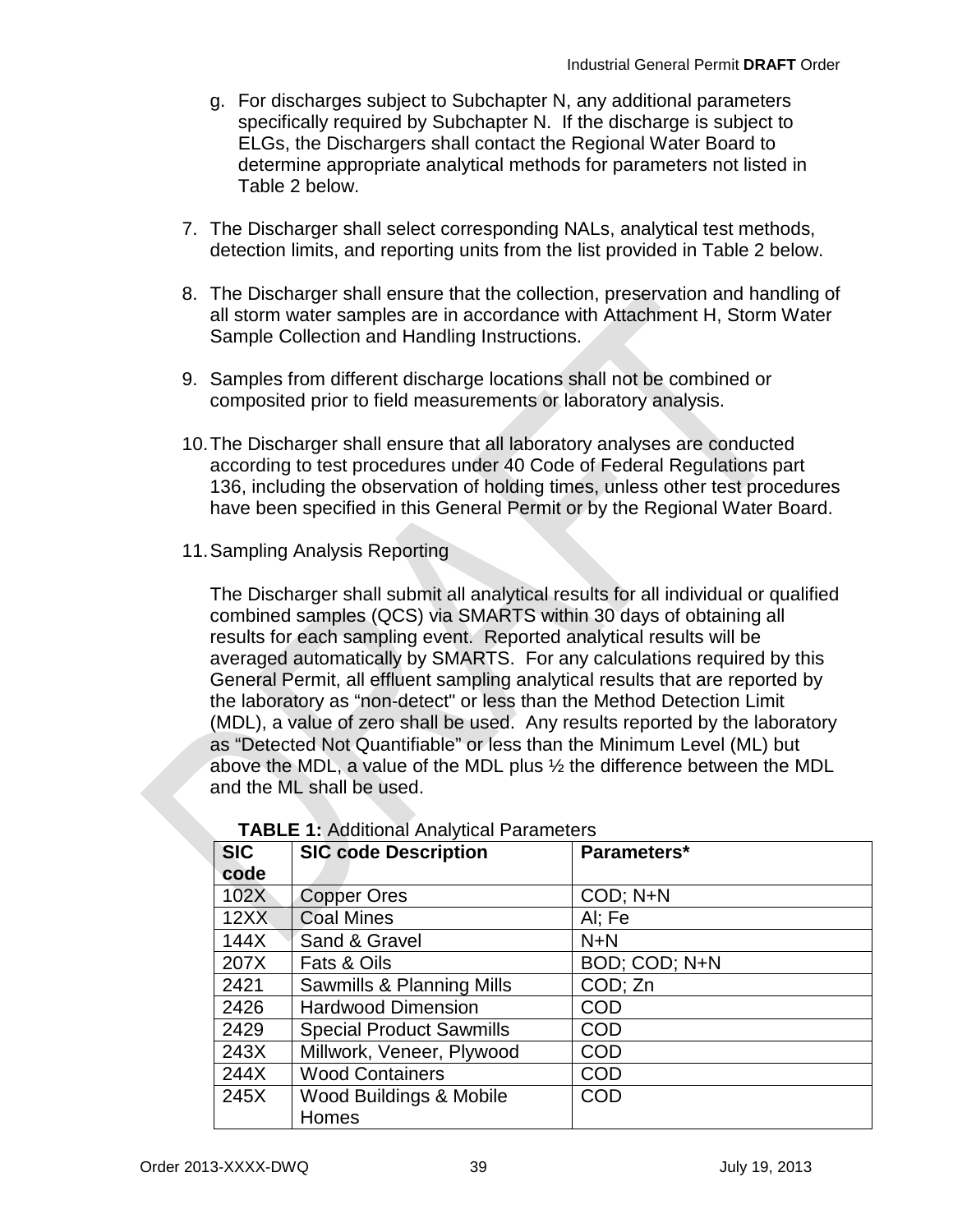| 2491            | <b>Wood Preserving</b>                                   | As; Cu                              |  |  |
|-----------------|----------------------------------------------------------|-------------------------------------|--|--|
| 2493            | Reconstituted Wood Products                              | <b>COD</b>                          |  |  |
| 263X            | <b>Paperboard Mills</b>                                  | <b>COD</b>                          |  |  |
| 281X            | <b>Industrial Inorganic Chemicals</b>                    | Al; Fe; N+N                         |  |  |
| 282X            | <b>Plastic Materials, Synthetics</b>                     | Zn                                  |  |  |
| 284X            | Soaps, Detergents, Cosmetics                             | N+N; Zn                             |  |  |
| 287X            | Fertilizers; Pesticides, etc.                            | Fe; N+N; Pb; Zn; P                  |  |  |
| 301X            | <b>Tires, Inner Tubes</b>                                | Zn                                  |  |  |
| 302X            | <b>Rubber and Plastic Footwear</b>                       | Zn                                  |  |  |
| 305X            | <b>Rubber &amp; Plastic Sealers &amp;</b>                | Zn                                  |  |  |
|                 | Hoses                                                    |                                     |  |  |
| 306X            | Misc. Fabricated Rubber                                  | Zn                                  |  |  |
|                 | Products                                                 |                                     |  |  |
| 325X            | <b>Structural Clay Products</b>                          | AI                                  |  |  |
| 326X            | <b>Pottery &amp; Related Products</b>                    | Al                                  |  |  |
| 3297            | <b>Non-Clay Refractories</b>                             | Al                                  |  |  |
| 327X            | Concrete, Gypsum, Plaster                                | Fe                                  |  |  |
|                 | Products (Except 3274)                                   |                                     |  |  |
| 3295            | <b>Minerals &amp; Earths</b>                             | Fe                                  |  |  |
| 331X            | Steel Works, Blast Furnaces,                             | Al; Zn                              |  |  |
|                 | Rolling & Finishing Mills                                |                                     |  |  |
| 332X            | Iron & Steel Foundries                                   | Al; Cu; Fe; Zn                      |  |  |
| 335X            | Metal Rolling, Drawing,                                  | Cu; Zn                              |  |  |
|                 | Extruding                                                |                                     |  |  |
| 336X            | <b>Nonferrous Foundries</b>                              | Cu; Zn                              |  |  |
|                 | (Castings)                                               |                                     |  |  |
| 34XX            | <b>Fabricated Metal Products</b>                         | Zn; N+N; Fe; Al                     |  |  |
|                 | (Except 3479)                                            | $Zn$ ; $N+N$                        |  |  |
| 3479<br>4953    | Coating & Engraving<br><b>Hazardous Waste Facilities</b> |                                     |  |  |
|                 |                                                          | NH3; Mg; COD; As; Cn; Pb; HG;       |  |  |
| 44XX            | <b>Water Transportation</b>                              | Se; Ag<br>Al; Fe; Pb; Zn            |  |  |
| 45XX            | <b>Air Transportation Facilities</b>                     | BOD; COD; NH3                       |  |  |
| 4911            | <b>Steam Electric Power</b>                              | Fe                                  |  |  |
|                 | <b>Generating Facilities</b>                             |                                     |  |  |
| 4953            | Landfills & Land Application                             | Fe                                  |  |  |
|                 | <b>Facilities</b>                                        |                                     |  |  |
| 5015            | Dismantling or Wrecking Yards                            | Fe; Pb; Al                          |  |  |
| 5093            | <b>Scrap and Waste Materials</b>                         | Fe; Pb; Al; Zn; COD                 |  |  |
|                 |                                                          |                                     |  |  |
|                 | *Table 1 Parameter Reference                             |                                     |  |  |
| $Ag - Silver$   |                                                          | $Mg - Magnesium$                    |  |  |
| $AI - Aluminum$ |                                                          | N+N - Nitrate & Nitrite Nitrogen    |  |  |
| As - Arsenic    |                                                          | NH - Ammonia                        |  |  |
|                 | <b>BOD</b> - Biochemical Oxygen Demand                   | Ni - Nickel                         |  |  |
| Cd - Cadmium    |                                                          | $P - Phosphorus$                    |  |  |
| $Cn - C$ yanide |                                                          | $Se - Selenium$                     |  |  |
|                 | <b>COD</b> - Chemical Oxygen Demand                      | <b>TSS</b> – Total Suspended Solids |  |  |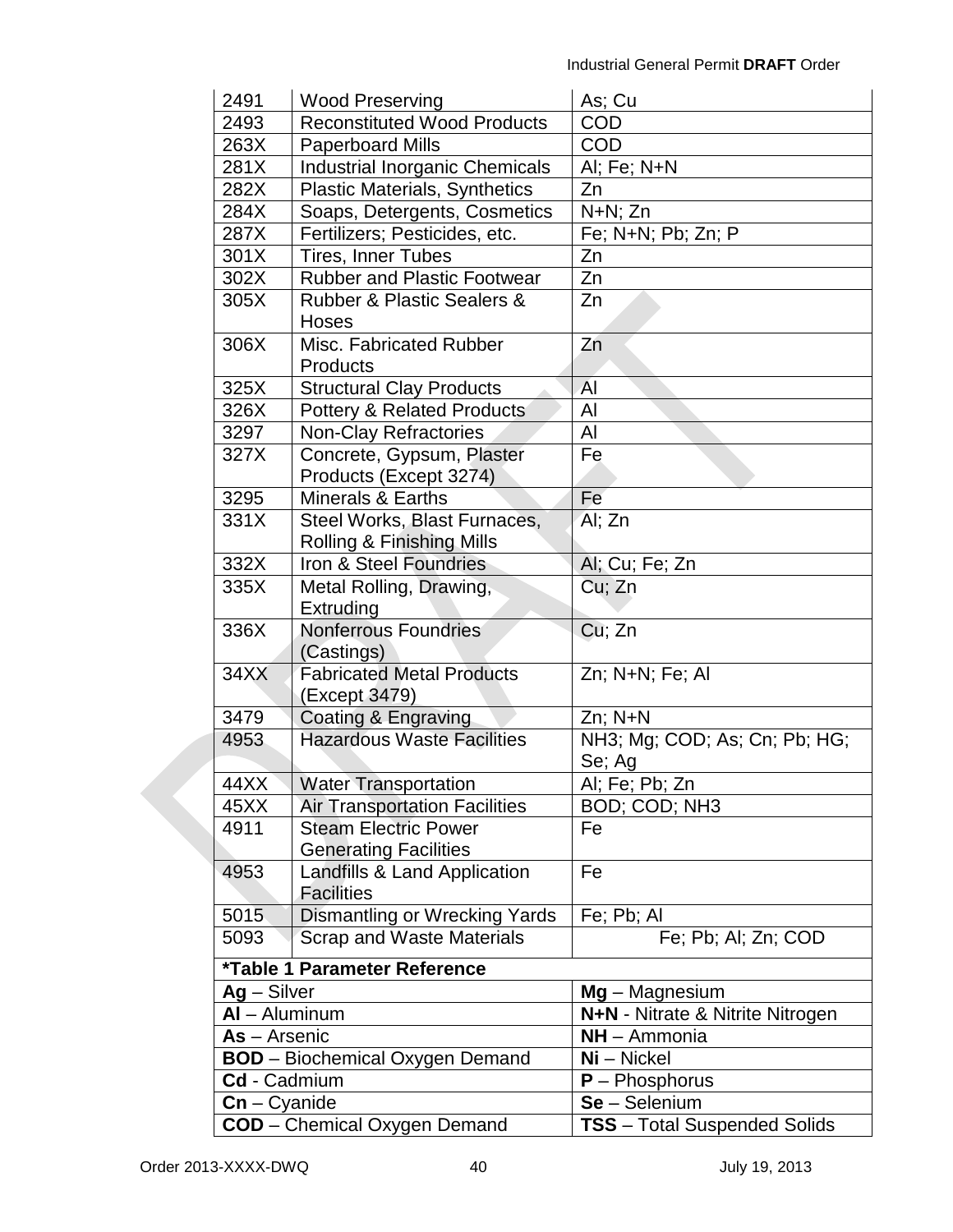Industrial General Permit **DRAFT** Order

| $Cu - Copper$  | $Zn - Zinc$ |
|----------------|-------------|
| $F$ e – Iron   | $Pb -$ Lead |
| $Hg$ – Mercury |             |

# **TABLE 2:** Parameter NAL Values, Test Methods, Detection Limits, and Reporting Units

|                                       | <b>TEST</b>                     | <b>METHOD</b><br><b>DETECTION</b><br>$LIMIT***$ | <b>REPORTING</b><br><b>UNITS</b> | <b>ANNUAL</b><br><b>NAL</b> | <b>INSTANTANEOUS</b><br><b>MAXIMUM</b> |
|---------------------------------------|---------------------------------|-------------------------------------------------|----------------------------------|-----------------------------|----------------------------------------|
| <b>PARAMETER</b><br>pH*               | <b>METHOD</b><br>See Section    |                                                 | pH units                         | N/A                         | <b>NAL</b><br>Less than 6.0            |
|                                       | XI.C.2                          |                                                 |                                  |                             | Greater than 9.0                       |
| Suspended                             | SM 2540-D                       | 1.0                                             | mg/L                             | 100                         | 400                                    |
| Solids (TSS)*,<br>Total               |                                 |                                                 |                                  |                             |                                        |
| Oil & Grease<br>(O&G)*, Total         | <b>EPA 1664A</b>                | 1.50                                            | mg/L                             | 15                          | 25                                     |
| Zinc, Total (H)                       | EPA 200.8                       | 0.0005                                          | mg/L                             | $0.26**$                    |                                        |
| Copper, Total<br>(H)                  | EPA 200.8                       | 0.0005                                          | mg/L                             | $0.0332**$                  |                                        |
| Cyanide, Total                        | EPA 3135.2I                     | 0.003                                           | mg/L                             | 0.022                       |                                        |
| Lead, Total (H)                       | EPA 200.8                       | 0.0005                                          | mg/L                             | $0.262***$                  |                                        |
| Chemical<br>Oxygen<br>Demand<br>(COD) | <b>SM 5220C</b>                 | 1.0 <sub>1</sub>                                | mg/L                             | 120                         |                                        |
| Aluminum,<br>Total                    | EPA 200.8                       | 0.0005                                          | mg/L                             | 0.75                        |                                        |
| Iron, Total                           | EPA 200.7                       | 0.005                                           | mg/L                             | 1.0                         |                                        |
| Nitrate + Nitrite                     | SM 4500-                        | 0.01                                            | mg/L as N                        | 0.68                        |                                        |
| Nitrogen                              | <b>NO3-E</b>                    |                                                 |                                  |                             |                                        |
| Total<br>Phosphorus                   | SM 4500-P<br>$B + E$            | 0.05                                            | mg/L as P                        | $\overline{2.0}$            |                                        |
| Ammonia (as<br>N)                     | <b>SM 4500-NH3</b><br>B+ C or E | 0.1                                             | mg/L                             | 2.14                        |                                        |
| Magnesium,<br>total                   | EPA 200.7                       | 0.0005                                          | mg/L                             | 0.064                       |                                        |
| Arsenic, Total<br>(c)                 | EPA 200.8                       | 0.0005                                          | mg/L                             | 0.15                        |                                        |
| Cadmium,<br>Total (H)                 | EPA 200.8                       | 0.0002                                          | mg/L                             | $0.0053**$                  |                                        |
| Nickel, Total<br>(H)                  | EPA 200.8                       | 0.0005                                          | mg/l                             | $1.02**$                    |                                        |
| Mercury, Total                        | EPA 245.1                       | 0.0001                                          | mg/L                             | 0.0014                      |                                        |
| Selenium,<br>Total                    | EPA 200.8                       | 0.0005                                          | mg/L                             | 0.005                       |                                        |
| Silver, Total<br>(H)                  | EPA 200.8                       | 0.0002                                          | mg/L                             | $0.0183**$                  |                                        |
| Biochemical<br>Oxygen<br>Demand       | <b>SM 5210B</b>                 | 3.0                                             | mg/L                             | 30                          |                                        |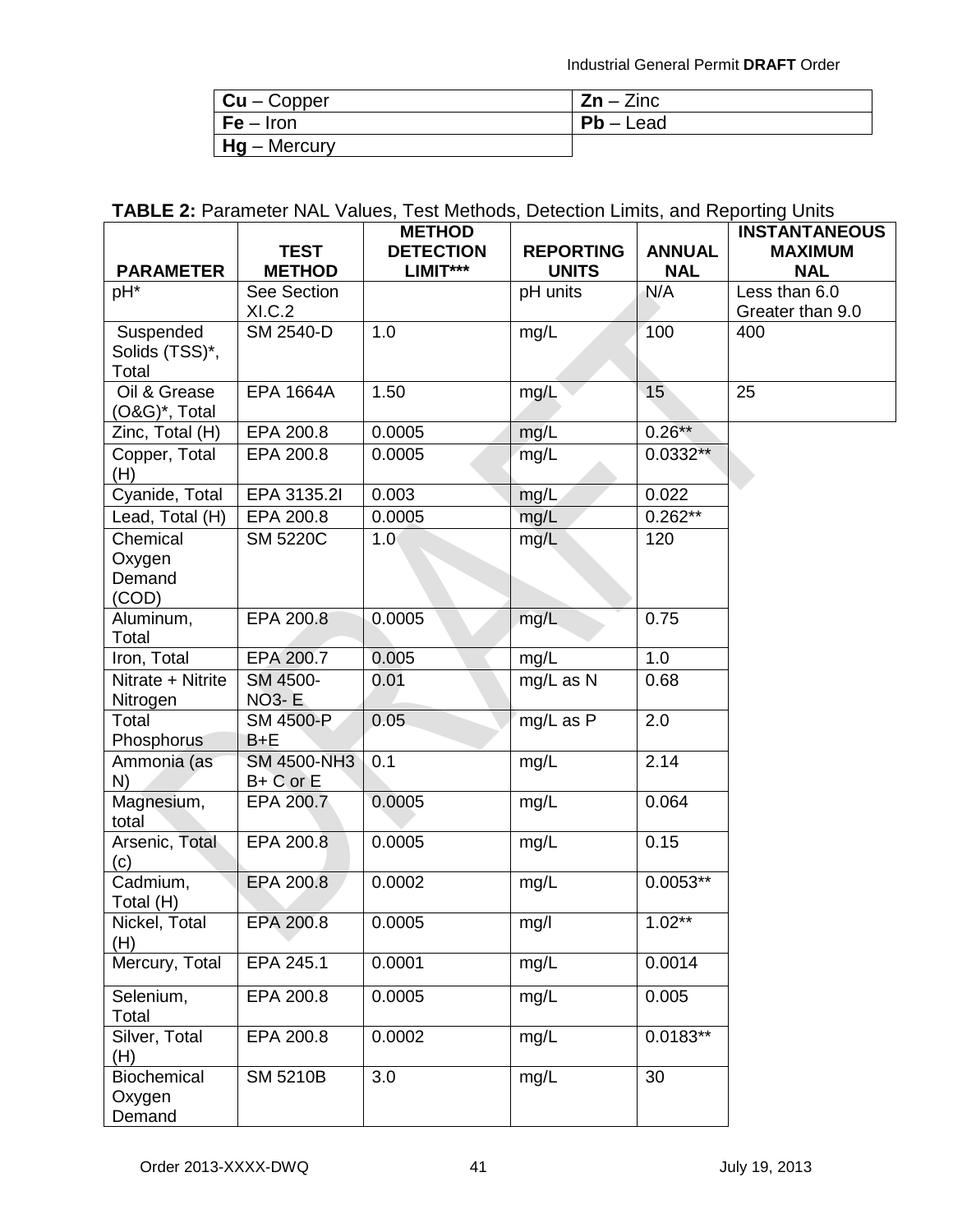(BOD)

SM – Standard Methods for the Examination of Water and Wastewater, 18<sup>th</sup> edition EPA – U.S. EPA test methods

- \* Minimum parameters required by this General Permit
- \*\*The NAL is the highest value used by U.S. EPA based on their hardness table in the 2008 MSGP.
- \*\*\*More stringent test methods with lower detection limits may be used.

# **C. Methods and Exceptions**

- 1. The Discharger shall comply with the monitoring methods in this General Permit and Attachment H.
- 2. pH Methods
	- a. Dischargers that are not subject to Subchapter N ELGs mandating pH analysis related to acidic or alkaline sources and have never entered Level 1 status for pH are eligible to screen for pH using wide range litmus pH paper or other equivalent pH test kits. The pH screen shall be performed as soon as practicable, but no later than 15 minutes after the sample is collected.
	- b. Dischargers subject to Subchapter N ELGs or have shall either analyze samples for pH using methods in accordance with 40 Code of Federal Regulations 136 for testing storm water or use a calibrated portable instrument for pH.
	- c. Dischargers that enter Level 1 status (see Section XII) for pH shall, in the subsequent reporting years, analyze for pH using methods in accordance with 40 Code of Federal Regulations 136 or use a calibrated portable instrument for pH.
	- d. Dischargers using a calibrated portable instrument for pH shall ensure that all field measurements are conducted in accordance with the accompanying manufacturer's instructions.
- 3. Alternative Discharge Locations

The Discharger is required to identify, when practicable, alternative discharge locations for any discharge locations identified in accordance with Section XI.B.4 if the facility's discharge locations are:

a. Affected by storm water run-on from surrounding areas that cannot be controlled; and/or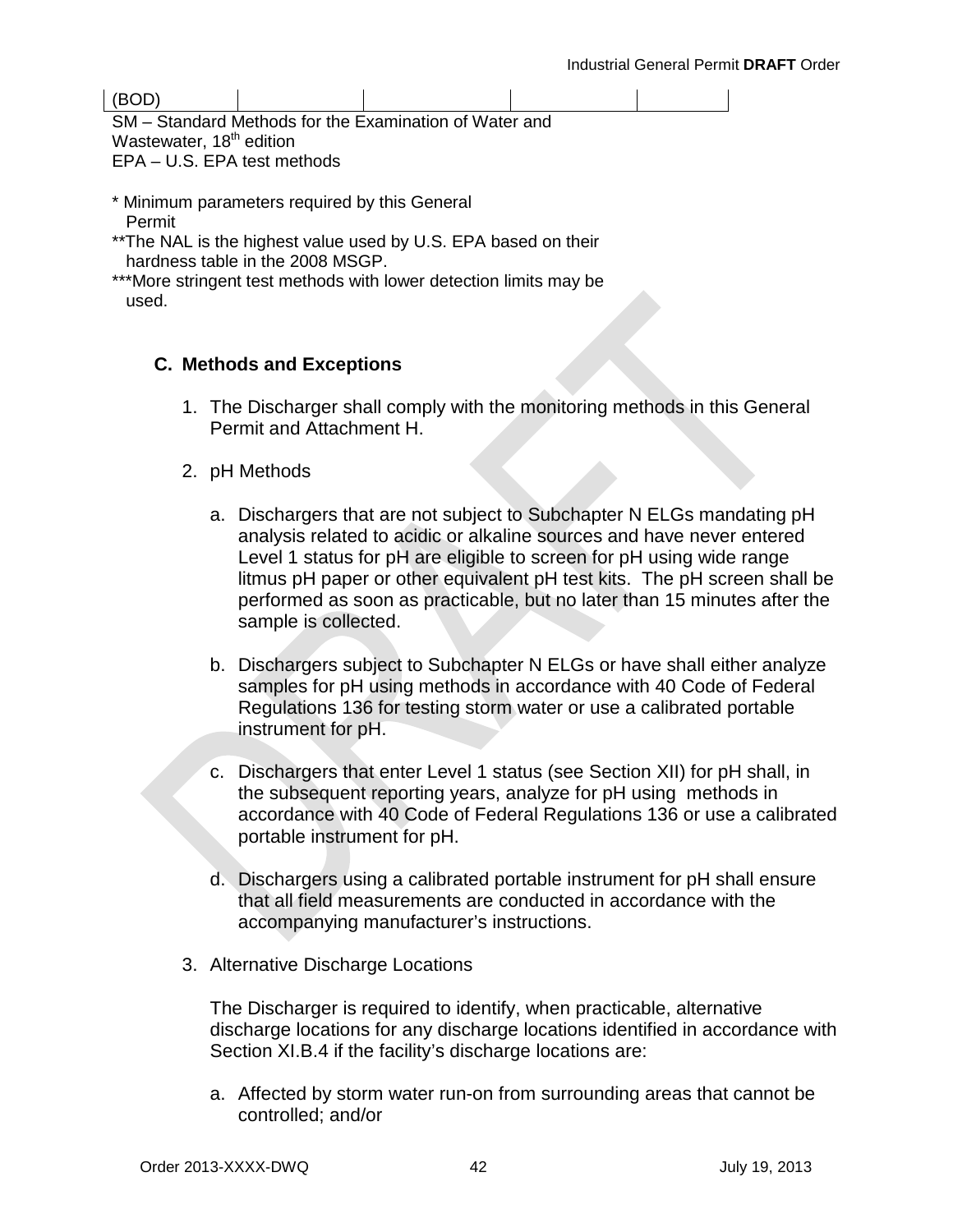- b. Difficult to observe or sample (e.g. submerged discharge outlets, dangerous discharge location accessibility).
- 4. Representative Sampling Reduction (RSR)
	- a. The Discharger may reduce the number of locations to be sampled in each drainage area (e.g., roofs with multiple downspouts, loading/unloading areas with multiple storm drains) if the industrial activities and physical characteristics (grade, surface materials, etc.) of the drainage area for each location to be sampled are substantially similar to one another. To qualify for RSR, the Discharger shall provide a RSR justification in the MIP section of the SWPPP.
	- b. The RSR justification shall include:
		- i. Identification and description of each drainage area and corresponding discharge location(s);
		- ii. A description of the industrial activities that occur throughout the drainage area;
		- iii. A description of the physical characteristics of the drainage area;
		- iv. A rationale that demonstrates that the industrial activities and physical characteristics of the drainage area(s) are substantially similar; and,
		- v. An identification of the discharge location(s) selected for representative sampling, and rationale demonstrating that the selected location(s) to be sampled are representative of the discharge from the entire drainage area.
	- c. A Discharger that satisfies the conditions of subsection 4.b.i through v above shall submit and certify via SMARTS the revisions to the MIP that includes the RSR justification.
	- d. Upon submittal of the RSR justification, the Discharger may reduce the number of locations to be sampled in accordance with the RSR justification. The Regional Water Board may reject the RSR justification and/or request additional supporting documentation. In such instances, the Discharger is ineligible for the RSR until the Regional Water Board approves the RSR justification.
- 5. Qualified Combined Samples (QCS)
	- a. The Discharger may authorize the lab to combine samples of equal volume from as many as four (4) discharge locations if the industrial activities and physical characteristics (grade, surface materials, etc.)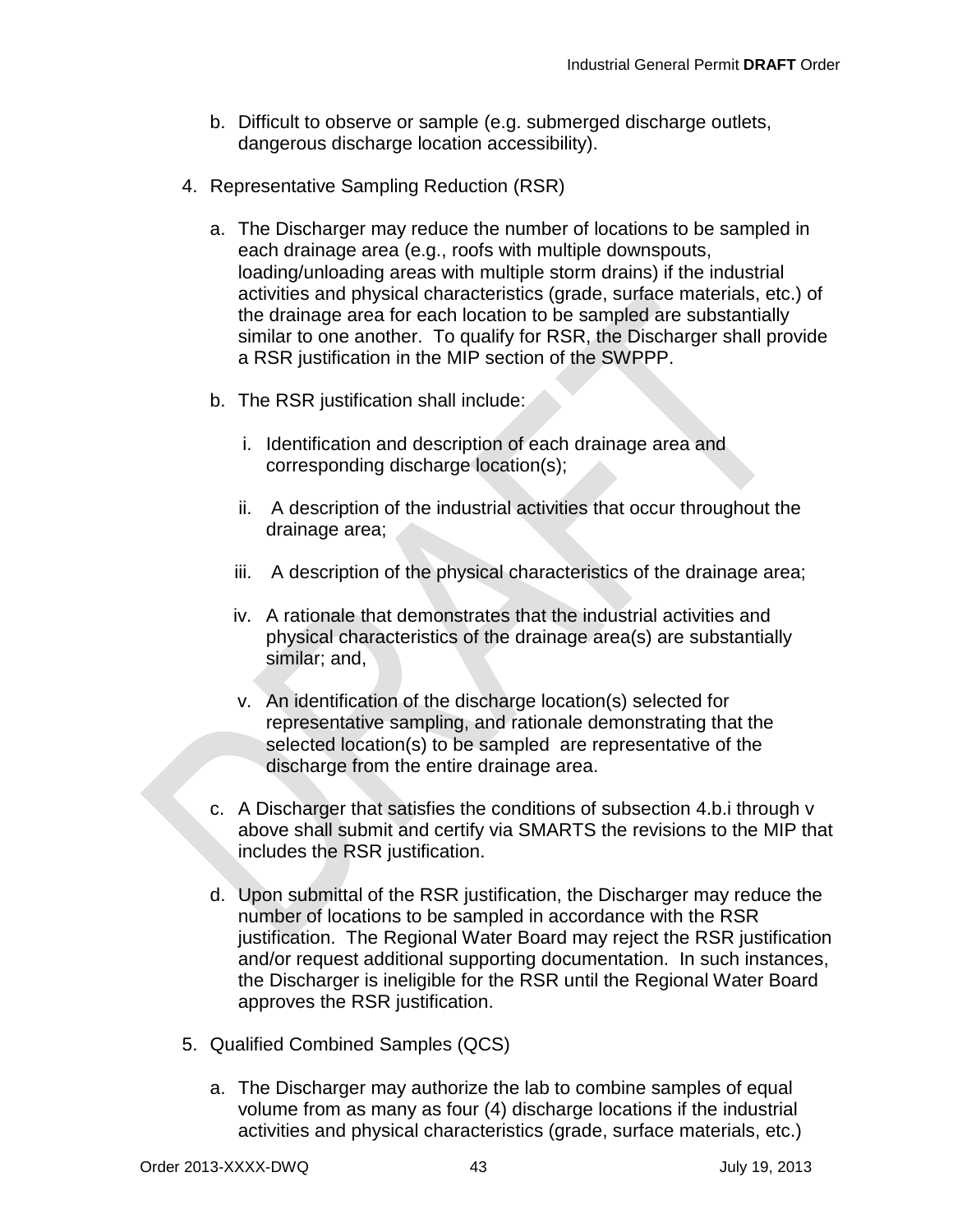within each of the drainage areas are substantially similar to one another.

- b. The QCS justification shall include:
	- i. Identification and description of each drainage area and corresponding discharge locations;
	- ii. A description of the industrial activities that occur throughout the drainage area;
	- iii. A description of the physical characteristics of the drainage area; and,
	- iv. A rationale that demonstrates that the industrial activities and physical characteristics of the drainage area(s) are substantially similar.
- c. A Discharger that satisfies the conditions of subsection 5.b.i through iv above shall submit and certify via SMARTS the revisions to the MIP that includes the QCS justification.
- d. Upon submittal of the QCS justification revisions in the MIP, the Discharger may authorize the lab to combine samples of equal volume from as many as four (4) drainage areas. The Regional Water Board may reject the QCS justification and/or request additional supporting documentation. In such instances, the Discharger is ineligible for the QCS justification until the Regional Water Board approves the QCS justification.
- e. Regional Water Board approval is necessary to combine samples from more than four (4) discharge locations.
- 6. Sample Collection and Visual Observation Exceptions
	- a. Sample collection and visual observations are not required under the following conditions:
		- i. During dangerous weather conditions such as flooding or electrical storms; or
		- ii.Outside of scheduled facility operating hours. The Discharger is not precluded from collecting samples or conducting visual observations outside of scheduled facility operating hours.
	- b. In the event that samples are not collected, or visual observations are not conducted in accordance with Section XI.B.5 due to these exceptions, an explanation shall be included in the Annual Report.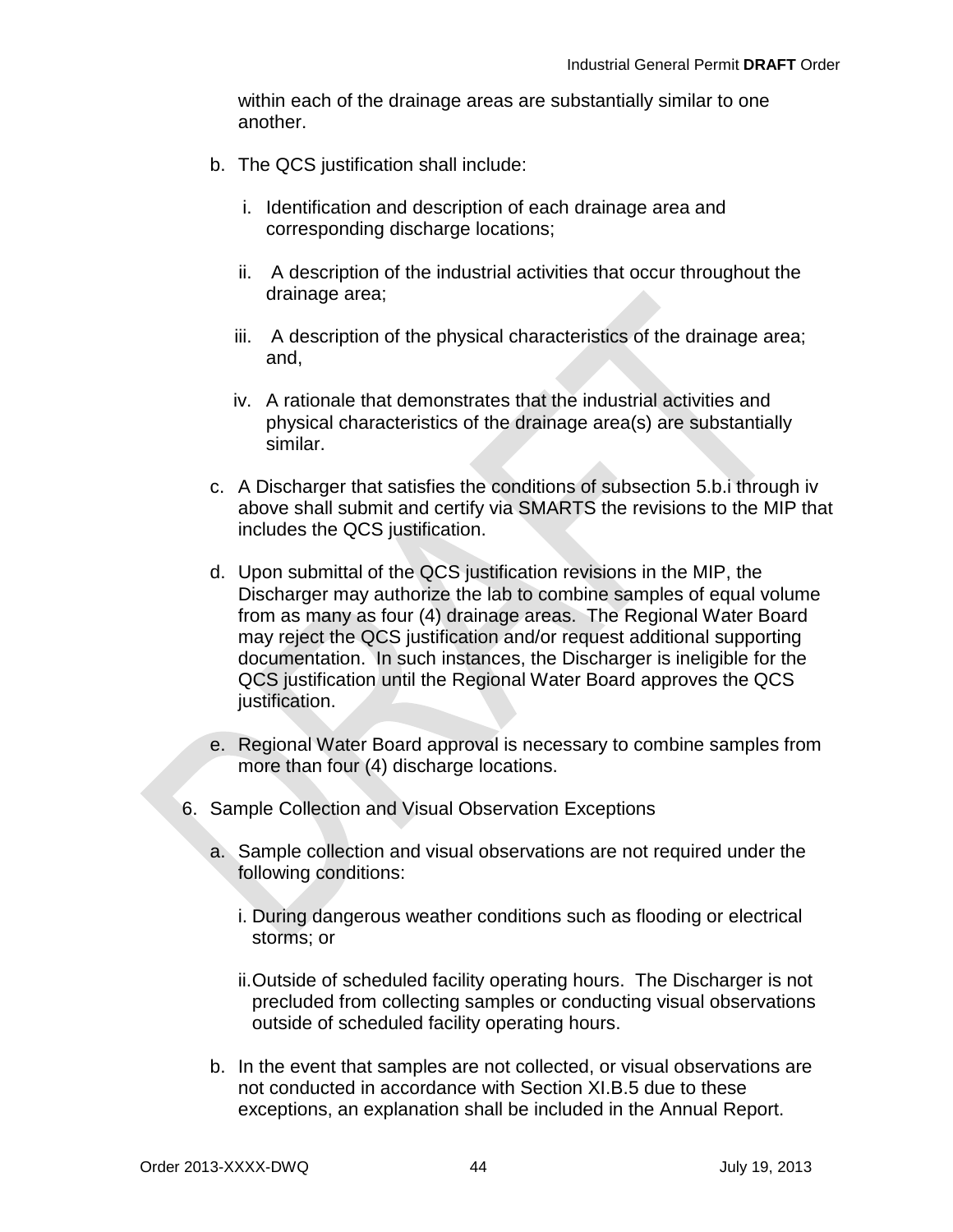- c. Sample collection is not required for drainage areas with no exposure to industrial activities and materials in accordance with the definitions in Section XVII.
- 7. Sampling Frequency Reduction (SFR) Certification
	- a. Dischargers are eligible to reduce the number of QSEs sampled each reporting year in accordance with the following requirements:
		- i. Results from four (4) consecutive QSEs that were sampled (QSEs can be from different reporting years) did not exceed any NALs as defined in Section XII.A; and
		- ii.The Discharger is in full compliance with the requirements of this General Permit and has updated, certified and submitted via SMARTS all documents, data, and reports required by this General Permit during the time in which samples were collected.
	- b. The Regional Water Board may notify a Discharger that it may not reduce the number of QSEs sampled each reporting year if the Discharger is subject to an enforcement action.
	- c. An eligible Discharger shall certify via SMARTS that it meets the conditions in subsection 7.a above.
	- d. Upon SFR certification, the Discharger shall collect and analyze samples from one (1) QSE within the first half of each reporting year (July 1 to December 31), and one (1) QSE within the second half of each reporting year (January 1 to June 30). All other monitoring, sampling, and reporting requirements remain in effect.
	- e. Dischargers who participate in a Compliance Group and certify a SFR are only required to collect and analyze storm water samples from one (1) QSE within each reporting year.
	- f. Regional Water Boards may reject a SFR certification and/or request supporting documentation. In such instances, a Discharger is ineligible for the SFR until the Regional Water Board provides SFR certification approval. Revised SFR certifications shall be certified and submitted via SMARTS by the Discharger.
	- g. A Discharger loses its SFR if an NAL exceedance occurs (Section XII.A).

## **D. Facilities Subject to Federal Storm Water Effluent Limitation Guidelines (ELGs)**

1. In addition to the other requirements in this General Permit, Dischargers with facilities subject to storm water ELGs in Subchapter N shall: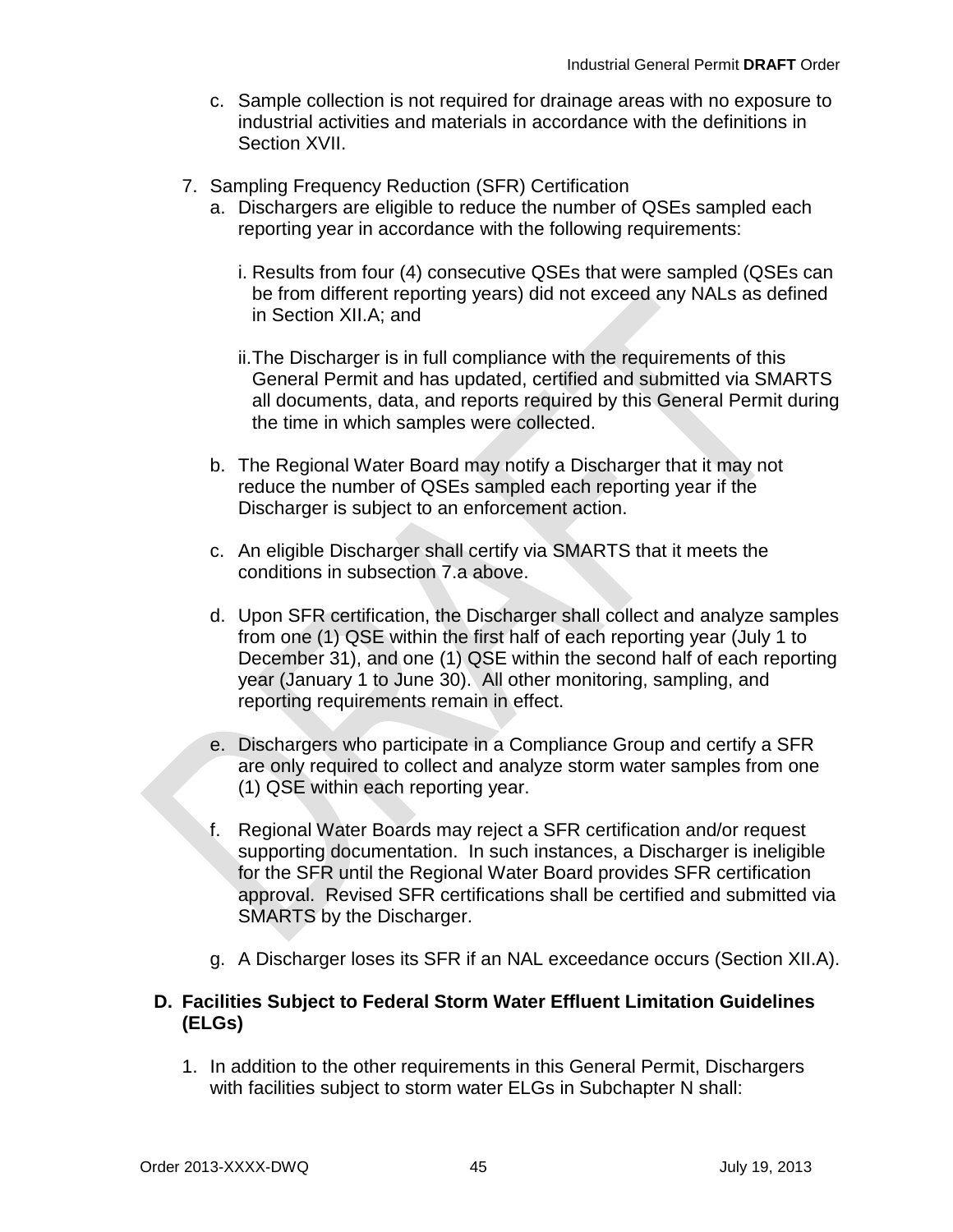- a. Collect and analyze samples from QSEs for each regulated pollutant specified in the appropriate category in Subchapter N as specified in Section XI.B:
- b. For Dischargers with facilities subject to 40 Code of Federal Regulations parts 419<sup>[15](#page-47-0)</sup> and 443<sup>16</sup>, estimate or calculate the volume of industrial storm water discharges from each drainage area subject to the ELGs and the mass of each regulated pollutant as defined in parts 419 and 443.
- c. Ensure that the volume/mass estimates or calculations required in subsection b are completed by a California licensed professional engineer.
- 2. Dischargers subject to Subchapter N shall submit the information in Section XI.D.1.a through c in their Annual Report.
- 3. Dischargers with facilities subject to storm water ELGs in Subchapter N are ineligible for the RSR in Section XI.C.4.

# **XII. EXCEEDANCE RESPONSE ACTIONS (ERAs)**

## **A. NALs and NAL Exceedances**

The Discharger shall perform sampling, analysis and reporting in accordance with the requirements of this General Permit and shall compare the results to the two types of NAL values found in Table 2 to determine whether either type of NAL has been exceeded for each applicable parameter. The two types of potential NAL exceedances are as follows:

1. Annual NAL exceedance: The Discharger shall determine the average concentration for each parameter using the results of all the sampling and analytical results for the entire facility for the reporting year (i.e., all "effluent" data). The Discharger shall compare the average concentration for each parameter to the corresponding annual NAL values in Table 2. For Dischargers using composite sampling or flow-weighted measurements in accordance with standard practices, the average concentrations shall be calculated in accordance with the U.S. EPA's NPDES Storm Water Sampling Guidance Document.<sup>17</sup> An annual NAL exceedance occurs when the average of all the analytical results for a parameter from samples taken within a reporting year exceeds the annual NAL value for that parameter listed in Table 2; and

<span id="page-47-2"></span><span id="page-47-1"></span><span id="page-47-0"></span><sup>15</sup> Part 419 - Petroleum refining point source category<br><sup>16</sup> Part 443 - Effluent limitations guidelines for existing sources and standards of performance and pretreatment standards for new sources for the paving and roofing materials (tars and asphalt) point source category <sup>17</sup> U.S. EPA. NPDES Storm Water Sampling Guidance Document. [<http://www.epa.gov/npdes/pubs/owm0093.pdf](http://www.epa.gov/npdes/pubs/owm0093.pdf) >. [as of July 3, 2013]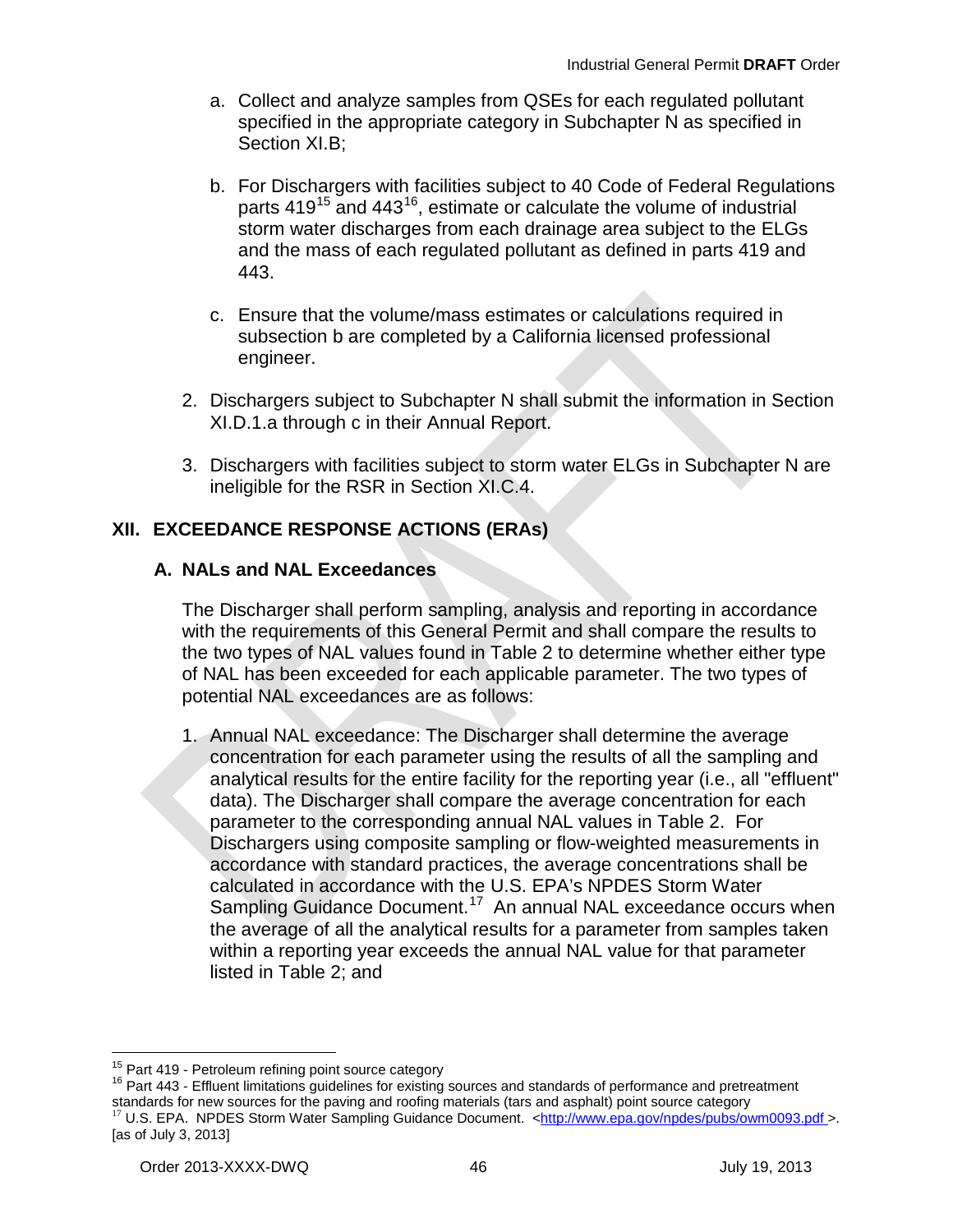2. Instantaneous maximum NAL exceedance: The Discharger shall compare all sampling and analytical results from each distinct sample (individual or combined as authorized by XI.C.5) to the corresponding instantaneous maximum NAL values in Table 2. An instantaneous maximum NAL exceedance occurs when two (2) or more analytical results from samples taken for any single parameter within a reporting year exceed the instantaneous maximum NAL value (for TSS and O&G) or are outside of the instantaneous maximum NAL range for pH.

## **B. Baseline Status**

At the beginning of a Discharger's NOI Coverage, all Dischargers have Baseline status for all parameters.

### **C. Level 1 Status**

A Discharger's Baseline status for any given parameter shall change to Level 1 status if sampling results indicate an NAL exceedance for that parameter in any subsequent reporting year. Level 1 status will commence on July 1 following the reporting year during which the exceedance(s) occurred.<sup>[18](#page-48-0)</sup>

1. Level 1 ERA Evaluation

Within 60 days of entering Level 1 status, the Discharger shall complete an evaluation of the industrial pollutant sources at the facility that are or may be related to the NAL exceedance(s) and the corresponding BMPs and implementation measures in the SWPPP. The evaluation shall identify any additional BMPs and SWPPP revisions necessary to prevent or reduce future NAL exceedances and to comply with the requirements of this General Permit. Although the evaluation may focus on the drainage areas where the NAL exceedance(s) occurred, all drainage areas shall be evaluated.

- 2. Level 1 ERA Report
	- a. Based upon the above evaluation, the Discharger shall, as soon as practicable but no later than January 1 of the subsequent reporting year:
		- i. Certify and submit via SMARTS a Level 1 ERA Report prepared by a QISP that includes the following:
			- 1) A summary of the Level 1 ERA evaluation required in subsection C.1 above; and

<span id="page-48-0"></span> $18$  For all sampling results reported before June 30th of the preceding reporting year. If sample results indicating an NAL exceedance are submitted after June  $30<sup>th</sup>$ , the Discharger will change status once those results have been reported.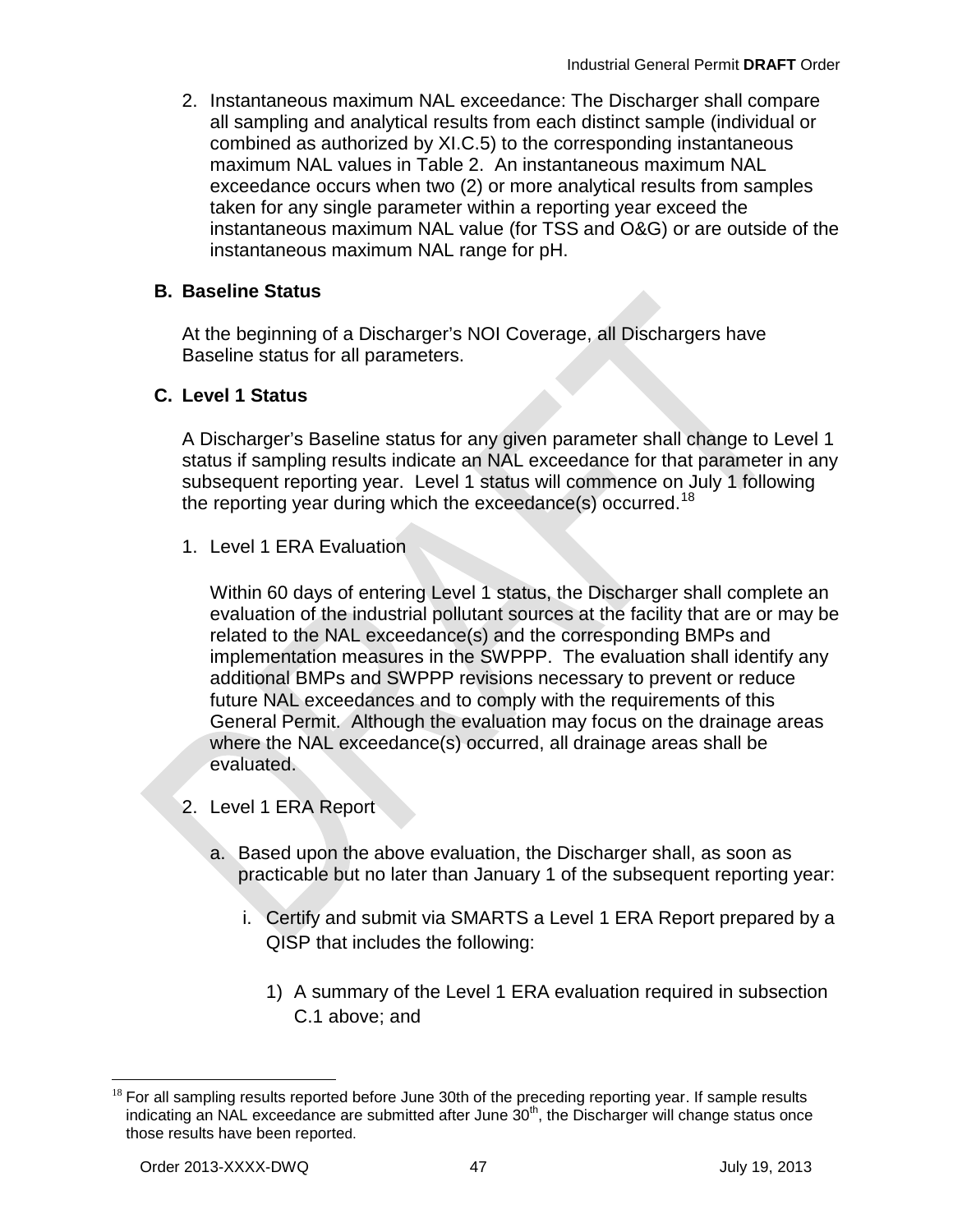- 2) An implementation schedule and detailed description for additional BMPs and SWPPP revisions for each parameter that exceeded an NAL.
- ii. Certify and submit via SMARTS the QISP's identification number, name, and contact information (telephone number, e-mail address).
- b. A Discharger's Level 1 status for a parameter will return to Baseline status once a Level 1 ERA report has been completed, all identified additional BMPs have been implemented, and results from four (4) subsequent and consecutive QSEs that were sampled indicate no additional NAL exceedances for that parameter.

## **D. Level 2 Status**

A Discharger's Level 1 status for any parameter shall change to Level 2 status if sampling results indicate an NAL exceedance in any subsequent reporting year for the same parameter. Level 2 status will commence on July 1 following the reporting year during which the NAL exceedance(s) occurred.<sup>[19](#page-49-0)</sup>

- 1. Level 2 ERA Action Plan
	- a. Dischargers with Level 2 status shall prepare and submit via SMARTS a Level 2 ERA Action Plan that addresses each new Level 2 NAL exceedance by January 1 following the reporting year during which the NAL exceedance(s) occurred. For each new Level 2 NAL exceedance, the Level 2 Action Plan will identify which of the demonstrations in subsection D.2.a through c the Discharger has selected to perform.
	- b. The Level 2 ERA Action Plan shall at a minimum address the drainage areas with corresponding Level 2 NAL exceedances.
	- c. All elements of the Level 2 ERA Action Plan shall be implemented as soon as practicable and completed no later than 1 year after submitting the Level 2 ERA Action Plan.
	- d. The Level 2 ERA Action Plan shall include a schedule and a detailed description of the tasks required to complete the Discharger's selected demonstration(s) as described below in Section D.2.a through c.
- 2. Level 2 ERA Technical Report

<span id="page-49-0"></span> $19$  For all sampling results reported before June 30th of the preceding reporting year. If sample results indicating an NAL exceedance are submitted after June  $30<sup>th</sup>$ , the Discharger will change status once those results have been reported.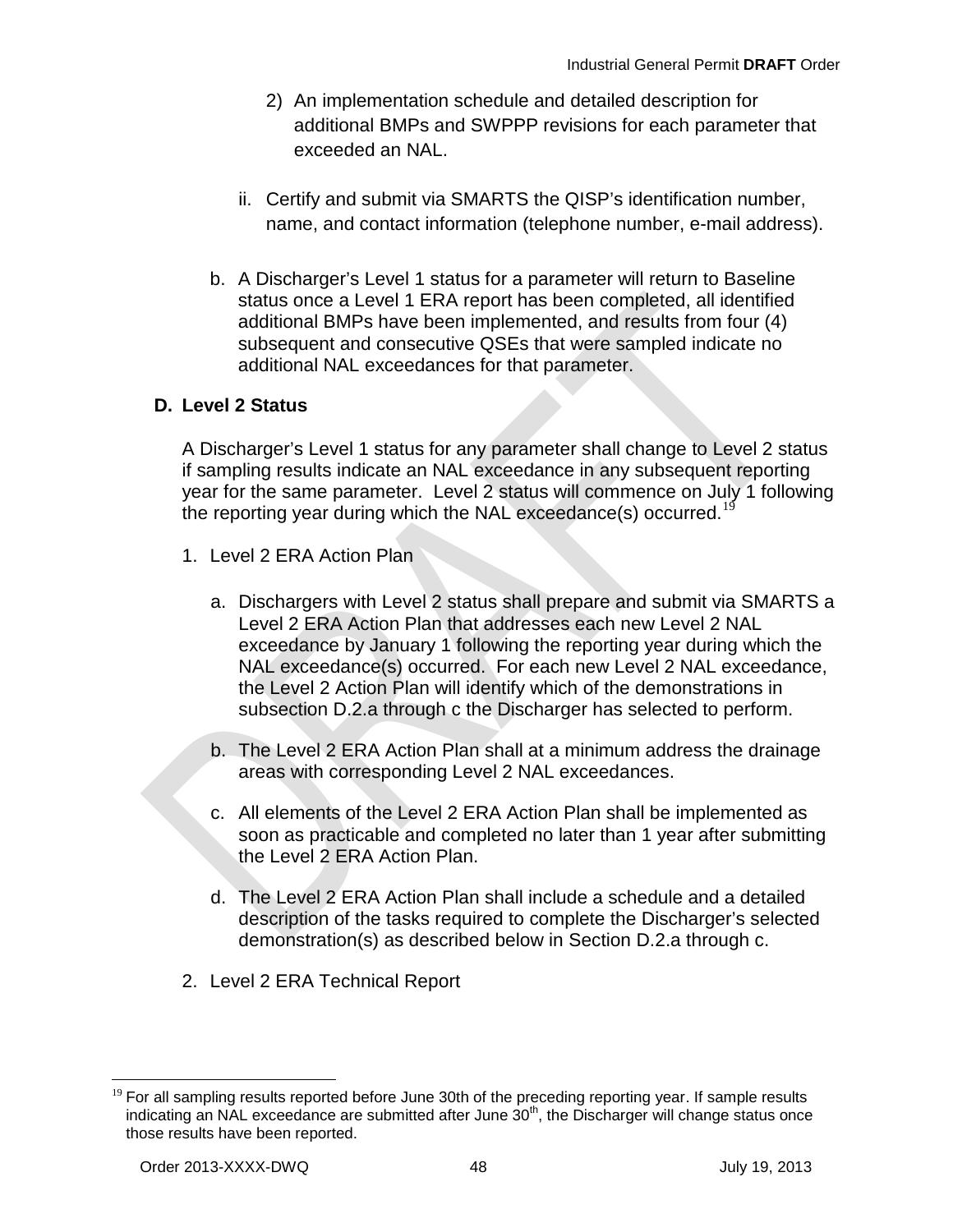On January 1 of the year following the submittal of the Level 2 ERA Action Plan, Dischargers with Level 2 status shall submit a Level 2 ERA Technical Report that includes one or more of the following demonstrations:

- a. Industrial Activity BMPs Demonstration
	- i. Shall include a description of the industrial pollutant sources and corresponding industrial pollutants that are or may be related to the NAL exceedance(s);
	- ii. Shall include An evaluation of all pollutant source(s) associated with industrial activity that are or may be related to the NAL exceedance(s);
	- iii. Where all of the Discharger's implemented BMPs, including additional BMPs identified in the Level 2 ERA Action Plan, achieve compliance with the effluent limitations of this General Permit and are expected to eliminate future NAL exceedance(s), the Discharger shall provide a description and analysis of all implemented BMPs.
	- iv. In cases where all of the Discharger's implemented BMPs, including additional BMPs identified in the Level 2 ERA Action Plan, achieve compliance with the effluent limitations of this General Permit but are not expected to eliminate future NAL exceedance(s), the Discharger shall provide, in addition to a description and analysis of all implemented BMPs:
		- 1) An evaluation of any additional BMPs that would reduce or prevent NAL exceedances;
		- 2) An estimated costs of the additional BMPs evaluated; and,
		- 3) An analysis describing the basis for the selection of BMPs implemented in lieu of the additional BMPs evaluated but not implemented.
	- v. The description and analysis of BMPs required in subsection a.iii above shall specifically address the drainage areas where the NAL exceedance(s) responsible for the Discharger's Level 2 status occurred, although any additional Level 2 ERA Action Plan BMPs may be implemented for all drainage areas
	- vi. An analysis describing the basis for the selection of an alternative design storm standard for treatment control BMPs that have or will be implemented in lieu of the design storm standard for treatment control BMPs in Section X.H.6 in this General Permit.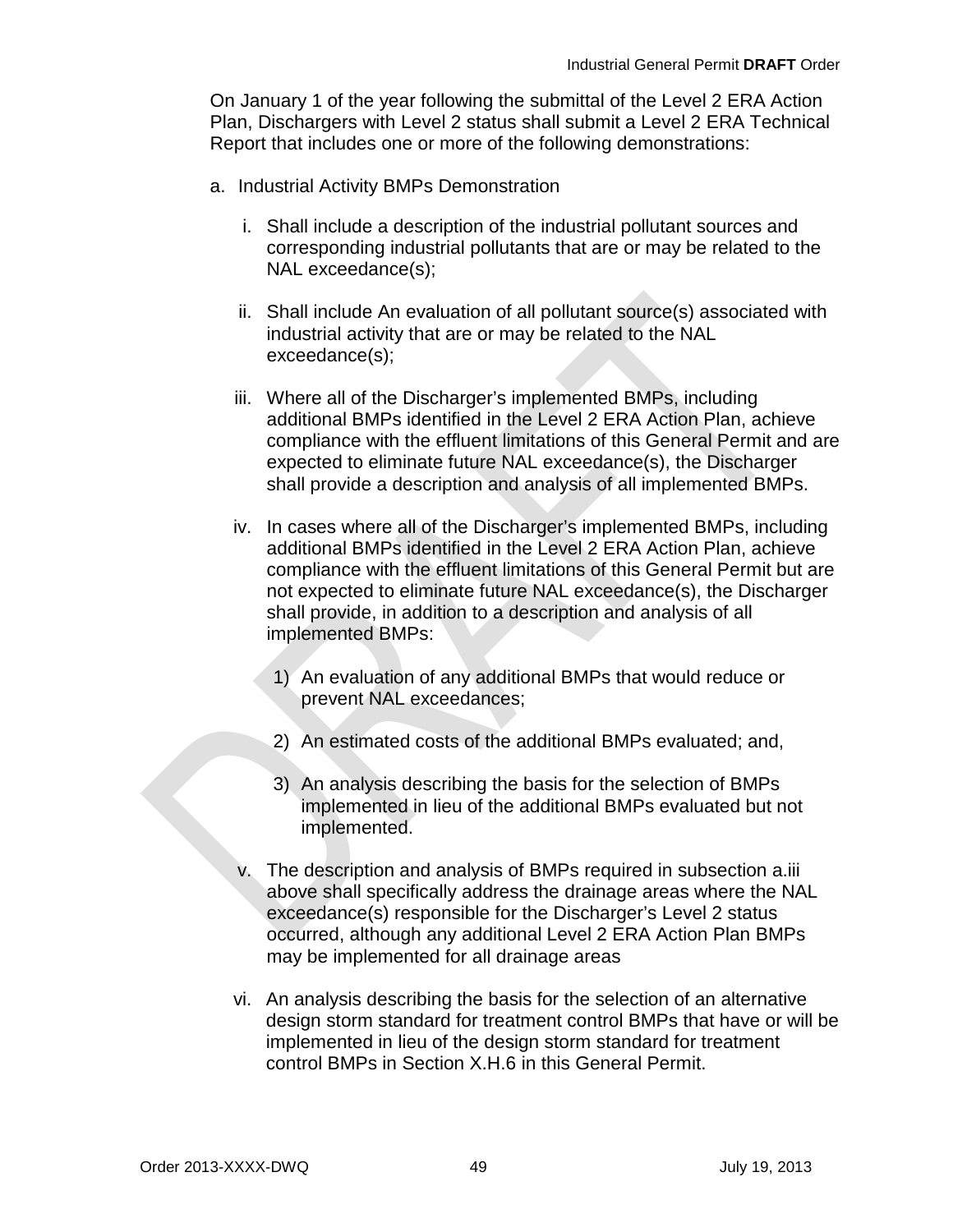b. Non-Industrial Pollutant Source Demonstration

This shall include:

- i. A statement that the Discharger has determined that the exceedance of the NAL is attributable solely to the presence of non-industrial pollutant sources. The sources shall be identified as either run-on from adjacent properties, aerial deposition from man-made sources, or as generated by on-site non-industrial sources;
- ii. A statement that the Discharger has identified and evaluated all potential pollutant sources that may have commingled with storm water associated with the Discharger's industrial activity and could be contributing to the NAL exceedance; and,
- iii. A description of any on-site industrial pollutant sources and corresponding industrial pollutants that are contributing to the NAL exceedance that are or may be discharged;
- iv. An assessment of the relative contributions of the pollutant from (1) storm water run-on to the facility from adjacent properties or nonindustrial portions of the Discharger's property or from aerial deposition and (2) the storm water associated with the Discharger's industrial activity;
- v. A summary of all existing BMPs for that parameter; and,
- vi. An evaluation of all on-site/off-site analytical monitoring data demonstrating that the NAL exceedances are caused by pollutants in storm water run-on to the facility from adjacent properties or nonindustrial portions of the Discharger's property or from aerial deposition.
- c. Natural Background Pollutant Source Demonstration

This shall include:

- i. A statement that the Discharger has determined that the exceedance of the NAL is attributable solely to the presence of the pollutant in the natural background;
- ii. A summary of all data previously collected by the Discharger, or other identified data collectors, that describes the levels of natural background pollutants in the storm water discharge;
- iii. A summary of any research and published literature that relates the pollutants evaluated at the facility as part of the Natural Background Source Demonstration;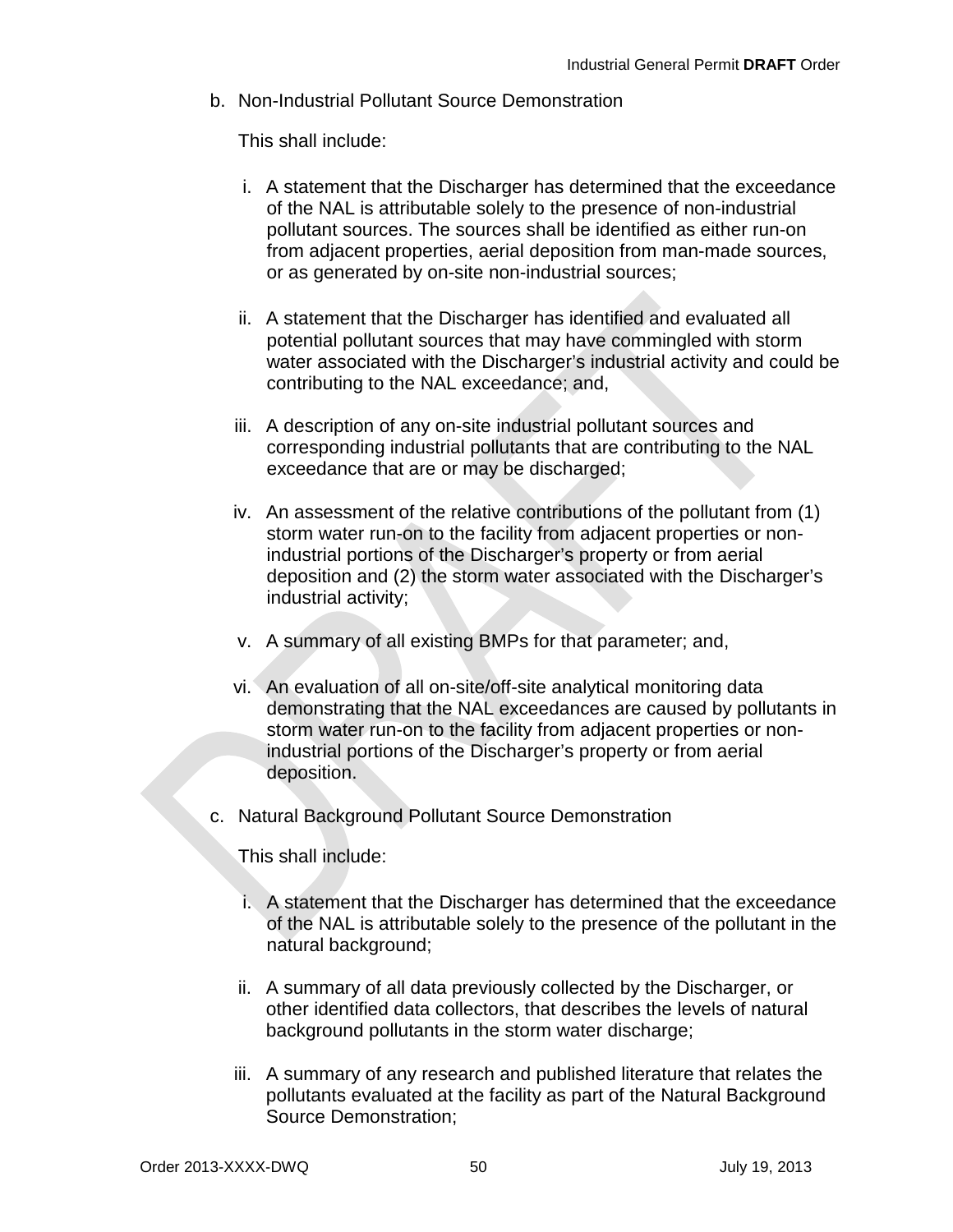- iv. Map showing the reference site location in relation to facility along with available land cover information;
- v. Reference site and test site elevation;
- vi. Available geology and soil information for reference and test sites;
- vii. Photographs showing site vegetation;
- viii. Site reconnaissance survey data regarding presence of roads, outfalls, or other human-made structures; and,
- ix. Records from relevant state or federal agencies indicating no known mining, forestry, or other human activities upstream of the proposed reference site.
- 3. Level 2 ERA Technical Report Submittal
	- a. The Discharger shall certify and submit via SMARTS the Level 2 ERA Technical Report described in Section D.2 above.
	- b. The State Water Board and Regional Boards (Water Boards) may review the submitted Level 2 ERA Technical Reports. Upon review of a Level 2 ERA Technical Report, the Water Boards may reject the Level 2 ERA Technical Report and direct the Discharger to take further action(s) to comply with this General Permit.
	- c. Dischargers with Level 2 status who have submitted the Level 2 ERA Technical Report are required to annually update the Level 2 ERA Technical Report based upon facility operational changes, pollutant source(s) changes, and/or information that becomes available via compliance activities (monthly inspections, sampling results, annual evaluation, etc.). The Level 2 ERA Technical Report shall be certified and submitted via SMARTS with each Annual Report.
	- d. Dischargers are not precluded from submitting a Level 2 ERA Action Plan or ERA Technical Report prior to entering Level 2 status if information is available to adequately prepare the report and perform the demonstrations described above. A Discharger who chooses to submit a Level 2 ERA Action Plan or ERA Technical Report prior to entering Level 2 status will automatically be placed in Level 2.
- 4. Eligibility for Returning to Baseline Status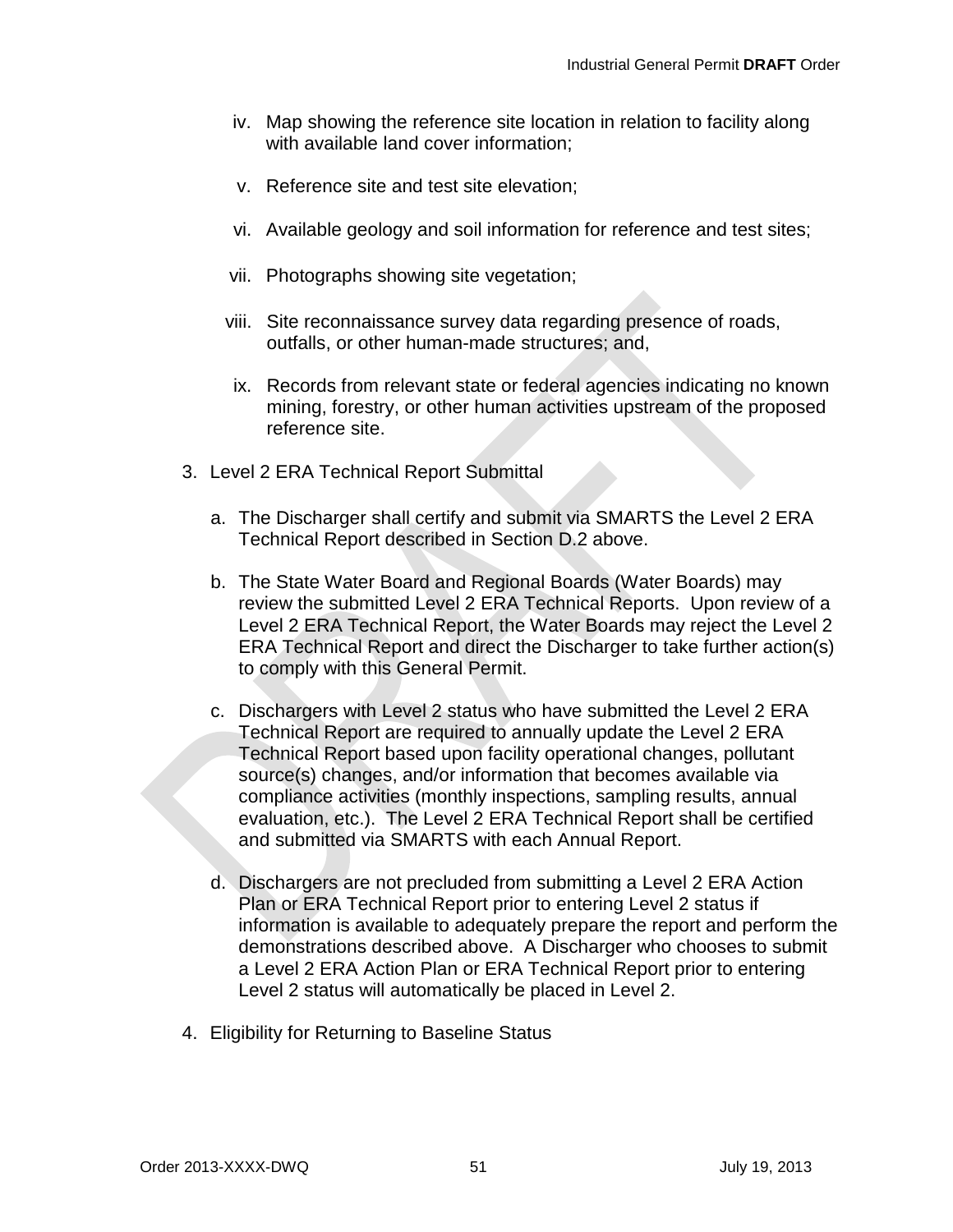- a. Dischargers with Level 2 status who submit an Industrial Activity BMPs Demonstration in accordance with subsection 2.a.i through iii above and have implemented BMPs to prevent future NAL exceedance(s) for the Level 2 parameter(s) shall return to baseline status for that parameter, if results from four (4) subsequent consecutive QSEs sampled indicate no additional NAL exceedance(s) for that parameter(s). If future NAL exceedances occur for the same parameter(s), the Discharger's Baseline status will return to Level 2 status on July 1 in the subsequent reporting year during which the NAL exceedance(s) occurred. These Dischargers shall update the Level 2 ERA Technical Report as required above in Section D.3.c.
- b. Dischargers are ineligible to return to baseline status if they submit any of the following:
	- i. A industrial activity BMP demonstration in accordance with subsection 2.a.iv above;
	- ii. An non-industrial pollutant source demonstration; or,
	- iii. A natural background pollutant source demonstration.
- 5. Level 2 ERA Implementation Extension
	- a. Dischargers that need additional time to submit the Level 2 ERA Technical Report shall be automatically granted a single time extension for up to six (6) months upon submitting the following items into SMARTS, as applicable:
		- i. Reasons for the time extension;
		- ii. A revised Level 2 ERA Action Plan including a schedule and a detailed description of the necessary tasks still to be performed to complete the Level 2 ERA Technical Report; and,
		- iii. A description of any additional temporary BMPs that will be implemented while permanent BMPs are being constructed.
	- b. The Water Boards will review Level 2 ERA Implementation Extensions for completeness and adequacy. Requests for extensions that total more than 6 months are not granted unless approved in writing by the Water Boards. The Water Boards may reject or revise the time allowed to complete Level 2 ERA Implementation Extensions, identify additional tasks necessary to complete the Level 2 ERA Technical Report, require the Discharger to implement additional temporary BMPs.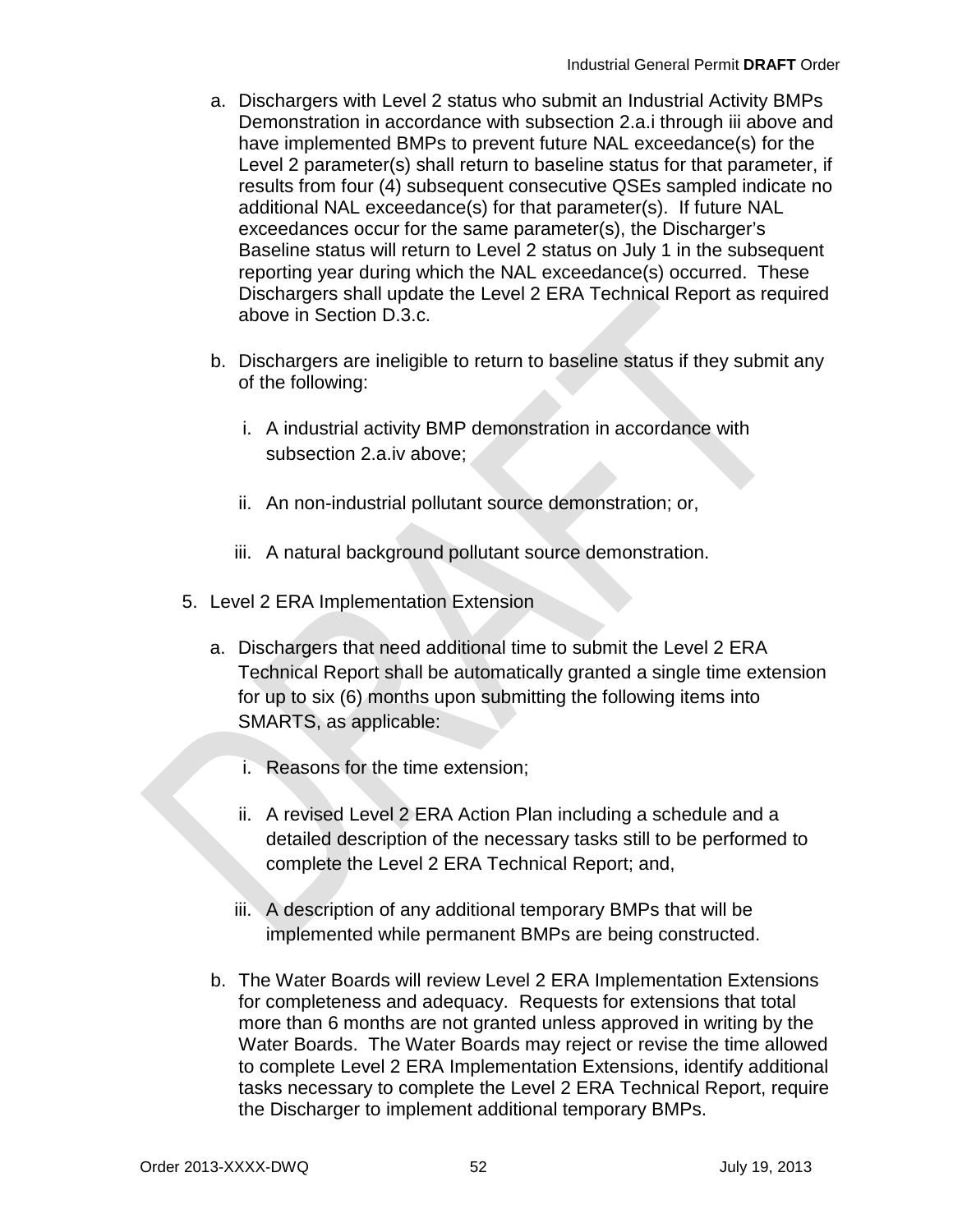## **XIII. INACTIVE MINING OPERATION CERTIFICATION**

- **A.** Inactive mining operations are defined in Part 3 of Attachment A of this General Permit. The Discharger may, in lieu of complying with the General Permit requirements described in subsection B below, certify and submit via SMARTS that their inactive mining operation meets the following conditions:
	- 1. The Discharger has determined and justified in the SWPPP that it is impracticable to implement the monitoring requirements in this General Permit for the inactive mining operation;
	- 2. A SWPPP has been prepared by a California licensed professional engineer and is being implemented in accordance with the requirements of this General Permit; and,
	- 3. The facility is in compliance with this General Permit, except as provided in subsection B below.
- **B.** The Discharger who has certified and submitted that they meet the conditions in subsection A above, are not subject to the following General Permit requirements:
	- 1. Monitoring Implementation Plan (MIP) in Section X.I;
	- 2. Monitoring Requirements in Section XI;
	- 3. Exceedance Response Actions (ERAs) in Section XII; and,
	- 4. Annual Report Requirements in Section XVI.
- **C.** Inactive Mining Operation Certification Submittal Schedule
	- 1. The Discharger shall certify and submit via SMARTS NOI coverage PRDs listed in Section II.B.1 and meet the conditions in subsection A above.
	- 2. The Discharger shall certify via SMARTS no later than July 15th of each reporting year, that their inactive mining operation still meet the conditions in subsection A above; and,
	- 3. The Discharger shall have a California licensed professional engineer review and update the SWPPP if there are changes to their inactive mining operation or additional BMPs are needed to comply with this General Permit.
	- 4. The Discharger shall certify and submit via SMARTS any significantly revised SWPPP within 30 days of the revision(s).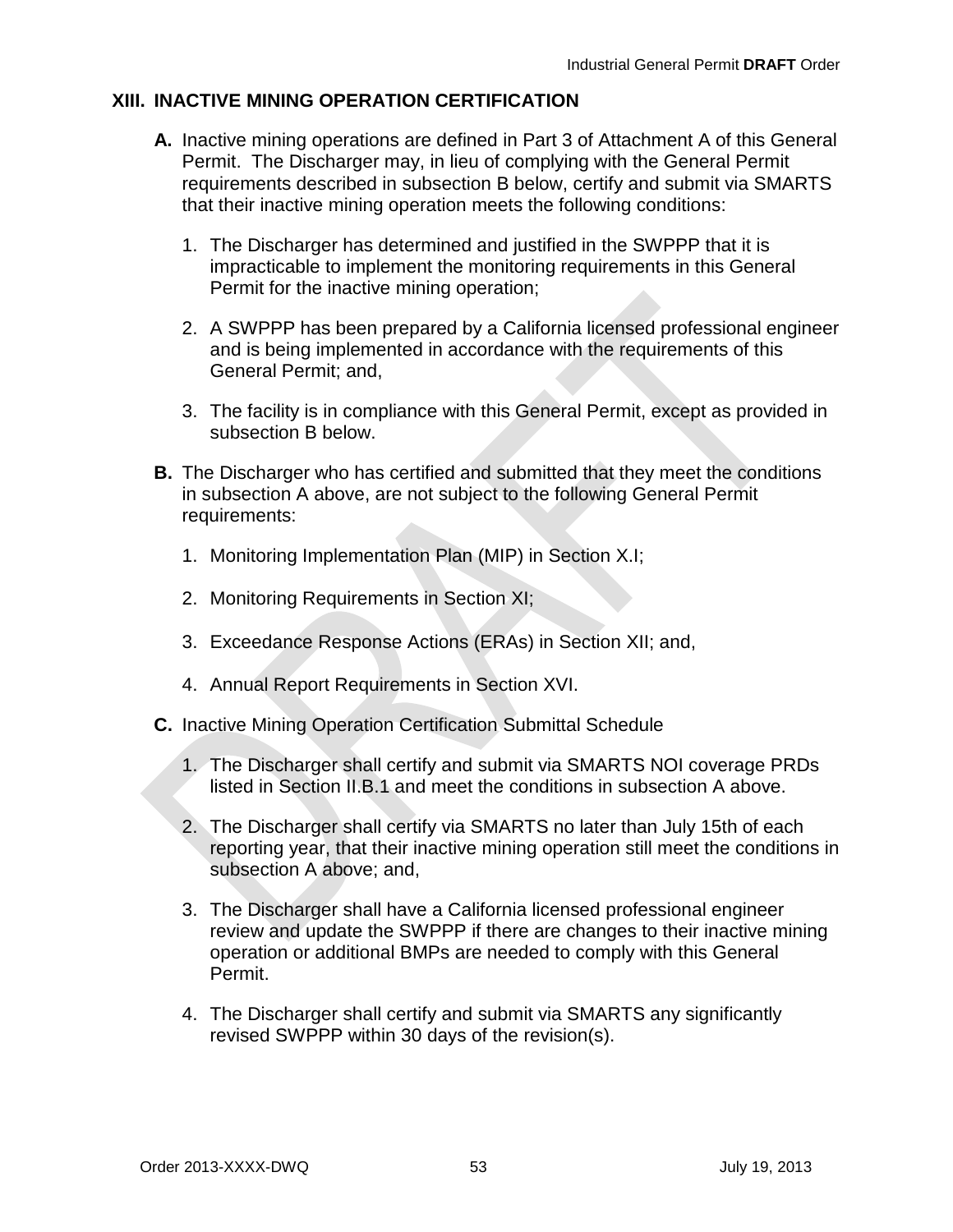# **XIV. COMPLIANCE GROUPS AND COMPLIANCE GROUP LEADERS**

## **A. Compliance Group Qualification Requirements**

- 1. Any group of Dischargers of the same industry type or any QISP representing Dischargers of the same industry type may form a Compliance Group. A Compliance Group shall consist of Dischargers that operate facilities with similar types of industrial activities, pollutant sources, and pollutant characteristics (e.g., scrap metals recyclers would join a different group than paper recyclers, truck vehicle maintenance facilities would join a different group than airplane vehicle maintenance facilities, etc.). A Discharger participating in a Compliance Group is termed a Compliance Group Participant. Participation in a Compliance Group is not required. Compliance Groups may be formed at any time.
- 2. Each Compliance Group shall have a Compliance Group Leader.
- 3. To establish a Compliance Group, the Compliance Group Leader shall register as a Compliance Group Leader via SMARTS. The registration shall include documentation demonstrating compliance with the Compliance Group qualification requirements above and a list of the Compliance Group Participants.
- 4. Each Compliance Group Participant shall register as a member of an established Compliance Group via SMARTS.
- 5. The Executive Director of the State Water Board may review Compliance Group registrations and/or activities for compliance with the requirements of this General Permit. The Executive Director may reject the Compliance Group, the Compliance Group Leader, or individual Compliance Group Participants within the Compliance Group.

# **B. Compliance Group Leader Responsibilities**

- 1. A Compliance Group Leader must be a QISP.
- 2. The Compliance Group Leader shall assist Compliance Group Participants with all compliance activities required by this General Permit.
- 3. A Compliance Group Leader shall prepare a Consolidated Level 1 ERA Report for all Compliance Group Participants with Level 1 status for the same parameter. Compliance Group Participants who certify and submit these Consolidated Level 1 ERA Reports are subject to the same provisions as individual Dischargers with Level 1 status, as described in Section XII.C. A Consolidated Level 1 ERA Report is equivalent to a Level 1 ERA Report.
- 4. The Compliance Group Leader shall update the Consolidated Level 1 ERA Report as needed to address additional Compliance Group Participants with ERA Level 1 status.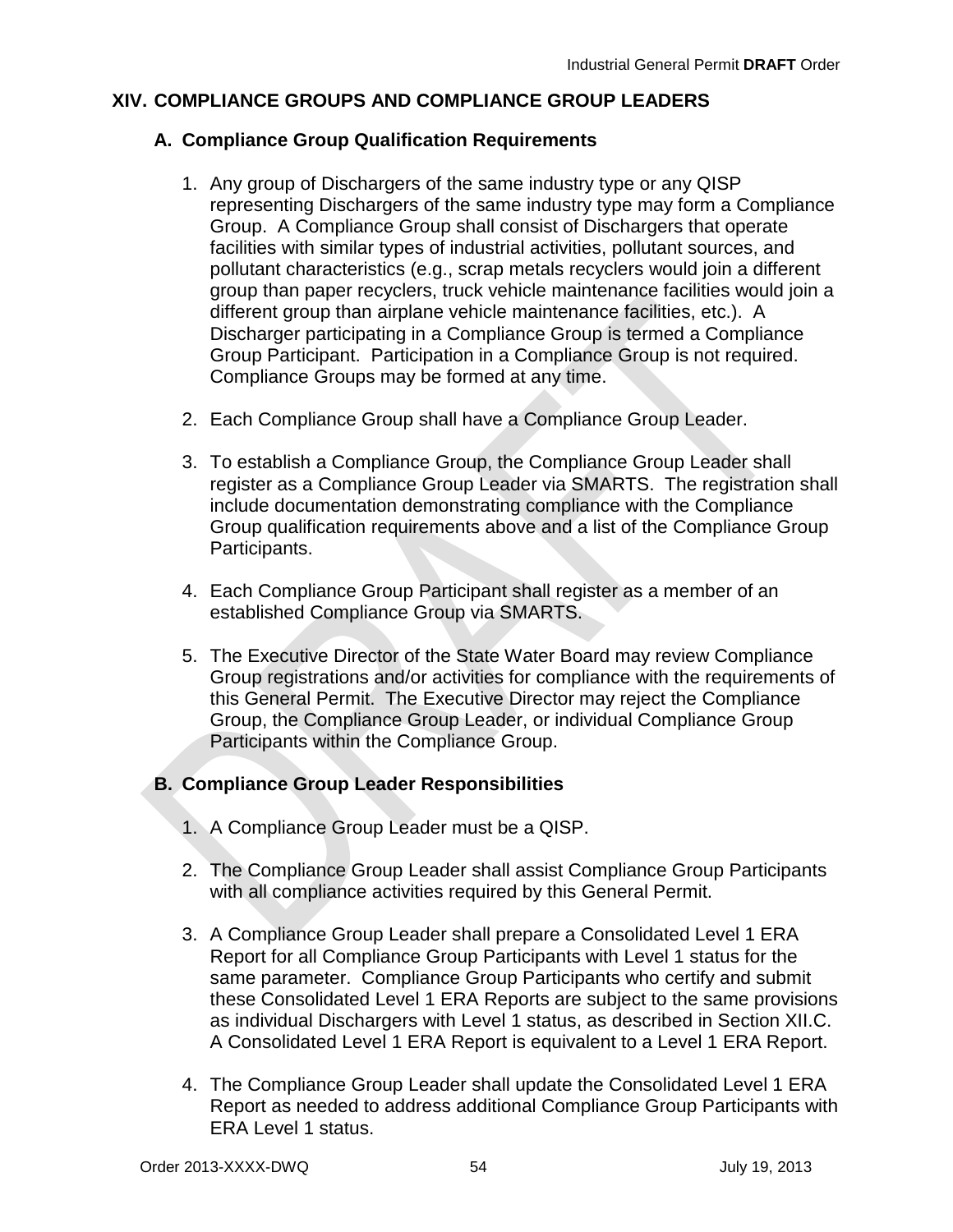- 5. A Compliance Group Leader shall prepare a Level 2 ERA Action Plan specific to each Compliance Group Participant with Level 2 status. Compliance Group Participants who certify and submit these Level 2 ERA Action Plans are subject to the same provisions as individual Dischargers with Level 2 status, as described in Section XII.D.
- 6. A Compliance Group Leader shall prepare a Level 2 ERA Technical Report specific to each Compliance Group Participant with Level 2 status. Compliance Group Participants who certify and submit these Level 2 ERA Technical Reports are subject to the same provisions as individual Dischargers with Level 2 status, as described in Section XII.D.
- 7. The Compliance Group Leader shall inspect all the facilities of the Compliance Group Participants that have entered Level 2 status prior to preparing the individual Level 2 ERA Technical Report
- 8. The Compliance Group Leader shall revise the Consolidated Level 1 ERA Report, individual Level 2 ERA Action Plans, or individual Level 2 Technical Reports in accordance with any comments received from the Water Boards.
- 9. The Compliance Group Leader shall inspect all the facilities of the Compliance Group Participants at a minimum of once per reporting year (July 1 to June 30).

## **C. Compliance Group Participant Responsibilities**

- 1. Each Compliance Group Participant is responsible for permit compliance for the Compliance Group Participant's facility and for ensuring that the Compliance Group Leader's activities related to the Compliance Group Participant's facility comply with this General Permit.
- 2. Compliance Group Participants with Level 1 status shall certify and submit via SMARTS the Consolidated Level 1 ERA Report. The Compliance Group Participants shall certify that they have reviewed the Consolidated Level 1 ERA Report and have implemented any required additional BMPs. Alternatively, the Compliance Group Participant may submit an individual Level 1 ERA Report in accordance with the provisions in Section XII.C.2.
- 3. Compliance Group Participants with Level 2 status shall certify and submit via SMARTS their individual Level 2 ERA Action Plan and Technical Report prepared by their Compliance Group Leader. The Compliance Group Participant shall certify that they have reviewed the Level 2 ERA Action Plan and Technical Report and will implement any required additional BMPs.
- 4. Compliance Group Participants can at any time discontinue their participation in their associated Compliance Group via SMARTS. Upon discontinuation, the former Compliance Group Participant is immediately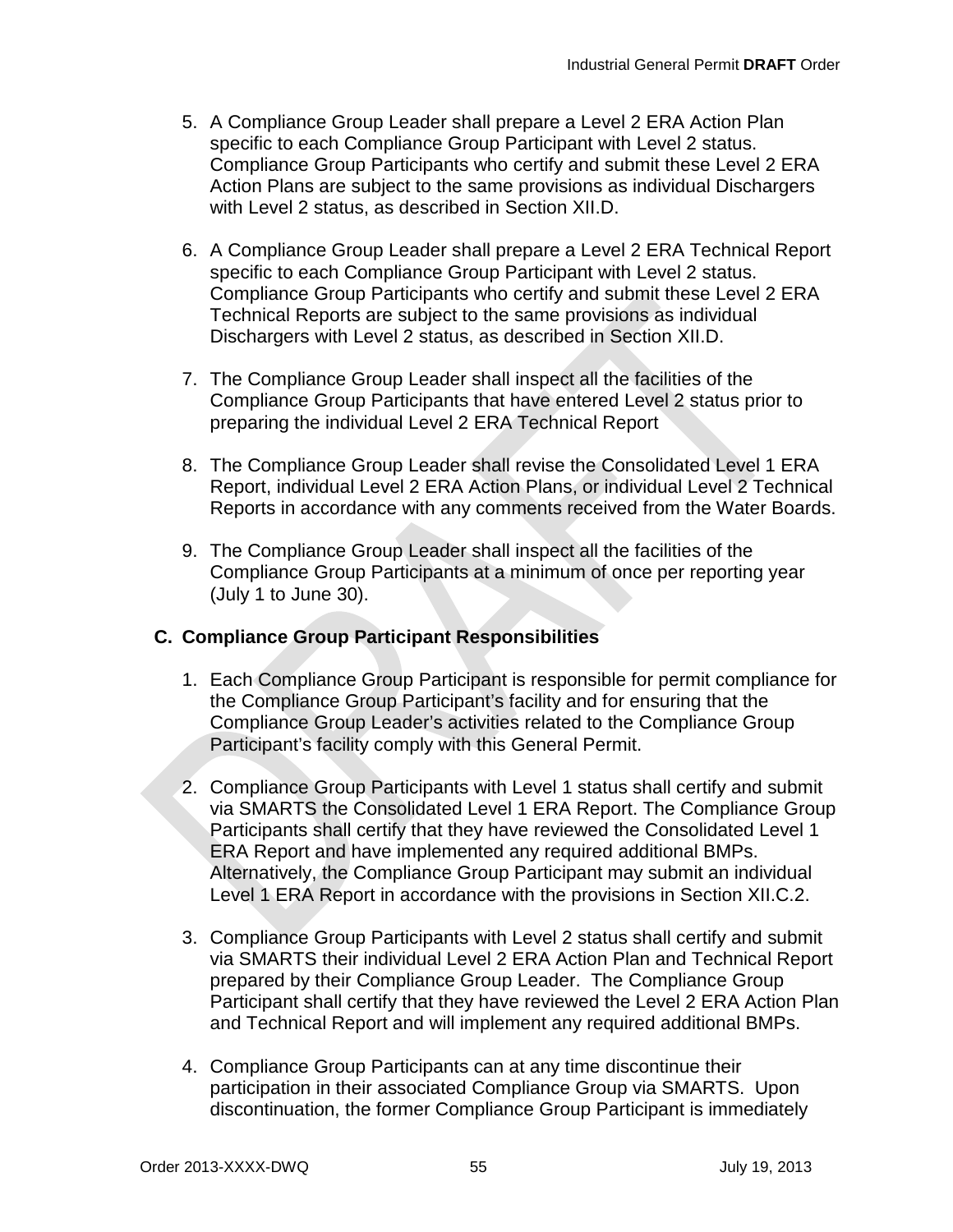subject to the sampling and analysis requirements described in Section XI.B.2.

### **XV. ANNUAL COMPREHENSIVE FACILITY COMPLIANCE EVALUATION (ANNUAL EVALUATION)**

The Discharger shall conduct one Annual Evaluation for each reporting year (July 1 to June 30). If the Discharger conducts an Annual Evaluation fewer than eight (8) months, or more than sixteen (16) months, after it conducts the previous Annual Evaluation, it shall document the reasons for doing so. The Discharger shall revise the SWPPP, as appropriate, and implement the revisions within 90 days of the Annual Evaluation. At a minimum, Annual Evaluations shall consist of:

- **A.** A review of all visual inspection and monitoring records and sampling and analysis results conducted during the previous reporting year;
- **B.** A visual inspection of all areas of industrial activity and associated potential pollutant sources for evidence of, or the potential for, pollutants entering the storm water conveyance system;
- **C.** A visual inspection of all drainage areas previously identified as having no exposure to industrial activities and materials in accordance with the definitions in Section XVII;
- **D.** A visual inspection of equipment needed to implement the BMPs;
- **E.** A visual inspection of any BMPs;
- **F.** A review and effectiveness assessment of all BMPs for each area of industrial activity and associated potential pollutant sources to determine if the BMPs are properly designed, implemented, and are effective in reducing and preventing pollutants in industrial storm water discharges and authorized NSWDs; and,
- **G.** An assessment of any other factors needed to comply with the requirements in Section XVI.B.

## **XVI. ANNUAL REPORT**

- **A.** The Discharger shall certify and submit via SMARTS an Annual Report no later than July  $15<sup>th</sup>$  of each reporting year using the standardized format and checklists in SMARTS.
- **B.** The Discharger shall include in the Annual Report:
	- 1. A Compliance Checklist that indicates whether a Discharger complies with, and has addressed all applicable requirements of this General Permit;
	- 2. An explanation for any non-compliance of requirements within the reporting year, as indicated in the Compliance Checklist;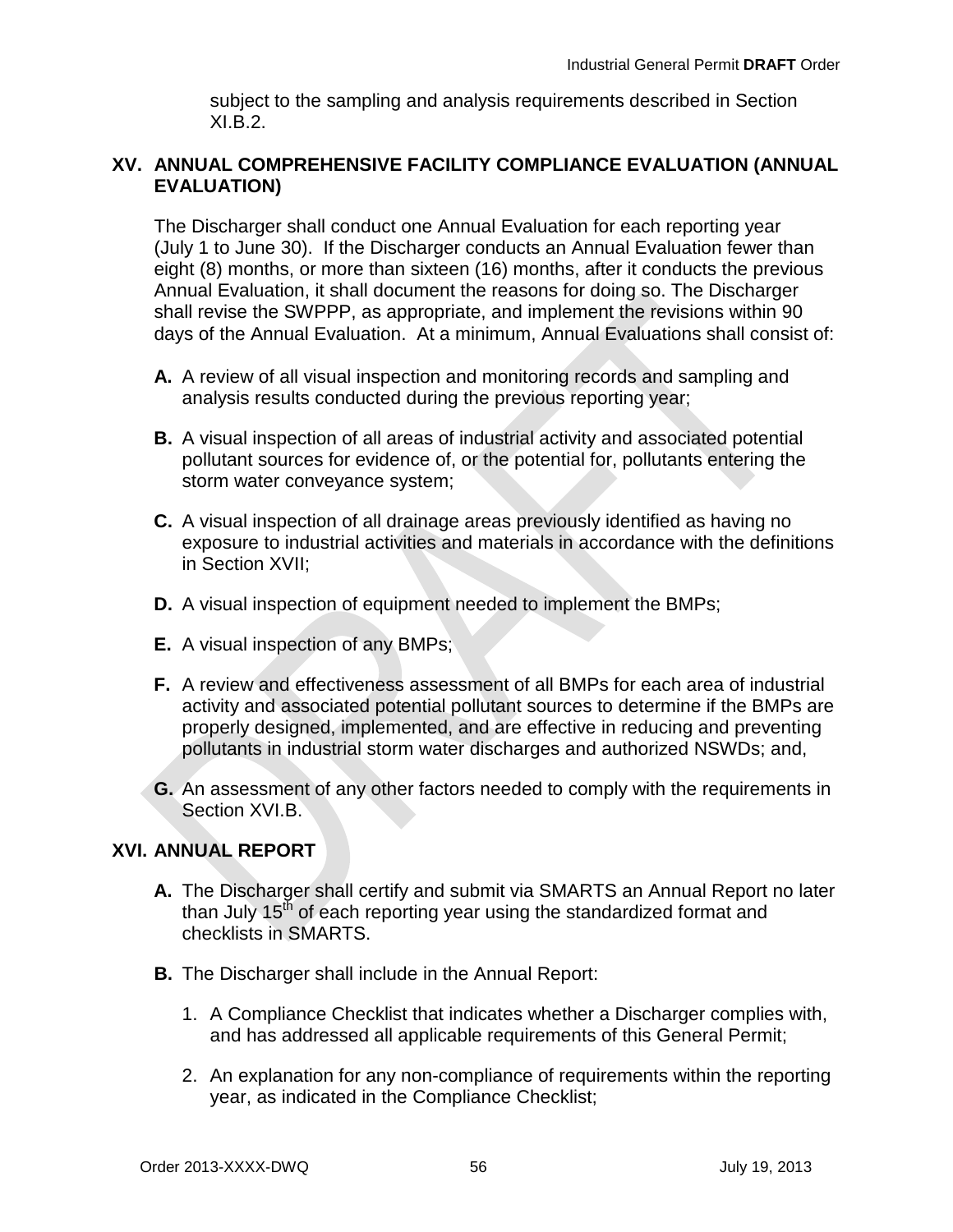- 3. An identification, including page numbers and/or sections, of all revisions made to the SWPPP within the reporting year; and,
- 4. The date(s) of the Annual Evaluation.

## **XVII.CONDITIONAL EXCLUSION - NO EXPOSURE CERTIFICATION (NEC)**

- **A.** Discharges composed entirely of storm water which have not been exposed to industrial activity are not industrial storm water discharges. Dischargers are conditionally excluded from complying with the SWPPP and monitoring requirements of this General Permit if all of the following conditions are met:
	- 1. There is no exposure of Industrial Materials and Activities to rain, snow, snowmelt, and/or runoff;
	- 2. All unauthorized NSWDs have been eliminated and all authorized NSWDs meet the conditions of Section IV;
	- 3. The Discharger has certified and submitted via SMARTS PRDs for NEC coverage pursuant to the instructions in Section II.B.2 and guidance in Attachment D; and,
	- 4. The Discharger has satisfied all other requirements of this Section and Appendix 2.

## **B. NEC Specific Definitions**

- 1. No Exposure all Industrial Materials and Activities are protected by a Storm-Resistant Shelter to prevent all exposure to rain, snow, snowmelt, and/or runoff.
- 2. Industrial Materials and Activities includes, but is not limited to, material handling activities or equipment, industrial machinery, raw materials, intermediate products, by-products, final products, and waste products.
- 3. Material Handling Activities includes the storage, loading and unloading, transportation, or conveyance of any raw material, intermediate product, final product, or waste product.
- 4. Sealed banded or otherwise secured, and without operational taps or valves.
- 5. Storm-Resistant Shelters includes completely roofed and walled buildings or structures. Also includes structures with only a top cover supported by permanent supports but with no side coverings, provided material within the structure is not subject to wind dispersion (sawdust, powders, etc.), or trackout, and there is no storm water discharged from within the structure that comes into contact with any materials.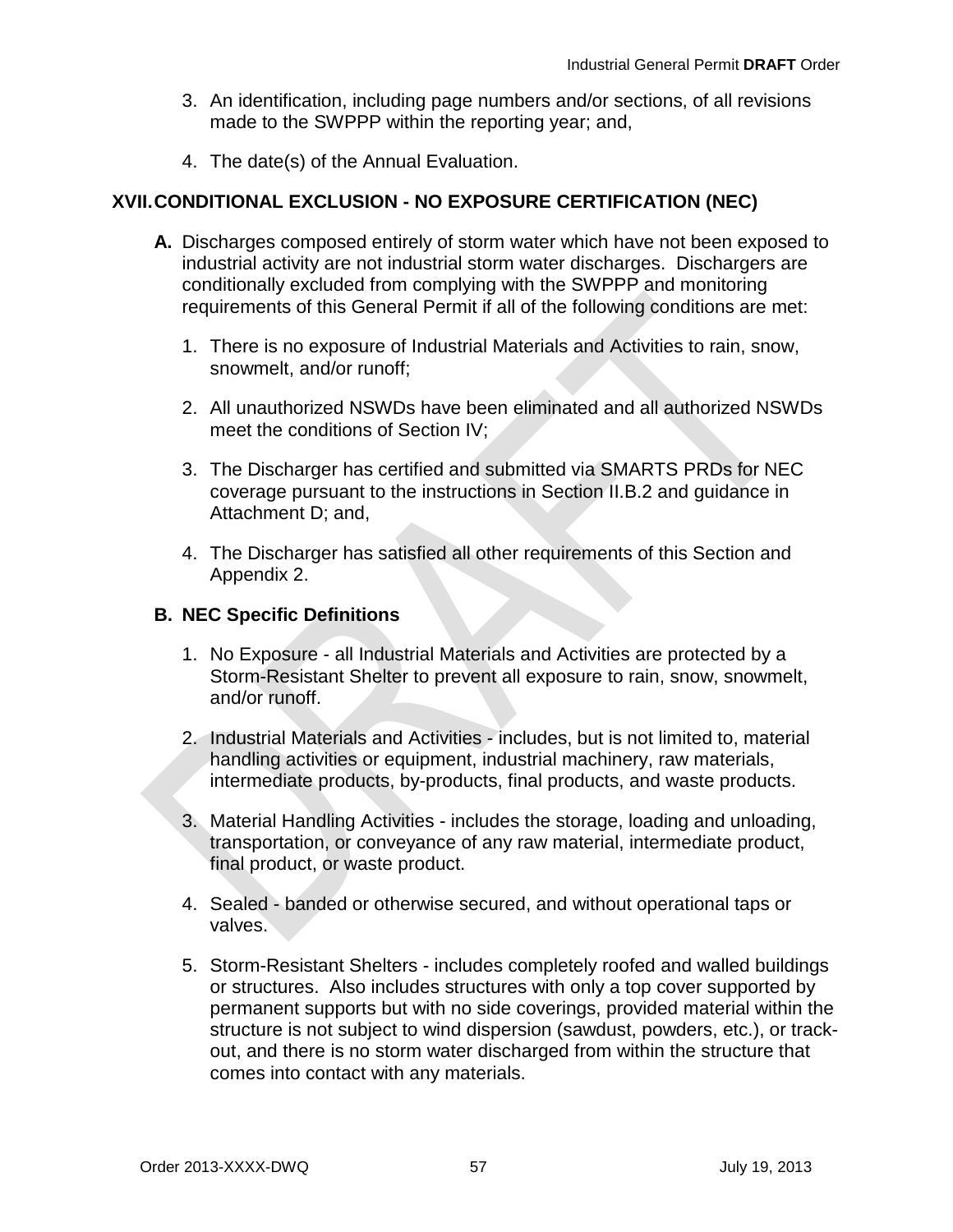## **C. NEC Qualifications**

To qualify for an NEC, a Discharger shall:

- 1. Except as provided in subsection D below, provide a Storm-Resistant Shelter to protect Industrial Materials and Activities from exposure to rain, snow, snowmelt, run-on, and runoff;
- 2. Inspect and evaluate the facility annually to determine that storm water exposed to industrial materials or equipment has not and will not be discharged to waters of the United States. Evaluation records shall be maintained for five (5) years in accordance with Section XXI.J.4;
- 3. Register for NEC coverage by certifying that there are no discharges of storm water contaminated by exposure to Industrial Materials and Activities from areas of the facility subject to this General Permit, and certify that all unauthorized NSWDs have been eliminated and all authorized NSWDs meet the conditions of Section IV (Authorized NSWDs). NEC coverage and annual renewal requires payment of an annual fee in accordance with California Code of Regulations, title 23, section 2200 et seq.; and,
- 4. Submit PRDs for NEC coverage shall be prepared and submitted in accordance with the:
	- a. Certification requirements in Section XXI.K,
	- b. Submittal schedule in accordance with Section II.B.2, and
	- c. Instructions and guidance provided in Appendix 2.

#### **D. NEC Industrial Materials and Activities - Storm-Resistant Shelter Not Required**

To qualify for NEC coverage, a Storm-Resistant Shelter is not required for the following:

- 1. Drums, barrels, tanks, and similar containers that are tightly Sealed, provided those containers are not deteriorated, do not contain residual industrial materials on the outside surfaces, and do not leak;
- 2. Adequately maintained vehicles used in material handling;
- 3. Final products, other than products that would be mobilized in storm water discharge (e.g., rock salt);
- 4. Any Industrial Materials and Activities that are protected by a temporary shelter for a period of no more than ninety (90) days due to facility construction or remodeling; and,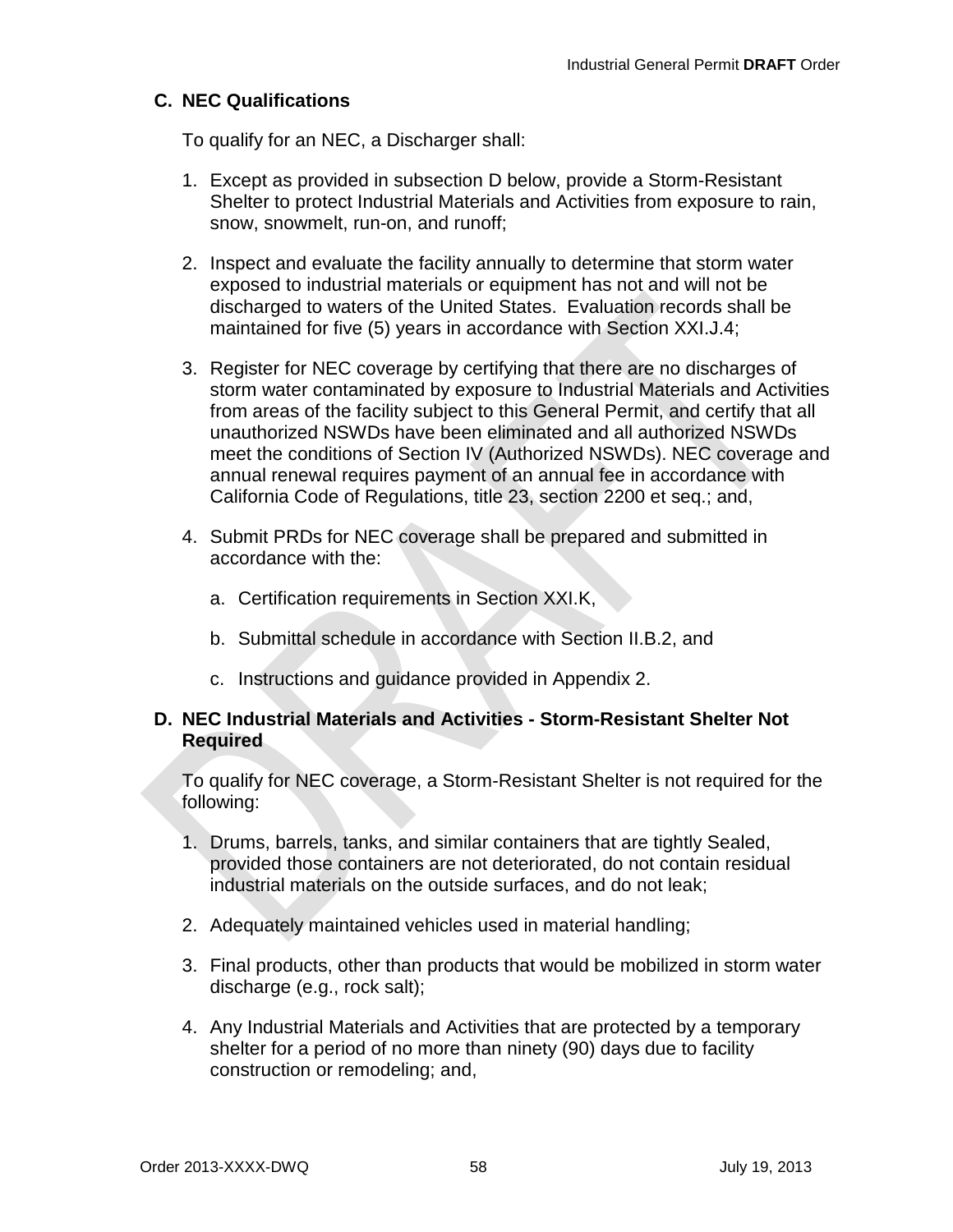5. Any Industrial Materials and Activities that are protected within a secondary containment structure that will not discharge storm water to waters of the United States.

### **E. NEC Limitations**

- 1. NEC coverage is available on a facility-wide basis only, not for individual outfalls. If a facility has industrial storm water discharges from one or more drainage areas that require NOI coverage, Dischargers shall register for NOI coverage for the entire facility through SMARTS in accordance with Section II.B.2. Any drainage areas on that facility that would otherwise qualify for NEC coverage may be specially addressed in the facility SWPPP by including an NEC Checklist and a certification statement demonstrating that those drainage areas of the facility have been evaluated; and that none of the Industrial Materials or Activities listed in subsection C above are, or will be in the foreseeable future, exposed to precipitation.
- 2. If circumstances change and Industrial Materials and Activities become exposed to rain, snow, snowmelt, and/or runoff, the conditions for this exclusion shall no longer apply. In such cases, the Discharger may be subject to enforcement for discharging without a permit. A Discharger with NEC coverage that anticipates changes in circumstances should register for NOI coverage at least seven (7) days before anticipated exposure.
- 3. The Regional Water Board may deny NEC coverage and require NOI coverage upon determining that:
	- a. Storm water is exposed to Industrial Materials and Activities; and/or
	- b. The discharge has a reasonable potential to cause or contribute to an exceedance of an applicable WQS.
- **F.** NEC Permit Registration Documents Required for Initial NEC Coverage

A Discharger shall submit via SMARTS the following PRDs for NEC coverage to document the applicability of the conditional exclusion:

- 1. The NEC form, which includes:
	- a. The legal name, postal address, telephone number, and e-mail address of the Discharger;
	- b. The facility business name and physical mailing address, the county name, and a description of the facility location if the facility does not have a physical mailing address; and,
	- c. Certification by the Discharger that all PRDs submitted are correct and true and that the conditions of no exposure have been met.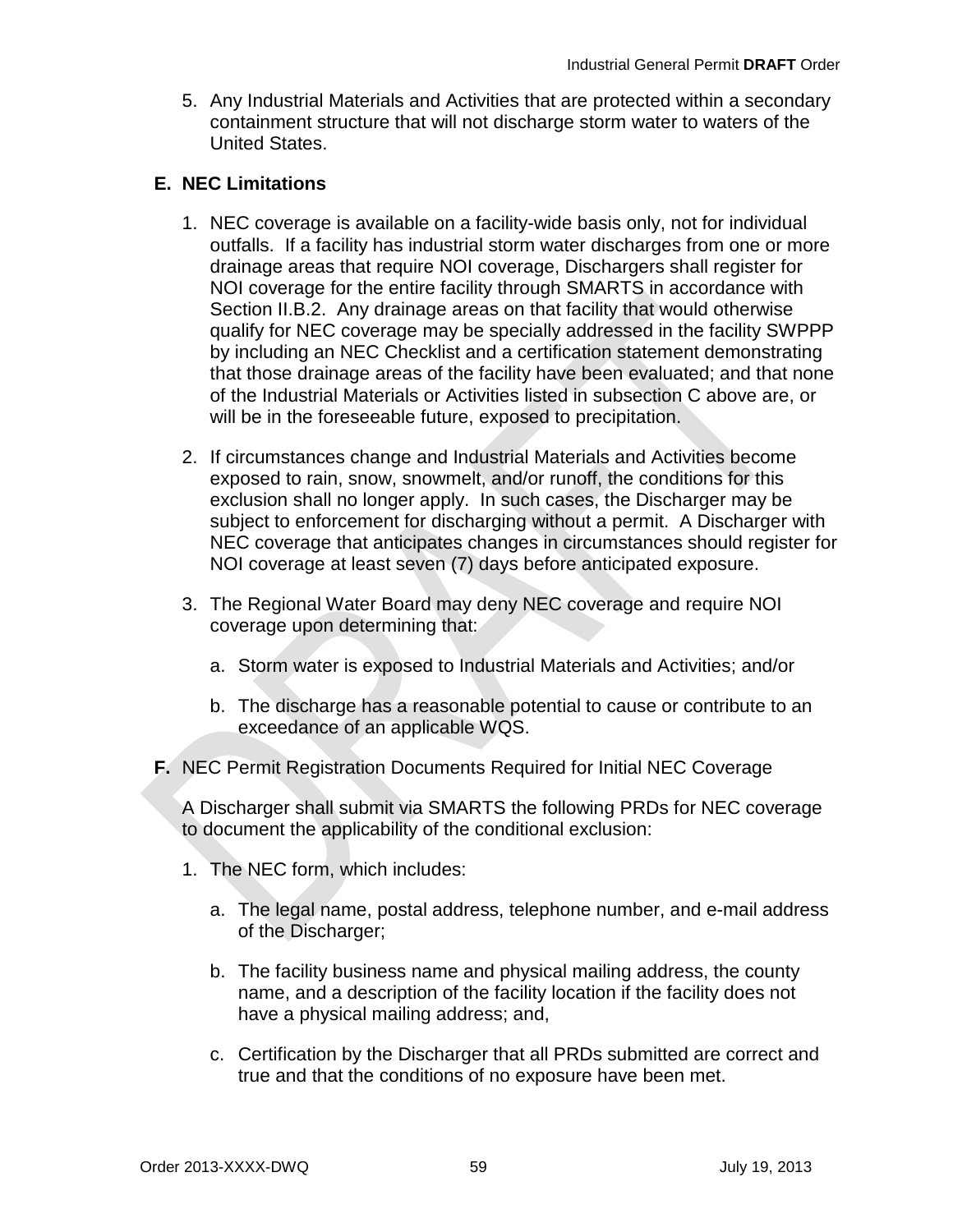- 2. An NEC Checklist prepared by the Discharger demonstrating that the facility has been evaluated; and that none of the following materials or activities are, or will be in the foreseeable future, exposed to precipitation:
	- a. Using, storing or cleaning industrial machinery or equipment, and areas where residuals from using, storing or cleaning industrial machinery or equipment remain and are exposed;
	- b. Materials or residuals on the ground or in storm water inlets from spills/leaks;
	- c. Materials or products from past industrial activity;
	- d. Material handling equipment (except adequately maintained vehicles);
	- e. Materials or products during loading/unloading or transporting activities;
	- f. Materials or products stored outdoors (except final products intended for outside use, e.g., new cars, where exposure to storm water does not result in the discharge of pollutants);
	- g. Materials contained in open, deteriorated or leaking storage drums, barrels, tanks, and similar containers;
	- h. Materials or products handled/stored on roads or railways owned or maintained by the Discharger;
	- i. Waste material (except waste in covered, non-leaking containers, e.g., dumpsters);
	- j. Application or disposal of processed wastewater (unless already covered by an NPDES permit); and,
	- k. Particulate matter or visible deposits of residuals from roof stacks/vents evident in the storm water outflow.
- 3. Site Map (see Section X.E).

## **G. Requirements for Annual NEC Coverage Recertification**

By July 1 of each reporting year beginning in 2015, any Discharger who has previously registered for NEC coverage shall either submit and certify an NEC demonstrating that the facility has been evaluated, and that none of the Industrial Materials or Activities listed above are, or will be in the foreseeable future, exposed to precipitation, or apply for NOI coverage.

## **H. NEC Certification Statement**

All NEC certifications and recertifications shall include the following certification statement: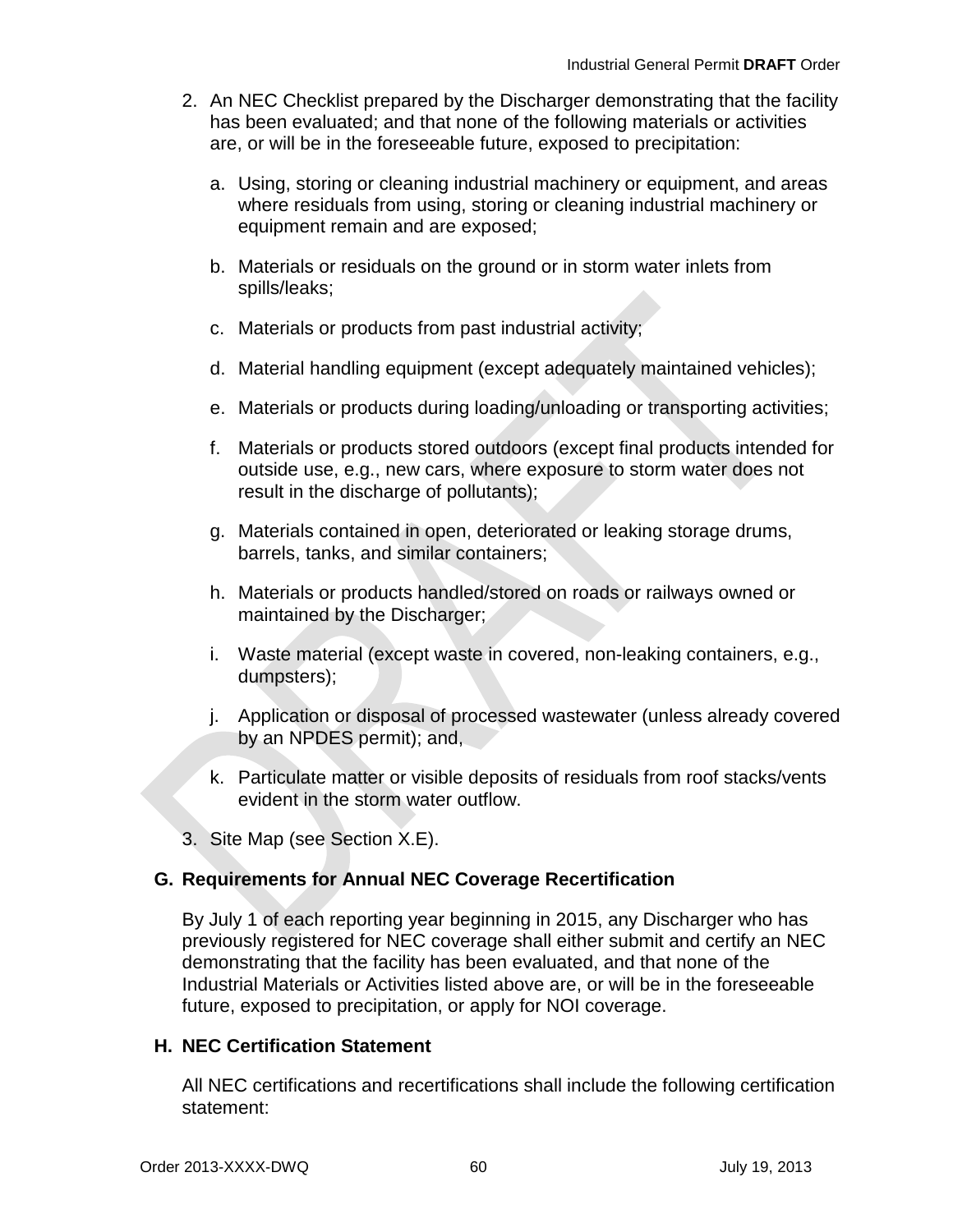*I certify under penalty of law that I have read and understand the eligibility requirements for claiming a condition of 'no exposure' and obtaining an exclusion from NPDES storm water permitting; and that there are no discharges of storm water contaminated by exposure to industrial activities or materials from the industrial facility identified in this document (except as allowed in subsection C above). I understand that I am obligated to submit a no exposure certification form annually to the State Water Board and, if requested, to the operator of the local Municipal Separate Storm Sewer System (MS4) into which this facility discharges (where applicable). I understand that I must allow the Water Board staff, or MS4 operator where the discharge is into the local MS4, to perform inspections to confirm the condition of no exposure and to make such inspection reports publicly available upon request. I understand that I must obtain coverage under an NPDES permit prior to any point source discharge of storm water from the facility. I certify under penalty of law that this document and all attachments were prepared under my direction or supervision in accordance with a system designed to assure that qualified personnel properly gathered and evaluated the information submitted. Based upon my inquiry of the person or persons who manage the system, or those persons directly involved in gathering the information, the information submitted is to the best of my knowledge and belief true, accurate and complete. I am aware there are significant penalties for submitting false information, including the possibility of fine and imprisonment for knowing violations.*

# **XVIII. SPECIAL REQUIREMENTS - PLASTIC MATERIALS**

- **A.** Facilities covered under this General Permit that handle Plastic Materials are required to implement BMPs to eliminate discharges of plastic in storm water in addition to the other requirements of this General Permit that are applicable to all other Industrial Materials and Activities. Plastic Materials, including plastic resin pellets, powders, flakes, additives, regrind, scrap, dust, and industrial process waste or recycling with the potential to discharge or migrate off-site are considered storm water gross pollutants. Any Discharger facility handling these types of plastics will be referred to as Plastics Facilities in this General Permit. Any Plastics Facility covered under this General Permit that manufactures, transports, stores, or consumes these materials shall submit information to the State Water Board in their PRDs, including the type and form of plastics, and which BMPs are implemented at the facility to prevent illicit discharges. Pursuant to Water Code section 13367, Plastics Facilities are subject to mandatory, minimum BMPs.
	- 1. At a minimum, Plastics Facilities shall implement and include in the SWPPP:
		- a. Containment systems at each on-site storm drain discharge location down gradient of areas containing plastic material. The containment system shall be designed to trap all particles retained by a 1mm mesh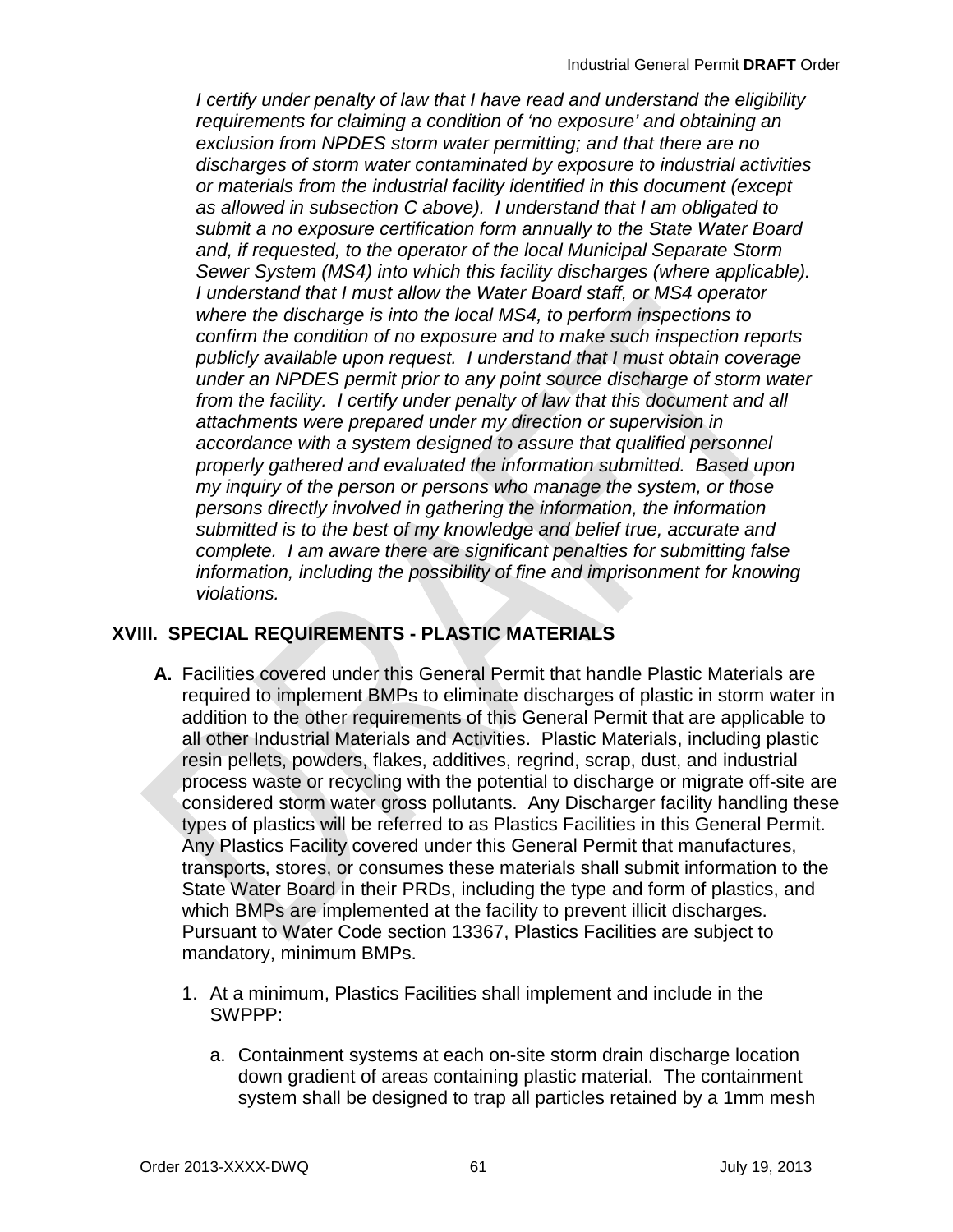screen, with a treatment capacity of no less than the peak flow rate from a one-year, one-hour storm.

- b. When a containment system is infeasible, or poses the potential to cause an illicit discharge, the facility may propose a technically feasible alternative BMP or suite of BMPs. The alternative BMPs shall be designed to achieve the same or better performance standard as a 1mm mesh screen with a treatment capacity of the peak flow rate from a oneyear, one-hour storm. Alternative BMPs shall be submitted to the Regional Water Board for approval.
- c. Plastics Facilities shall use durable, sealed containers designed not to rupture under typical loading and unloading activities at all points of plastic transfer.
- d. Plastics Facilities shall use durable, sealed containers designed not to rupture under typical loading and unloading activities at all points of plastic storage.
- e. Plastics Facilities shall use capture devices as a form of secondary containment during transfers, loading, or unloading Plastic Materials. Examples of capture devices for secondary containment include, but are not limited to, catch pans, tarps, berms or any other device that collects errant material.
- f. Plastics Facilities shall have a vacuum or vacuum-type system for quick cleanup of fugitive plastic material available for employees.
- g. Pursuant to Water Code section 13367(e)(1), Plastics Facilities that handle Plastic Materials smaller than 1mm in size shall develop a containment system designed to trap the smallest plastic material handled at the facility with a treatment capacity of at least the peak flow rate from a one-year, one-hour storm, or develop a feasible alternative BMP or suite of BMPs that are designed to achieve a similar or better performance standard that shall be submitted to the Regional Water Board for approval.
- 2. Plastics Facilities are exempt from the Water Code requirement to install a containment system under section 13367 of the Water Code if they meet one of the following requirements that are determined to be equal to, or exceed the performance requirements of a containment system:
	- a. The Discharger has certified and submitted via SMARTS a valid No Exposure Certification (NEC) in accordance with Section XVII; or
	- b. Plastics Facilities are exempt from installing a containment system, if the following suite of eight (8) BMPs is implemented. This combination of BMPs is considered to prevent or reduce the discharge of plastics at a performance level equivalent to or better than the 1mm mesh and flow standard in Water Code section 13367(e)(1).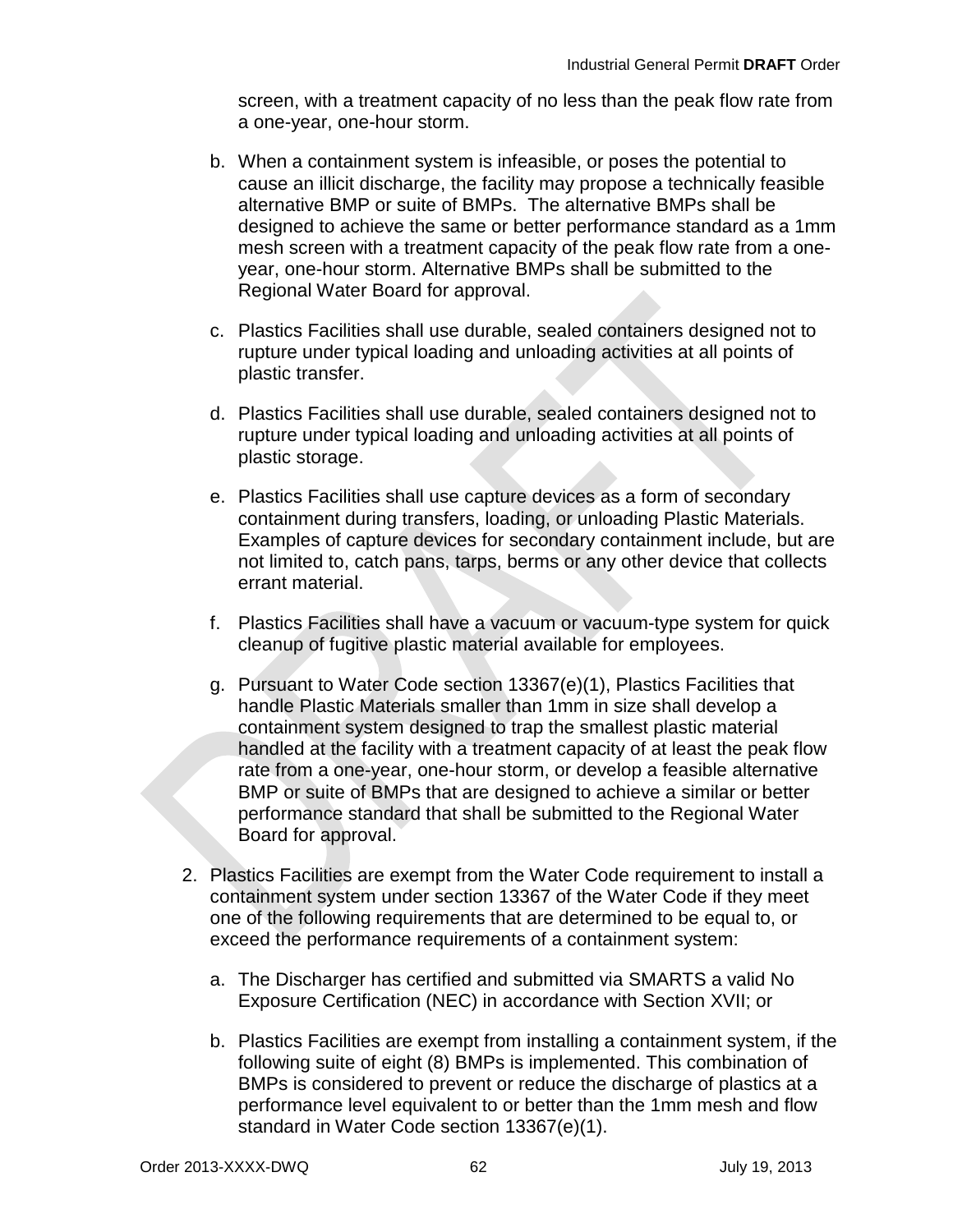- i. Plastics Facilities shall annually train employees handling Plastic Materials. Training shall include environmental hazards of plastic discharges, employee responsibility for corrective actions to prevent errant Plastic Materials, and standard procedures for containing, cleaning, and disposing of errant Plastic Materials.
- ii. Plastics Facilities shall immediately fix any Plastic Materials containers that are punctured or leaking and shall clean up any errant material in a timely manner.
- iii. Plastics Facilities shall manage outdoor waste disposal of Plastic Materials in a manner that prevents the materials from leaking from waste disposal containers or during waste hauling.
- iv. Plastics Facilities that operate outdoor conveyance systems for Plastic Materials shall maintain the system in good operating condition. The system shall be sealed or filtered in such a way as to prevent the escape of materials when in operation. When not in operation, all connection points shall be sealed, capped, or filtered so as to not allow material to escape. Employees operating the conveyance system shall be trained how to operate in a manner that prevents the loss of materials such as secondary containment, immediate spill response, and checks to ensure the system is empty during connection changes.
- v. Plastics Facilities that maintain outdoor storage of Plastic Materials shall do so in a durable, permanent structure that prevents exposure to weather that could cause the material to migrate or discharge in storm water.
- vi. Plastics Facilities shall maintain a schedule for regular housekeeping and routine inspection for errant Plastic Materials. The Plastics Facility shall ensure that their employees follow the schedule.
- vii. PRDs shall include the housekeeping and routine inspection schedule, spill response and prevention procedures, and employee training materials regarding plastic material handling.
- viii. Plastics Facilities shall correct any deficiencies in the employment of the above BMPs that result in errant Plastic Materials that may discharge or migrate off-site in a timely manner. Any Plastic Materials that are discharged or that migrate off-site constitute an illicit discharge in violation of this General Permit.

# **XIX. REGIONAL WATER BOARD AUTHORITIES**

**A.** The Regional Water Boards may review a Discharger's PRDs for NOI or NEC coverage and administratively reject General Permit coverage if the PRDs are deemed incomplete. The Regional Water Boards may take actions that include rescinding General Permit coverage, requiring a Discharger to revise and re-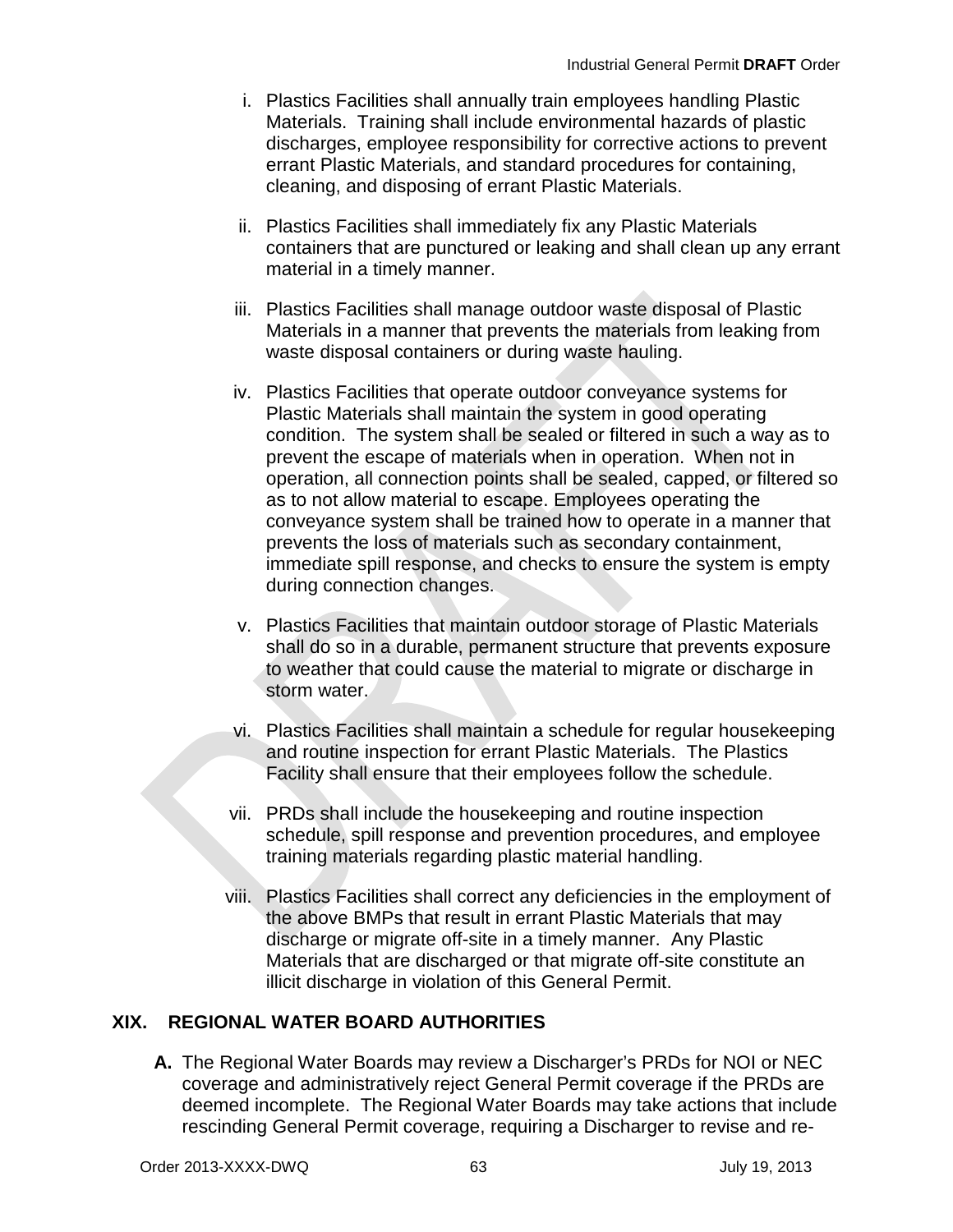submit their PRDs (certified and submitted by the Discharger) within a specified time period, requiring the Discharger to apply for different General Permit coverage or a different individual or general permit, or taking no action.

- **B.** The Regional Water Boards have the authority to enforce the provisions and requirements of this General Permit. This includes, but is not limited to, reviewing SWPPPs, MIPs, ERA Reports, and Annual Reports, conducting compliance inspections, and taking enforcement actions.
- **C.** As appropriate, the Regional Water Boards may issue NPDES storm water general or individual permits to a Discharger, categories of Dischargers, or Dischargers within a watershed or geographic area. Upon issuance of such NPDES permits, this General Permit shall no longer regulate the affected Discharger(s).
- **D.** The Regional Water Boards may require a Discharger to revise its SWPPP, ERA Reports, or monitoring programs to achieve compliance with this General Permit. In this case, the Discharger shall implement these revisions in accordance with a schedule provided by the Regional Water Board.
- **E.** The Regional Water Boards may approve requests from a Discharger to include co-located, but discontiguous, industrial activities within the same facility under a single NOI or NEC coverage.
- **F.** Consistent with 40 Code of Federal Regulations section 122.26(a)(9)(i)(D), the Regional Water Boards may require any discharge that is not regulated by this General Permit, that is determined to contributes to a violation of a WQS or is a significant contributor of pollutants to waters of the United States, to be covered under this General Permit is appropriate. Upon designation, the Discharger responsible for the discharge shall obtain coverage under this General Permit.
- **G.** The Regional Water Boards may review a Discharger's Inactive Mining Operation Certification and reject it at any time if the Regional Water Board determines that access to the facility for monitoring purposes is practicable or that the facility is not in compliance with the applicable requirements of this General Permit.

# **XX. SPECIAL CONDITIONS**

## **A. Reopener Clause**

This General Permit may be reopened and amended to incorporate TMDLrelated provisions. This General Permit may also be modified, revoked and reissued, or terminated for cause due to promulgation of amended regulations, receipt of U.S. EPA guidance concerning regulated activities, judicial decision, or in accordance with 40 Code of Federal Regulations sections 122.62, 122.63, 122.64, and 124.5.

## **B. Water Quality Based Corrective Actions**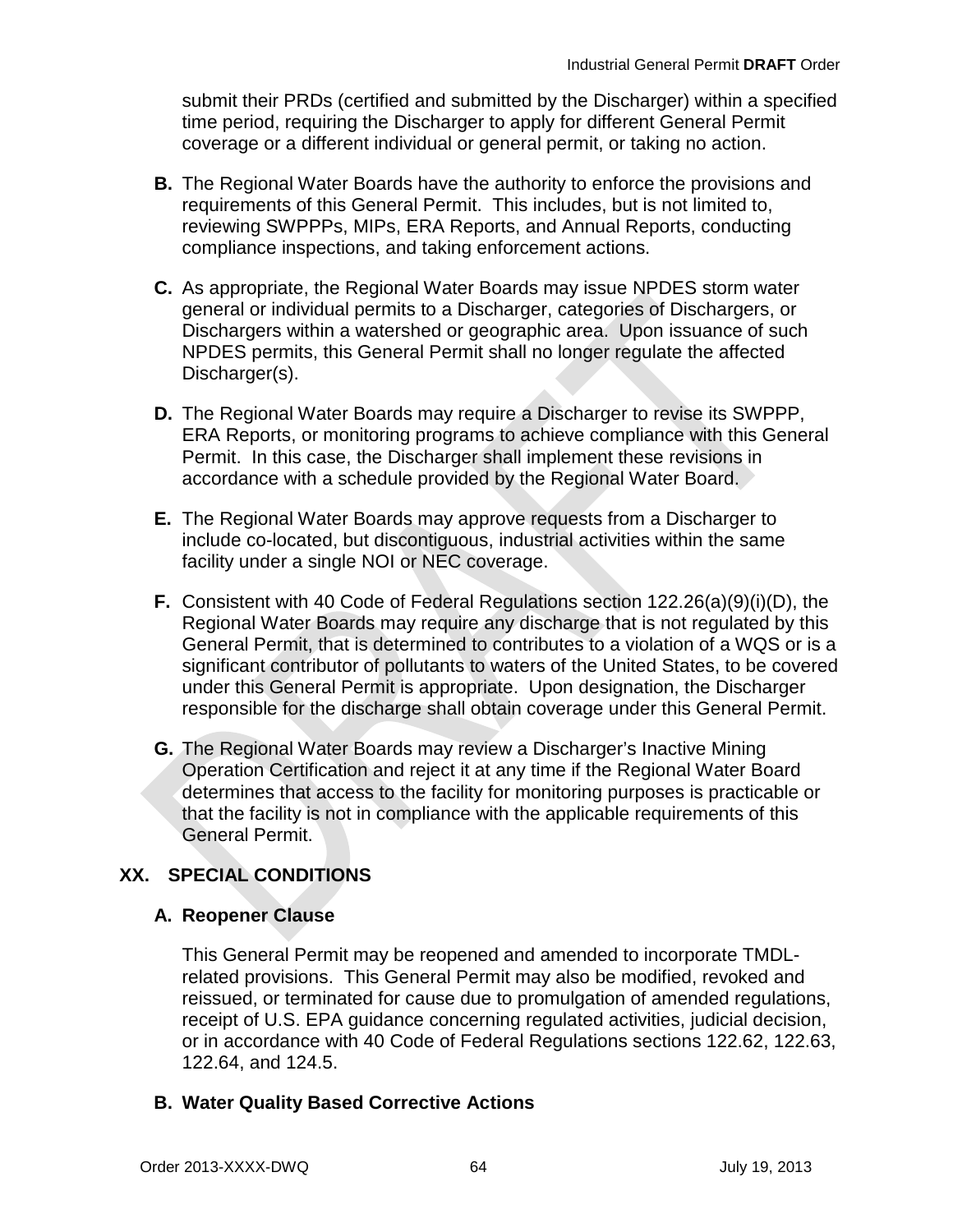- 1. Upon determination by the Discharger or written notification by the Regional Water Board that industrial storm water discharges and/or authorized NSWDs contain pollutants that are in violation of Receiving Water Limitations (Section VI), the Discharger shall:
	- a. Conduct a facility evaluation to identify pollutant source(s) within the facility that are associated with industrial activity and whether the BMPs described in the SWPPP have been properly implemented;
	- b. Assess the facility's SWPPP and its implementation to determine whether additional BMPs or SWPPP implementation measures are necessary to prevent or reduce pollutants in industrial storm water discharges to meet the Receiving Water Limitations (Section VI); and,
	- c. Certify and submit via SMARTS documentation based upon the above facility evaluation and assessment that:
		- i. Additional BMPs and/or SWPPP implementation measures have been identified and included in the SWPPP to meet the Receiving Water Limitations (Section VI); or
		- ii. No additional BMPs or SWPPP implementation measures are required to reduce or prevent pollutants in industrial storm water discharges to meet the Receiving Water Limitations (Section VI).
- 2. The Regional Water Board may reject the Dischargers water quality based corrective actions and/or request additional supporting documentation.

### **C. Requirements for Dischargers Claiming "No Discharge" through the Notice of Non-Applicability (NONA)**

- 1. For the purpose of the NONA, the Entity (Entities) is referring to the person(s) defined in section 13399.30 of the Water Code.
- 2. Entities who are claiming "No Discharge" through the NONA shall meet the following eligibility requirements:
	- a. The facility shall either be (1) engineered and constructed to have contained the maximum historic precipitation event (or series of events) using the precipitation data collected from the National Oceanic and Atmospheric Agency's website; or
	- b. Located in basins or other physical locations that are not hydrologically connected to waters of the United States.
- 3. When claiming the "No Discharge" option, Entities shall submit and certify via SMARTS both the NONA and a No Discharge Technical Report. The No Discharge Technical Report shall demonstrate the facility meets the eligibility requirements described above.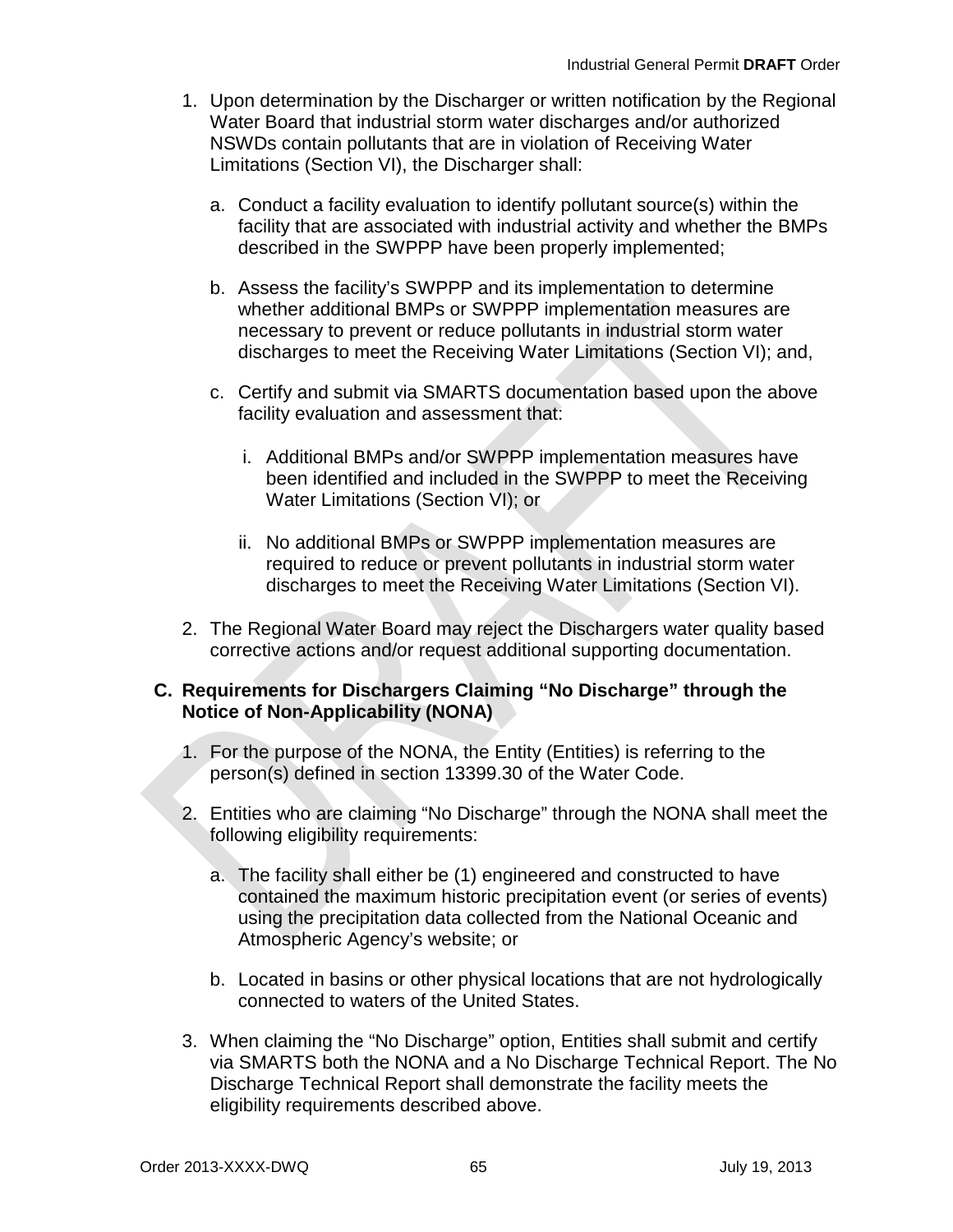4. The No Discharge Technical Report shall be prepared by a California licensed professional engineer.

## **XXI. STANDARD CONDITIONS**

### **A. Duty to Comply**

Dischargers shall comply with all standard conditions in this General Permit. Permit noncompliance constitutes a violation of the Clean Water Act and the Water Code and is grounds for enforcement action and/or removal from General Permit coverage.

Dischargers shall comply with effluent standards or prohibitions established under section 307(a) of the Clean Water Act for toxic pollutants within the time provided in the regulations that establish these standards or prohibitions.

### **B. Duty to Reapply**

Dischargers that wish to continue an activity regulated under this General Permit after the expiration date of this General Permit shall apply for and obtain authorization from the Water Boards as required by the new general permit once it is issued.

#### **C. General Permit Actions**

- 1. This General Permit may be modified, revoked and reissued, or terminated for cause. Submittal of a request by the Discharger for General Permit modification, revocation and reissuance, or termination, or a notification of planned changes or anticipated noncompliance does not annul any General Permit condition.
- 2. If a toxic effluent standard or prohibition (including any schedule of compliance specified in such effluent standard or prohibition) is promulgated under section 307(a) of the Clean Water Act for a toxic pollutant which is present in the discharge, and that standard or prohibition is more stringent than any limitation on the pollutant in this General Permit, this General Permit shall be modified or revoked and reissued to conform to the toxic effluent standard or prohibition.

#### **D. Need to Halt or Reduce Activity Not a Defense**

In an enforcement action, it shall not be a defense for a Discharger that it would have been necessary to halt or reduce the permitted activity in order to maintain compliance with the conditions of this General Permit.

#### **E. Duty to Mitigate**

Dischargers shall take all responsible steps to minimize or prevent any discharge which has a reasonable likelihood of adversely affecting human health or the environment.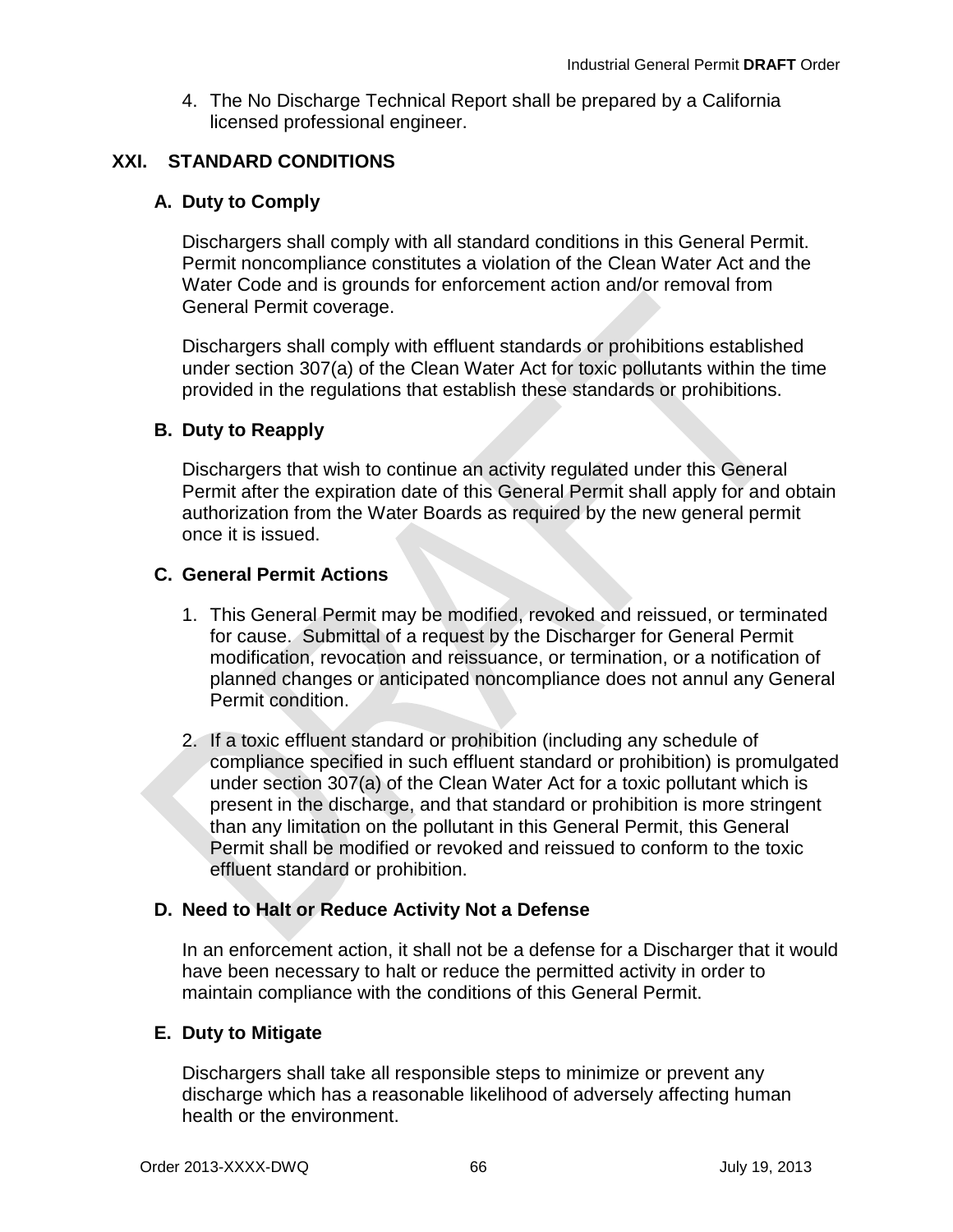## **F. Proper Operation and Maintenance**

Dischargers shall at all times properly operate and maintain any facilities and systems of treatment and control (and related equipment and apparatuses) which are installed or used by the Discharger to achieve compliance with the conditions of this General Permit. Proper operation and maintenance also include adequate laboratory controls and appropriate quality assurance procedures. Proper operation and maintenance may require the operation of backup or auxiliary facilities or similar systems installed by a Discharger when necessary to achieve compliance with the conditions of this General Permit.

### **G. Property Rights**

This General Permit does not convey any property rights of any sort or any exclusive privileges. It also does not authorize any injury to private property or any invasion of personal rights, nor does it authorize any infringement of federal, state, or local laws and regulations.

#### **H. Duty to Provide Information**

Upon request by the relevant agency, Dischargers shall provide information to determine compliance with this General Permit to the Water Boards, U.S. EPA, or local Municipal Separate Storm Sewer System (MS4) within a reasonable time. Dischargers shall also furnish, upon request by the relevant agency, copies of records that are required to be kept by this General Permit.

#### **I. Inspection and Entry**

Dischargers shall allow the Water Boards, U.S. EPA, and local MS4 (including any authorized contractor acting as their representative), to:

- 1. Enter upon the premises at reasonable times where a regulated industrial activity is being conducted or where records are kept under the conditions of this General Permit;
- 2. Access and copy at reasonable times any records that must be kept under the conditions of this General Permit;
- 3. Inspect the facility at reasonable times; and,
- 4. Sample or monitor at reasonable times for the purpose of ensuring General Permit compliance.

#### **J. Monitoring and Records**

1. Samples and measurements taken for the purpose of monitoring shall be representative of the monitored activity.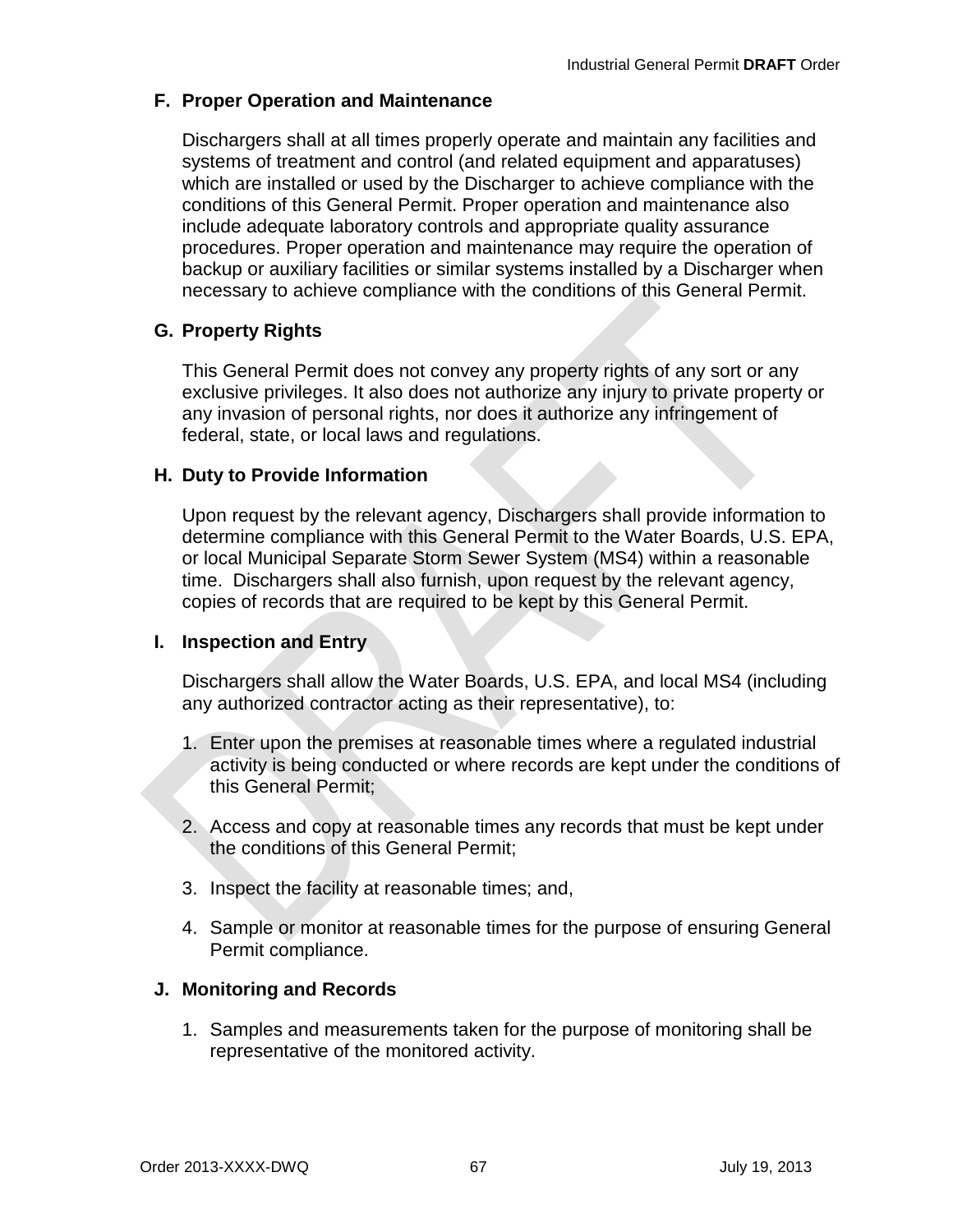- 2. If Dischargers monitor any pollutant more frequently than required, the results of such monitoring shall be included in the calculation and reporting of the data submitted.
- 3. Records of monitoring information shall include:
	- a. The date, exact location, and time of sampling or measurement;
	- b. The date(s) analyses were performed;
	- c. The individual(s) that performed the analyses;
	- d. The analytical techniques or methods used; and,
	- e. The results of such analyses.
- 4. Dischargers shall retain, for a period of at least five (5) years, either a paper or electronic copy of all storm water monitoring information, records, data, and reports required by this General Permit. Copies shall be available for review by the Water Board's staff at the facility during scheduled facility operating hours.
- 5. Upon written request by U.S. EPA or the local MS4, Dischargers shall provide paper or electronic copies of Annual Reports or other requested records to the Water Boards, U.S. EPA, or local MS4 within ten (10) working days from receipt of the request.

## **K. Electronic Signature and Certification Requirements**

- 1. All Permit Registration Documents (PRDs) for NOI and NEC coverage shall be certified and submitted via SMARTS by the Discharger's Legally Responsible Person (LRP). All other documents may be certified and submitted via SMARTS by the LRP or by their designated Duly Authorized Representative.
- 2. When a new LRP or Duly Authorized Representative is designated, the Discharger shall ensure that the appropriate revisions are made via SMARTS. In unexpected or emergency situations, it may be necessary for the Discharger to directly contact the State Water Board's Storm Water Section to register for SMARTS account access in order to designate a new LRP.
- 3. Documents certified and submitted via SMARTS by an unauthorized or ineligible LRP or Duly Authorized Representative are invalid.
- 4. LRP eligibility is as follows:
	- a. For a corporation: by an authorized corporate officer. For the purposes of this section, an authorized corporate officer means: (a) a president, secretary, treasurer, vice-president, or other officer of the corporation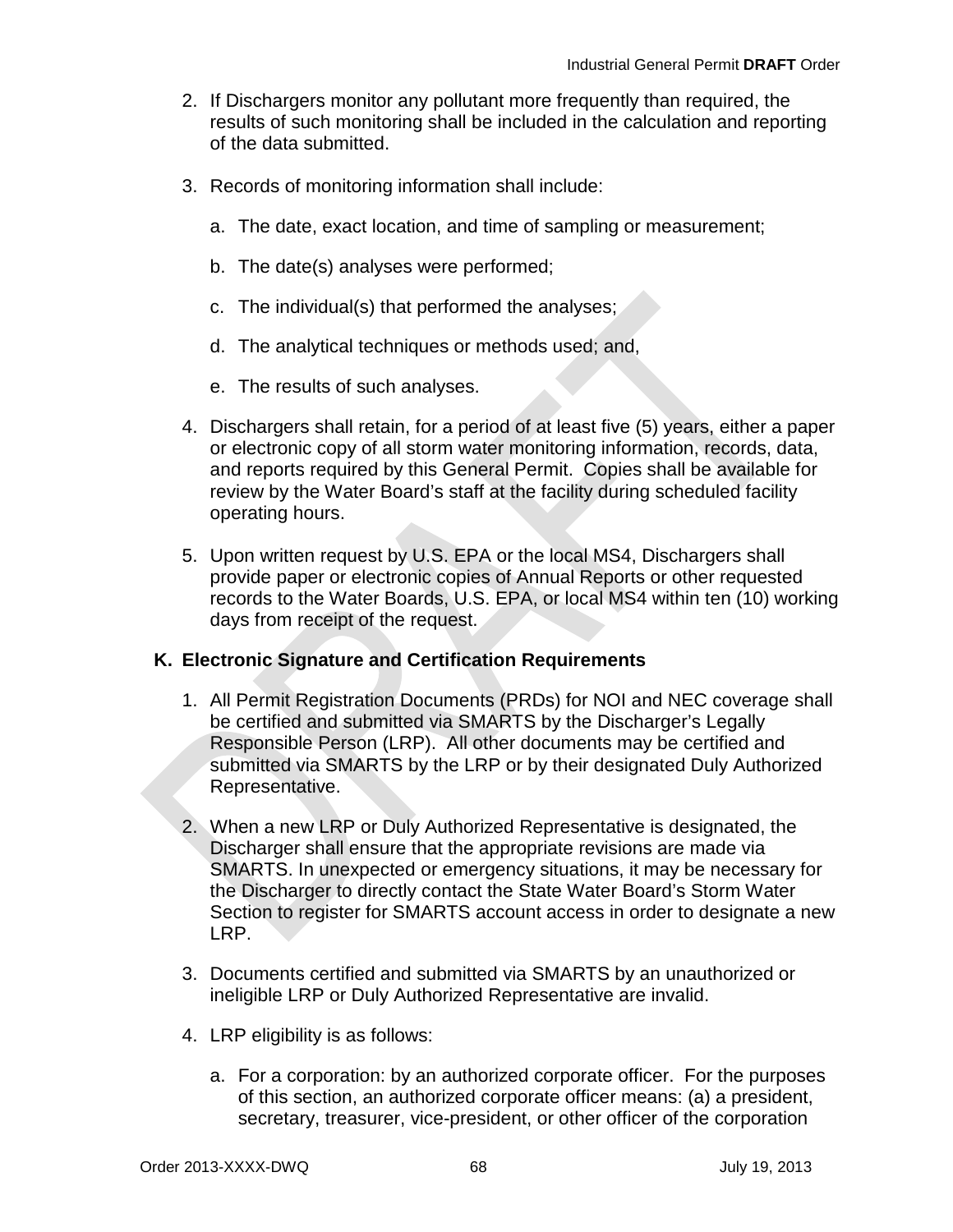with authority to execute documents on behalf of the corporation pursuant to corporate bylaws or board resolution; or (b) the manager of the facility, if authority to sign documents has been assigned or delegated to the manager in accordance with corporate bylaws and by corporate resolution;

- b. For a partnership or sole proprietorship: by a general partner or the proprietor, respectively, that is authorized to execute legally binding documents on behalf of the partnership or sole proprietorship (as the case may be) in accordance with the entity's governing documents; or,
- c. For a municipality, state, federal, or other public agency: by either a principal executive officer or ranking elected official that possesses signatory authority of the governmental agency at issue. The principal executive officer of a federal agency includes the chief executive officer of the agency or the senior executive officer having responsibility for the overall operations of a principal geographic unit of the agency (e.g., Regional Administrators of U.S. EPA).
- 5. Duly Authorized Representative eligibility is as follows:
	- a. The Discharger must authorize via SMARTS any person designated as a Duly Authorized Representative;
	- b. The authorization shall specify that a person designated as a Duly Authorized Representative has responsibility for the overall operation of the regulated facility or activity, such as a person that is a manager, operator, superintendent, or another position of equivalent responsibility, or is an individual who has overall responsibility for environmental matters for the company; and,
	- c. The authorization must be current (it has been updated to reflect a different individual or position) prior to any report submittals, certifications, or records certified by the Duly Authorized Representative.

## **L. Certification**

Any person signing, certifying, and submitting documents under Section XXI.K above shall make the following certification:

I certify under penalty of law that this document and all attachments were prepared under my direction or supervision in accordance with a system designed to assure that qualified personnel properly gather and evaluate the information submitted. Based on my inquiry of the person or persons that manage the system or those persons directly responsible for gathering the information, to the best of my knowledge and belief, the information submitted is, true, accurate, and complete. I am aware that there are significant penalties for submitting false information, including the possibility of fine and imprisonment for knowing violations.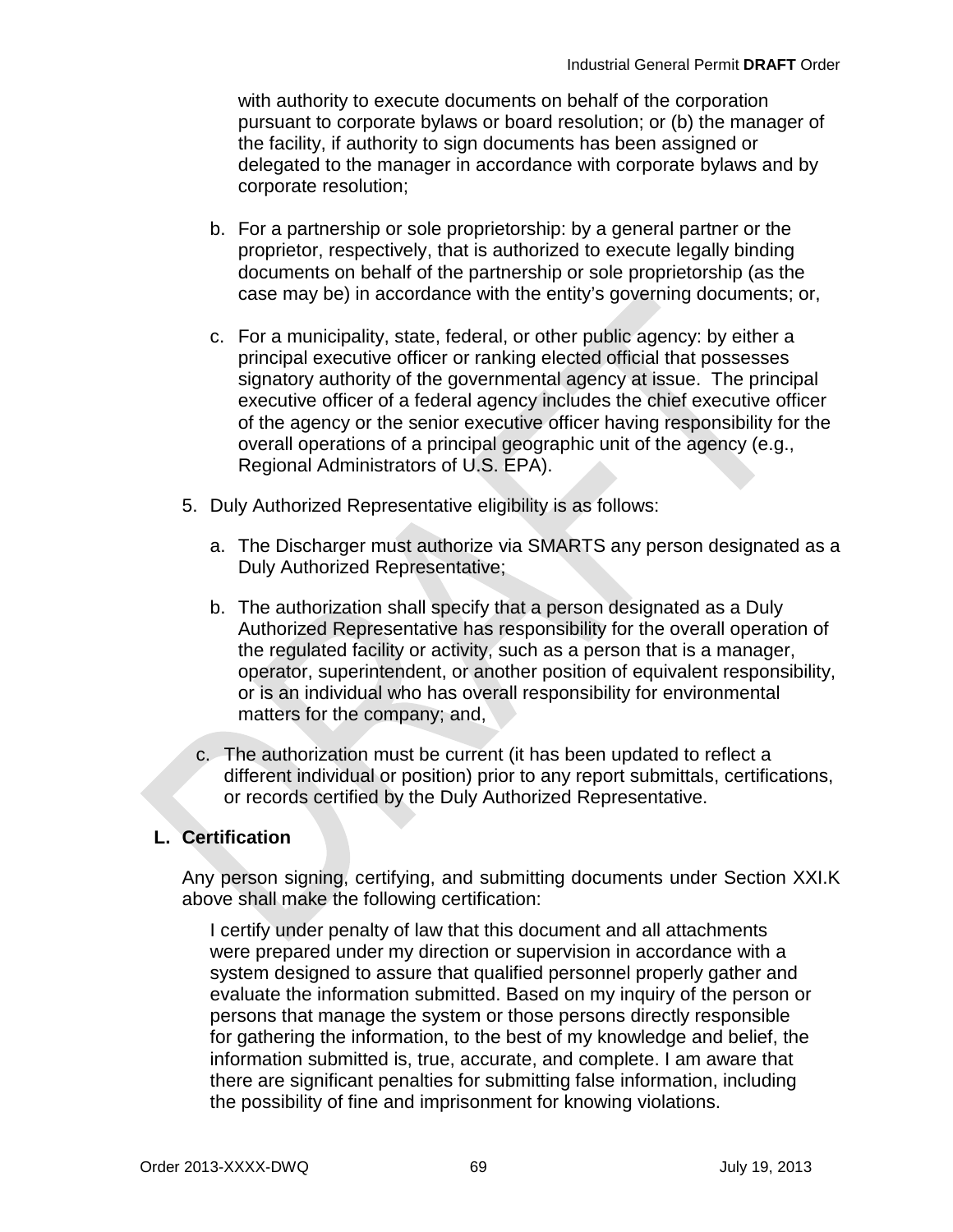## **M. Anticipated Noncompliance**

Dischargers shall give advance notice to the Regional Water Board and local MS4 of any planned changes in the industrial activity that may result in noncompliance with this General Permit.

### **N. Penalties for Falsification of Reports**

Clean Water Act section 309(c)(4) provides that any person that knowingly makes any false material statement, representation, or certification in any record or other document submitted or required to be maintained under this General Permit, including reports of compliance or noncompliance shall upon conviction, be punished by a fine of not more than \$10,000 or by imprisonment for not more than two years or by both.

### **O. Oil and Hazardous Substance Liability**

Nothing in this General Permit shall be construed to preclude the initiation of any legal action or relieve the Discharger from any responsibilities, liabilities, or penalties to which the Discharger is or may be subject to under section 311 of the Clean Water Act.

### **P. Severability**

The provisions of this General Permit are severable; if any provision of this General Permit or the application of any provision of this General Permit to any circumstance is held invalid, the application of such provision to other circumstances and the remainder of this General Permit shall not be affected thereby.

## **Q. Penalties for Violations of Permit Conditions**

- 1. Clean Water Act section 309 provides significant penalties for any person that violates a permit condition implementing sections 301, 302, 306, 307, 308, 318, or 405 of the Clean Water Act or any permit condition or limitation implementing any such section in a permit issued under section 402. Any person that violates any permit condition of this General Permit is subject to a civil penalty not to exceed  $$37,500^{20}$  $$37,500^{20}$  $$37,500^{20}$  per calendar day of such violation, as well as any other appropriate sanction provided by section 309 of the Clean Water Act.
- 2. The Porter-Cologne Water Quality Control Act also provides for civil and criminal penalties, which in some cases may be greater than those under the Clean Water Act.

<span id="page-71-0"></span> $^{20}$  Mav be further adjusted in accordance with the Federal Civil Penalties Inflation Adjustment Act.